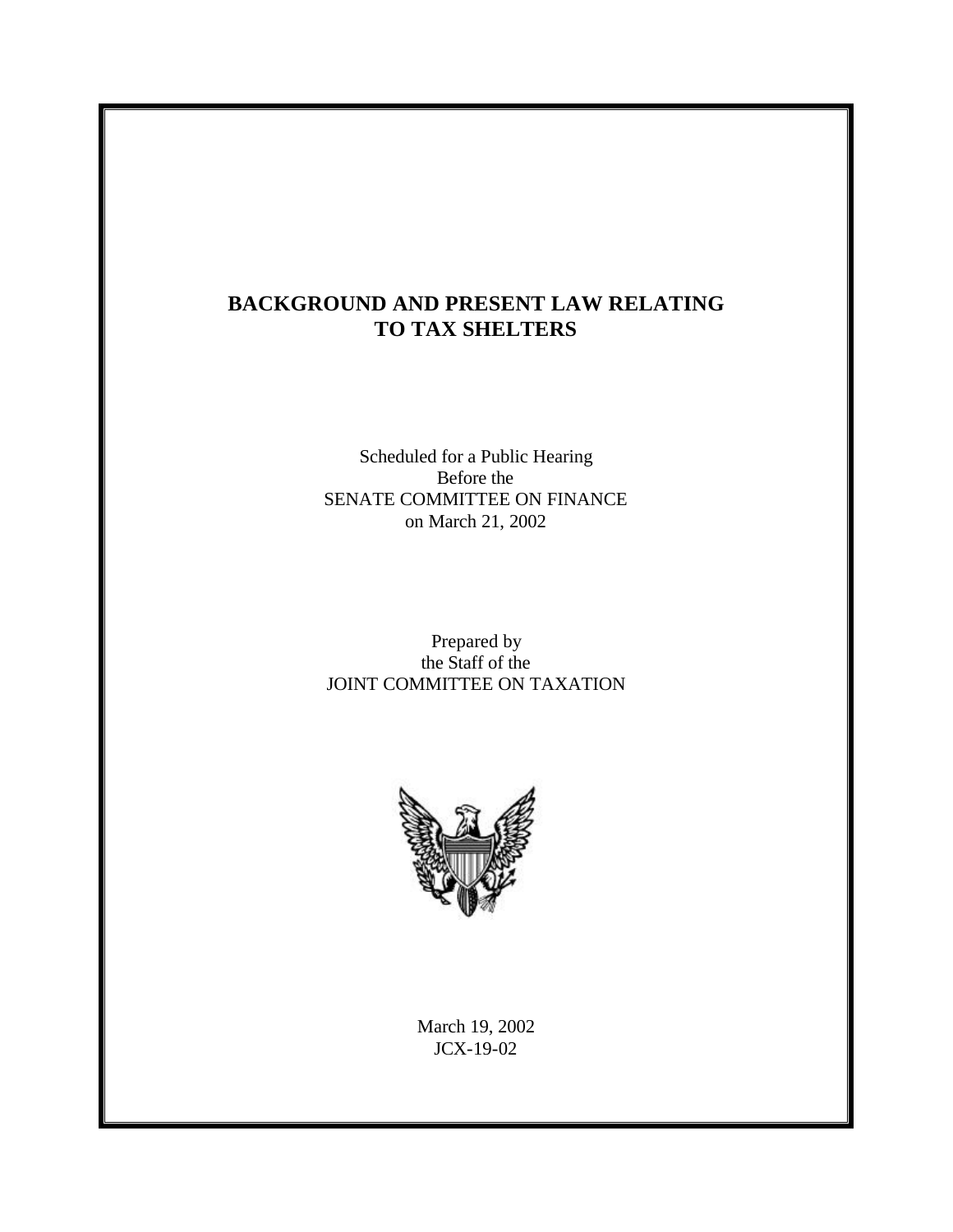# **CONTENTS**

| 1. Selected statutory provisions limiting tax benefits in certain transactions  4 |  |
|-----------------------------------------------------------------------------------|--|
|                                                                                   |  |
|                                                                                   |  |
|                                                                                   |  |
|                                                                                   |  |
|                                                                                   |  |
| C. Standards of Tax Practice and Professional Conduct Regarding Tax Shelters 40   |  |
|                                                                                   |  |
|                                                                                   |  |
|                                                                                   |  |
|                                                                                   |  |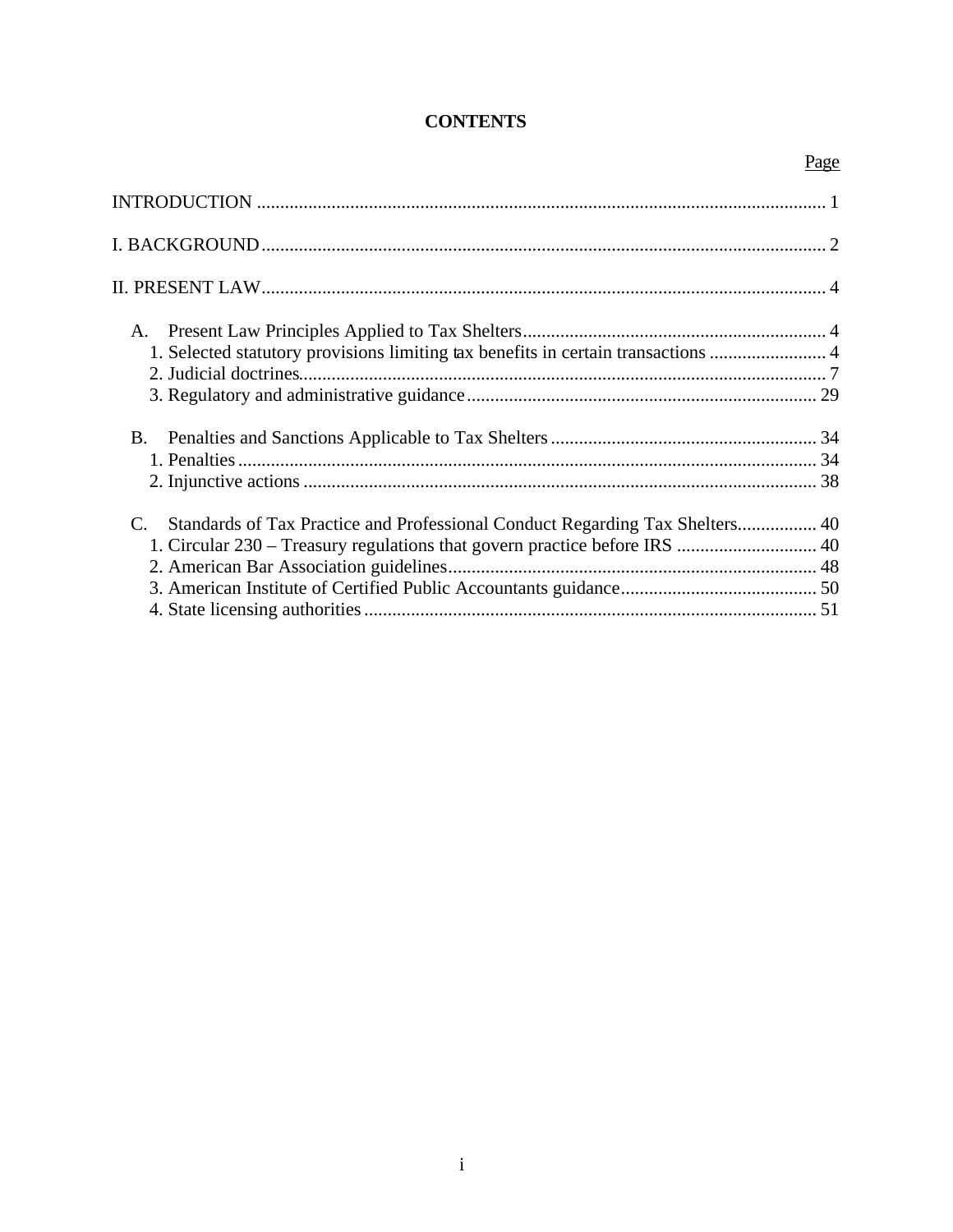# **INTRODUCTION**

The Senate Committee on Finance has scheduled a hearing for March 21, 2002, on issues relating to tax shelters. This document,  $\frac{1}{1}$  prepared by the staff of the Joint Committee on Taxation, provides background and a description of present law relating to tax shelters.

 $\overline{a}$ 

<sup>&</sup>lt;sup>1</sup> This document may be cited as follows: Joint Committee on Taxation, *Background and Present Law Relating to Tax Shelters* (JCX-19-02), March 19, 2002.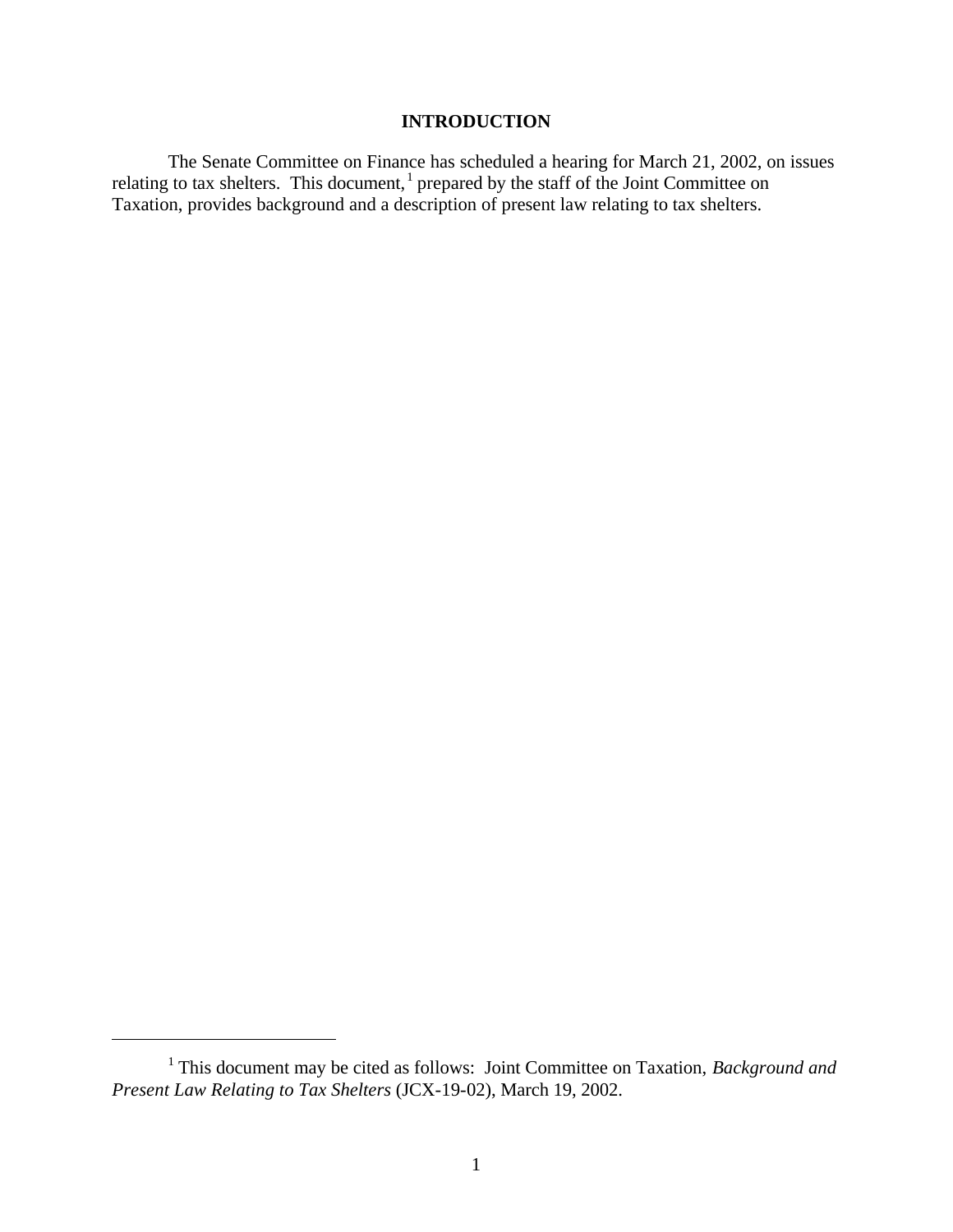#### **I. BACKGROUND**

The Internal Revenue Code ("Code") provides specific rules regarding the computation of taxable income, including the amount, timing, and character of items of income, gain, loss and deduction. These rules are designed to provide for the computation of taxable income in a manner that provides for a degree of specificity and certainty to both taxpayers and the Government. Taxpayers generally may plan their transactions in reliance on these rules to determine the Federal income tax consequences arising from the transactions.

Notwithstanding the presence of specific rules for determining tax liability, a body of law has evolved in response to transactions that may comply with the literal language of a specific tax provision yet yield tax results that are unwarranted, unintended or inconsistent with the underlying policy of the provision. These transactions are euphemistically referred to as tax shelters.<sup>2</sup>

Perhaps no single topic in the Federal income tax laws has been as vexing and difficult to address as tax shelters. In 1934, Judge Learned Hand made the statement, often cited since, that a taxpayer

[M]ay so arrange his affairs that his taxes shall be as low as possible; he is not bound to choose that pattern which will best pay the Treasury; there is not even a patriotic duty to increase one's taxes.<sup>3</sup>

Since that time, taxpayers and tax administrators have struggled in determining the line between legitimate "tax planning" and unacceptable "tax shelters." Even now, more than sixty-five years after Judge Hand's opinion, there are disagreements on fundamental questions that lie at the heart of the tax shelter debate, such as the magnitude of the problem, why the problem exists, and appropriate responses to the problem. Scholars, policy advisors, and practitioners have written volumes of material on the topic, $4$  and several legislative proposals have been suggested in response to the problem.<sup>5</sup> This pamphlet does not contain an analysis of the tax shelter

<sup>2</sup> Professor Michael Graetz once defined a tax shelter as "a deal done by very smart people that, absent tax considerations, would be very stupid." *See* Tom Herman, *Tax Report*, Wall St. J. at A-1 (Feb. 10, 1999).

 $\overline{a}$ 

<sup>3</sup> *Helvering v. Gregory*, 69 F. 2d 809, 810 (2nd Cir. 1934), *aff'd* 293 U.S. 465 (1935).

4 *See, e.g*., Joint Committee on Taxation, *Study of Present-Law Penalty and Interest Provisions as Required by Section 3801 of the Internal Revenue Service Restructuring and Reform Act of 1998 (including Provisions Relating to Corporate Tax Shelters)* (JCS-3-99), July 22, 1999 (the "Joint Committee staff study"); Department of the Treasury White Paper: *The Problem of Corporate Tax Shelters (Discussion, Analysis and Legislative Proposals*, (July 1999); Symposium: *Business Purpose, Economic Substance and Corporate Tax Shelters,* 54 SMU L. Rev. 1 (2001).

5 *Id*. *See also*, *Discussion Draft of the "Tax Shelter Disclosure Act*," released by the Staff of the Senate Committee on Finance on August 3, 2001 (107<sup>th</sup> Cong., 1<sup>st</sup> Sess.), available at 2001 TNT 151-58 (Aug. 6, 2001); *Revised Discussion Draft on Tax Shelters*, released by the Staff of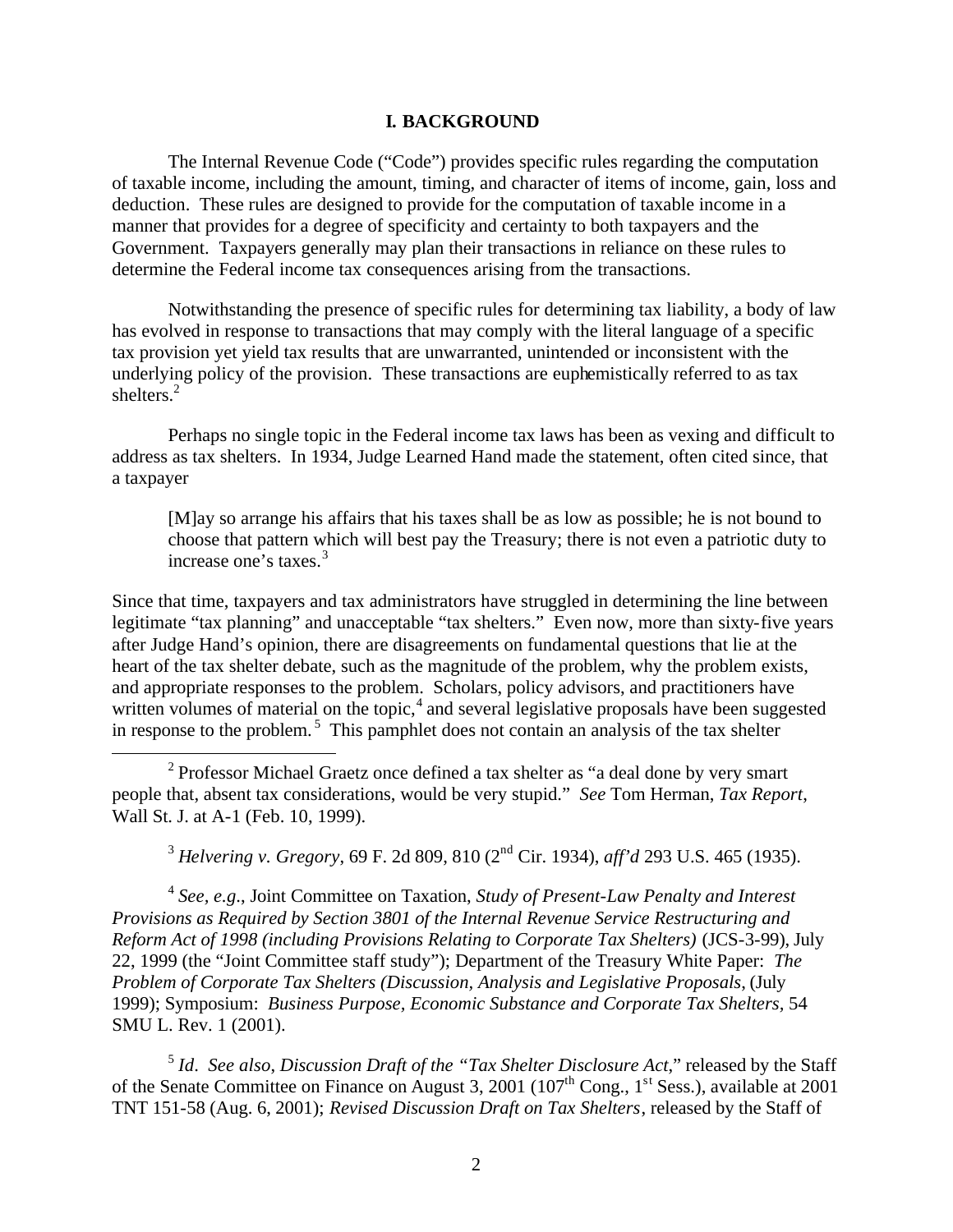problem<sup>6</sup> nor does it analyze any of the legislative proposals. Rather, it provides a summary of the existing body of law, authorities, and standards that are relevant to the topic of tax shelters.

 $\overline{a}$ 

Most recently, Assistant Treasury Secretary (Tax Policy) Mark Weinberger announced that the Bush Administration is prepared to offer specific legislative recommendations that are designed to curb corporate tax shelters. *See,* Katherine Stimmel, *"Treasury Ready to Offer Legislative Proposals At Finance Hearing on Shelters, Official Says,"* BNA Tax Report, No. 53, at GG-1 (March 19, 2002).

6 For the Joint Committee staff analysis of the tax shelter problem, *see* Part VIII of the Joint Committee staff study, *supra* note 4, at 177-259; *see also*, Joint Committee on Taxation, *Testimony of the Staff of the Joint Committee on Taxation Concerning Corporate Tax Shelters Before the Senate Committee on Finance, March 8, 2000* (JCX-23-00), March 7, 2000.

the Senate Committee on Finance on October 5, 2000 (106<sup>th</sup> Cong., 2d Sess.), available at 2000 TNT 195-8 (Oct. 6, 2000); *Discussion Draft on Tax Shelters*, released by the Staff of the Senate Committee on Finance on May 24, 2000, available at 2000 TNT 102-9 (May 25, 2000); H.R. 2520, the "Abusive Tax Shelter Shutdown Act of 2001," introduced by Mr. Doggett and others on July 17, 2001 (107<sup>th</sup> Cong., 1<sup>st</sup> Sess.); Department of the Treasury, *General Explanations of the Administration's Fiscal Year 2001 Revenue Proposals,* at 122-28 (February 2000).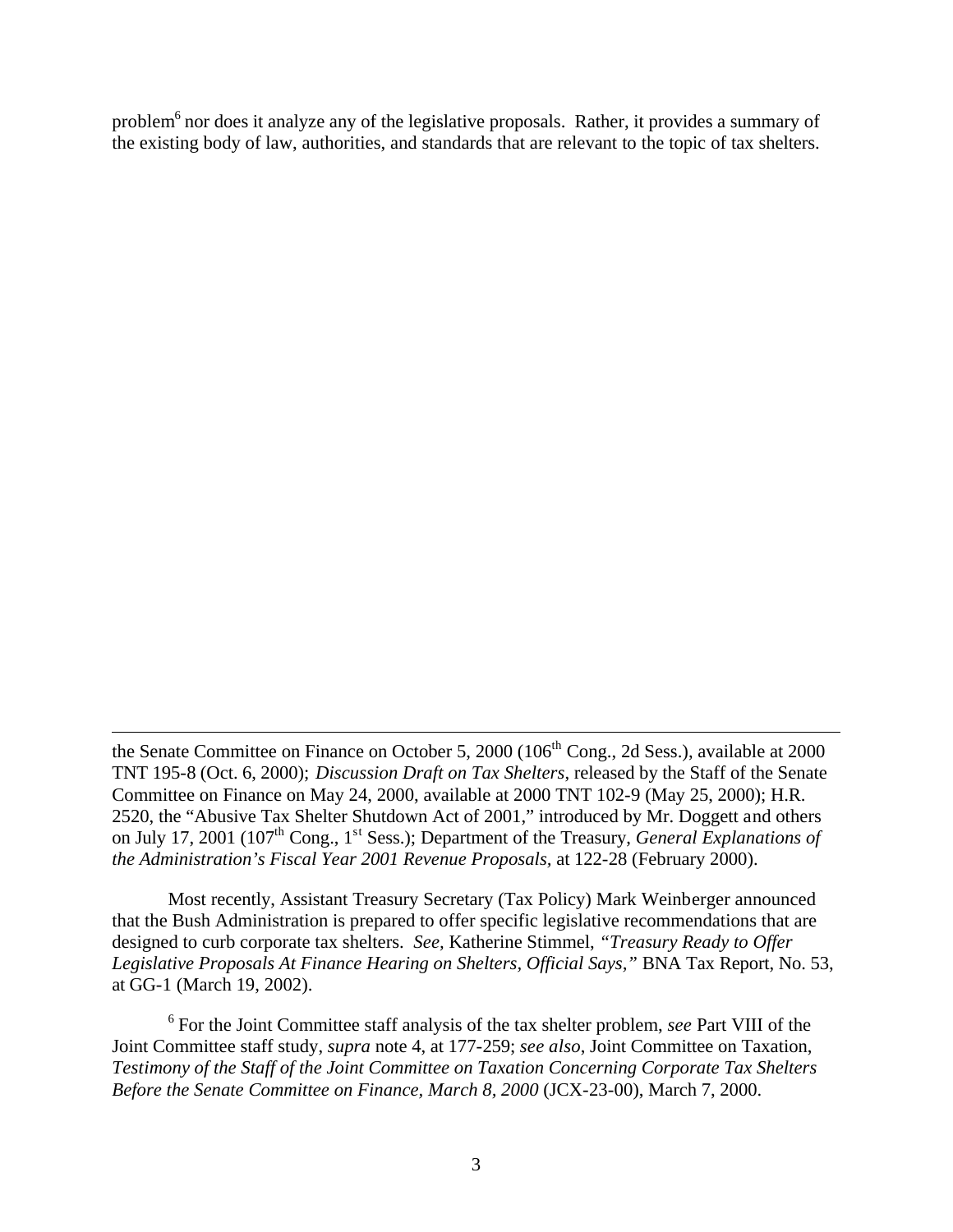### **II. PRESENT LAW**

### **A. Present Law Principles Applied to Tax Shelters**

Under present law, there is no uniform standard as to what constitutes a tax shelter; however, there are statutory provisions, judicial doctrines, and administrative guidance that attempt to limit or identify transactions in which a significant purpose is the avoidance or evasion of income tax.<sup>7</sup>

#### **1. Selected statutory provisions limiting tax benefits in certain transactions**

#### **Section 269**

If a taxpayer engages in certain transactions for the principal purpose of evading or avoiding Federal income tax by securing the benefit of a deduction, credit, or other allowance that would not otherwise have been available, the Secretary of the Treasury (the "Secretary") has the authority to disallow the resulting benefits. The Secretary may only exercise this special authority with respect to three defined transactions: (1) if any person or persons acquire, directly or indirectly, control (defined as at least 50 percent of vote or value) of a corporation; (2) if a corporation acquires, directly or indirectly, property of another corporation (not controlled, directly or indirectly, by the acquiring corporation or its stockholders) where the basis of the property is determined by reference to the basis in the hands of the transferor corporation; or (3) if a corporation acquires at least 80 percent control (measured by both vote and value, but excluding certain nonvoting preferred stock) of another corporation, an election pursuant to section 338 is not made, and the acquired corporation is liquidated pursuant to a plan of liquidation adopted within two years after the acquisition date.

Because "tax shelter" transactions sometimes involve securing the benefits of deductions, credits, or other allowances to tax shelter participants, section 269 may apply to deny the anticipated tax benefits, to the extent that the transaction involved is of the type described above.

### **Section 446**

 $\overline{a}$ 

Section 446(b) provides that if a taxpayer's method of accounting does not clearly reflect income, taxable income shall be computed under the method that, in the opinion of the Secretary,

 $<sup>7</sup>$  In addition, the Code defines tax shelters in a variety of contexts. For example, section</sup>  $6662(d)(2)(C)(iii)$  defines a tax shelter for purposes of the understatement penalty (discussed in Part B.1. of the text); section 6111(a) imposes a registration requirement with respect to certain tax shelters (see definition below); section 461(i)(3) defines a tax shelter for purposes of certain tax accounting rules as (1) an enterprise (other than a C corporation), the interests in which have been offered for sale in an offering required to be registered with a Federal or State securities agency, (2) a syndicate (a partnership or other entity, other than a corporation that is not an S corporation, if more than 35 percent of the losses of the entity are allocable to limited partners or limited entrepreneurs), and (3) a tax shelter (as defined in section 6662(d)(2)(C)(iii)); and section  $448(d)(3)$  generally adopts the section  $461(i)(3)$  definition of a tax shelter for purposes of limiting the application of the cash method of accounting.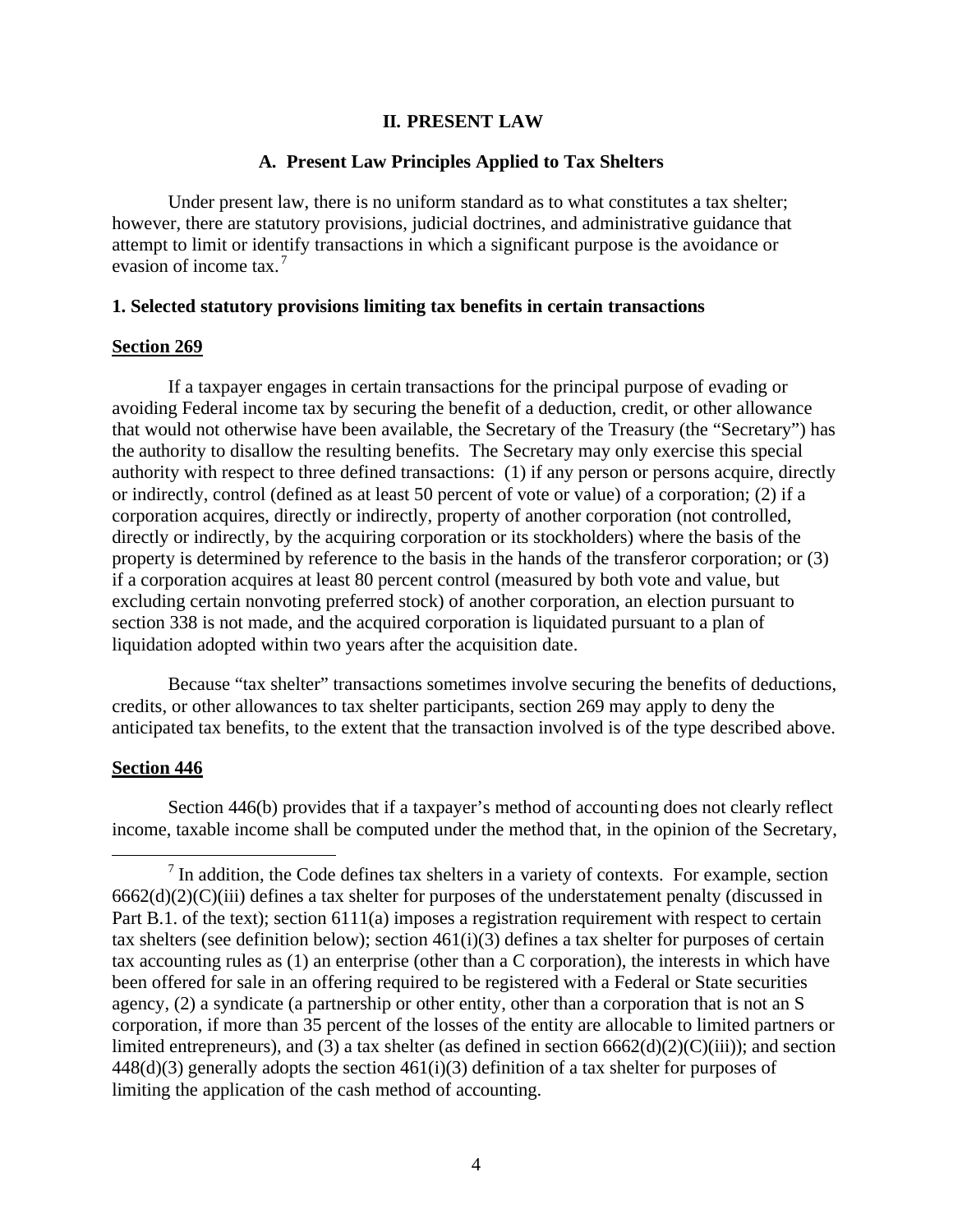does clearly reflect income. The Secretary has broad discretion to determine whether a method of accounting clearly reflects income.<sup>8</sup> As the Tax Court in *ACM v. Commissioner* observed, "a taxpayer's method of accounting does not clearly reflect income when it does not represent 'economic reality.'"<sup>9</sup> Thus, to the extent that a corporate tax shelter involves deferrals of income or acceleration of deductions or basis recovery, or otherwise involves methods of accounting, the Secretary may employ section 446 as a substantive means to modify the taxpayer's method of accounting in order to clearly reflect income.

# **Section 482**

Section 482 provides that when two or more entities are controlled directly or indirectly by the same interests, the Secretary may distribute, apportion, or allocate income, deductions, credits, or allowances between or among the entities in order to prevent the evasion of taxes or to reflect clearly the income of an entity. The Internal Revenue Service ("IRS") may assert section 482 as authority to respond to tax shelters that involve the misallocation of income among different business entities.

In order to apply section 482 with respect to corporate tax shelters, the transaction in question must involve transfers between or among "two or more entities . . . controlled . . . by the same interests  $\dots$  <sup>10</sup>. However, the IRS has adopted a broad interpretation of what it means to be controlled for this purpose. Acting in concert to avoid taxes may cause two unrelated entities to be considered part of the same controlled group.<sup>11</sup>

 The breadth of the section 482 definition of a control group is illustrated by the Ninth Circuit case, *Paccar, Inc. v. Commissioner*. <sup>12</sup> In *Paccar*, an independent warehouse company was established solely to provide its customers with tax write-offs, pursuant to old inventory accounting rules. The independent warehouse company's only business purpose was to engage in transactions with tax avoidance clients, including unimportant nontax-related services to those clients. The Ninth Circuit held that the warehouse company was controlled by its clients and that its transactions lacked economic substance. Therefore, the court upheld the Commissioner's redetermination of the petitioner's tax liability pursuant to section 482.

Three Field Service Advice Memoranda addressing certain lease stripping transactions (which are intended to allow one party to realize income from a lease and another party to report

8 *Thor Power Tool v. Commissioner*, 439 U.S. 522, 531 (1979); *Commissioner v. Hansen*, 360 U.S. 446, 467 (1959); *Ferrill v. Commissioner*, 684 F.2d 261, 263 (3d Cir. 1982).

<sup>9</sup> *ACM Partnership v. Commissioner*, 73 T.C.M. (CCH) 2189, 2214 (1997) (dictum) (citing *Prabel v. Commissioner*, 882 F.2d 820, 826-27 (3d Cir. 1989)), *aff'd* 157 F.3d 231 (3d Cir. 1998), *cert. denied*, 526 U.S. 1017 (1999).

 $10$  Sec. 482.

 $\overline{a}$ 

 $11$  Treas. Reg. sec. 1.482-1(i)(4).

<sup>12</sup> 849 F.2d 393 (9th Cir. 1988), *aff'g* 85 T.C. 754 (1985).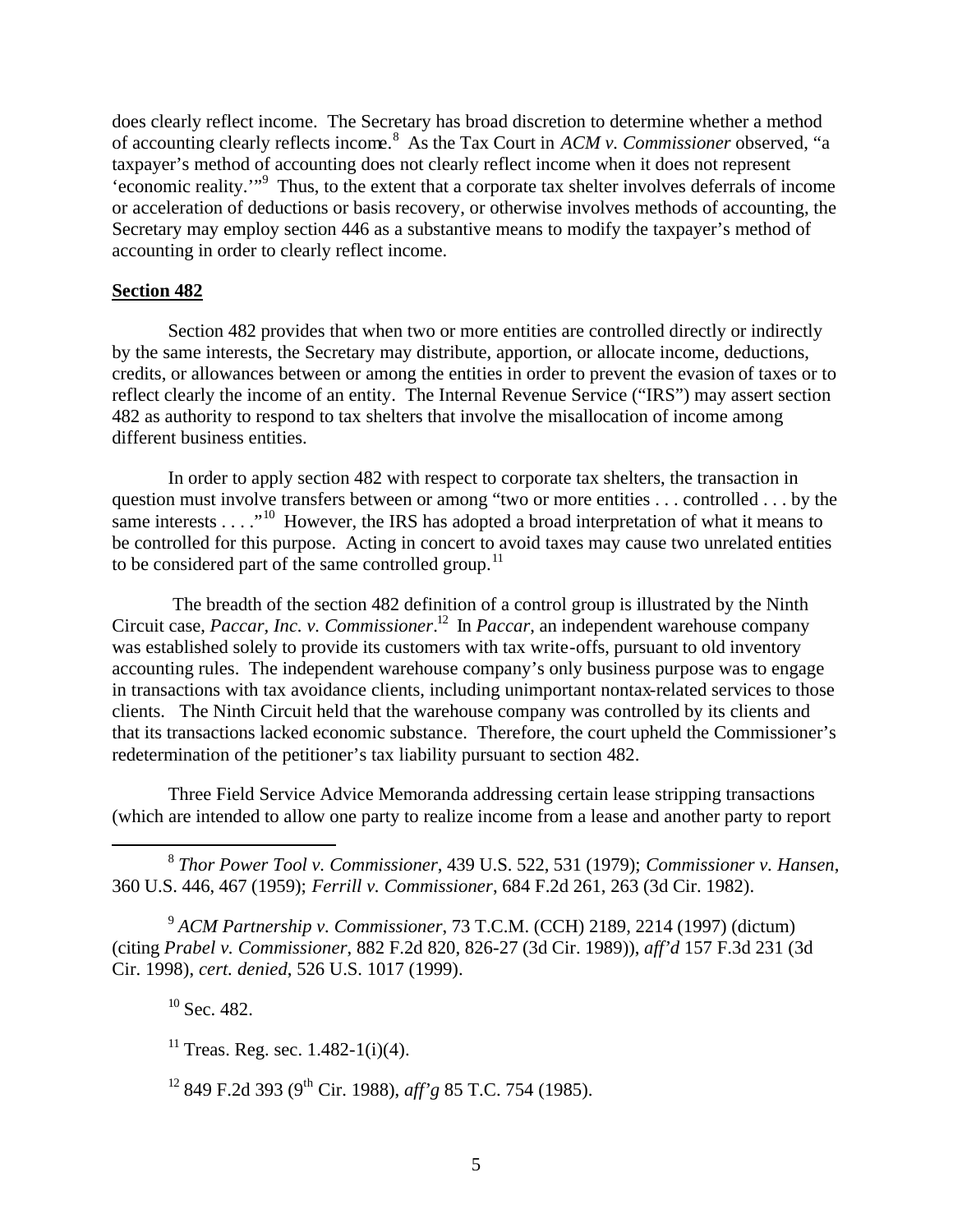depreciation deductions relating to the income) illustrate the IRS's use of section 482 as a substantive rule in connection with transactions for which the IRS also raised the sham transaction and economic substance doctrines. $13$  Thus, in certain circumstances, section 482 provides the IRS with a statutory mechanism for addressing tax shelter activity.

# **Section 469**

1

The rules of section 469, known as the passive loss rules, limit deductions and credits from passive trade or business activities. The rules were enacted in 1986 to curb the growth of tax shelters, primarily for individuals.<sup>14</sup> Under the passive loss rules, deductions attributable to passive activities, to the extent they exceed income from passive activities, generally may not be deducted against other income, such as wages, portfolio income, or business income that is not derived from a passive activity. A similar rule applies to credits. Deductions and credits that are suspended under these rules are carried forward and treated as deductions and credits from passive activities in the next year. The suspended losses from a passive activity are allowed in full when a taxpayer disposes of his entire interest in the passive activity to an unrelated person.

The passive loss rules apply to individuals, estates and trusts, closely held C corporations, and personal service corporations. A special rule permits closely held C corporations to apply passive activity losses and credits against active business income (or tax liability allocable thereto) but not against portfolio income. Passive activities are defined to include trade or business activities in which the taxpayer does not materially participate. Rental activities (including rental real estate activities) generally are also treated as passive activities, regardless of the level of the taxpayer's participation.<sup>15</sup>

 $15$  A special rule permits the deduction of up to \$25,000 of losses from rental real estate losses in which the taxpayer actively participates; the deduction amount is phased out for taxpayers with adjusted gross incomes between \$100,000 and \$150,000. In addition, under a special rule, a taxpayer's rental real estate activities in which he materially participates are not subject to limitation under the passive loss rules if the taxpayer meets eligibility requirements relating to real property trades or businesses in which he performs services.

<sup>&</sup>lt;sup>13</sup> Field Service Advice Memoranda 199920012 (May 21, 1999), 199914018 (Apr. 12, 1999), and 199909005 (Mar. 8, 1999).

<sup>&</sup>lt;sup>14</sup> In setting forth the reasons for the passive loss rules, Congress stated, " . . . the [Senate Finance] committee believes that decisive action is needed to curb the expansion of tax sheltering and to restore to the tax system the degree of equity that is a necessary precondition to a beneficial and widely desired reduction in rates. So long as tax shelters are permitted to erode the Federal tax base, a low-rate system can provide neither sufficient revenues, nor sufficient progressivity, to satisfy the general public that tax liability bears a fair relationship to the ability to pay. In particular, a provision significantly limiting the use of tax shelter losses is unavoidable if substantial rate reductions are to be provided to high-income taxpayers without disproportionately reducing the share of total liability under the individual income tax that is borne by high-income taxpayers as a group." S. Rep. No. 99-313 (1986) at 714.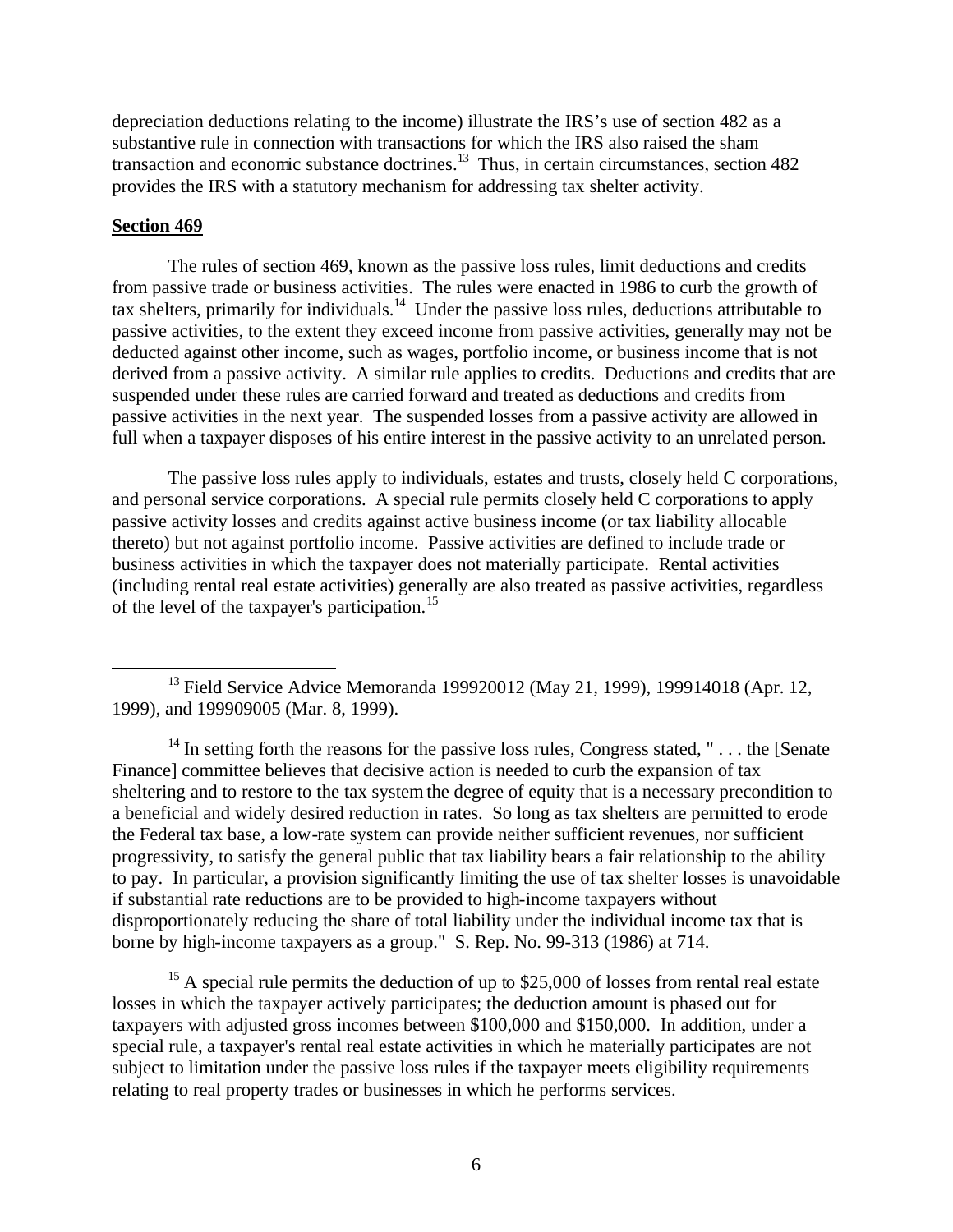### **Section 7701(l)**

Section 7701(1) provides the IRS with the authority to address tax shelter arrangements involving financing transactions. It provides: "[t]he Secretary may prescribe regulations recharacterizing any multiple-party financing transaction as a transaction directly among any 2 or more of such parties where the Secretary determines that such recharacterization is appropriate to prevent [the] avoidance of . . . tax . . . ." The subsection authorizes Treasury to prescribe regulations to deal generally with complicated, tax-motivated lending transactions that lack economic substance.<sup>16</sup> In January 2000, the IRS finalized regulations pursuant to section 7701(l) to eliminate the abuse of "step down" or "fast pay" preferred stock.<sup>17</sup> Earlier, the IRS proposed regulations to deal with lease stripping transactions, and issued final regulations dealing with certain conduit financing arrangements.<sup>18</sup>

# **2. Judicial doctrines**

# **Overview**

 $\overline{a}$ 

In addition to the statutory provisions, the courts have developed several doctrines over the years to deny certain tax motivated transactions their intended tax benefits. These doctrines are not entirely distinguishable, and their application to a given set of facts is often blurred by the courts and the IRS.<sup>19</sup> There is considerable overlap among the doctrines, and typically more than one doctrine is likely to apply to a transaction. Because of these considerations, invocation of these doctrines can be seen as at odds with an objective, "rule-based" system of taxation. Nonetheless, the doctrines have been applied to invalidate some of the transactions believed to create the most egregious abuses. $20$ 

The Supreme Court has made it clear that "[t]he legal right of a taxpayer to decrease the amount of what otherwise would be his taxes, or altogether avoid them, by means which the law permits, cannot be doubted."<sup>21</sup> When a taxpayer, however, "crosses the line" such that what was done, apart from tax motive, was not the thing which the statute intended, the tax advantage

<sup>16</sup> *See*, *e.g., Aiken Industries, Inc. v. Commissioner*, 56 T.C. 925 (1971).

<sup>17</sup> Treas. Reg. sec. 1.7701(*l*)-3.

<sup>18</sup> Prop. Treas. Reg. sec. 1.7701(*l*)-2; Treas. Reg. sec. 1.881-3.

 $19$  A recent example of a case where the judicial doctrines appear to have been blurred is *United Parcel Service of America, Inc. v. Commissioner, 254 F.3d 1014 (11<sup>th</sup> Cir. 2001), <i>rev'g* 78 T.C.M. (CCH) 262 (1999) (discussed below in connection with the sham transaction doctrine).

<sup>20</sup> *See, e.g., ACM Partnership v. Commissioner*, 157 F.3d 231 (3d Cir. 1998), *aff'g* 73 T.C.M. (CCH) 2189 (1997), *cert. denied* 526 U.S. 1017 (1999) .

<sup>21</sup> *Gregory v. Helvering*, 293 U.S. 465, 469 (1935), *aff'g* 69 F.2d 809 (2d Cir. 1934).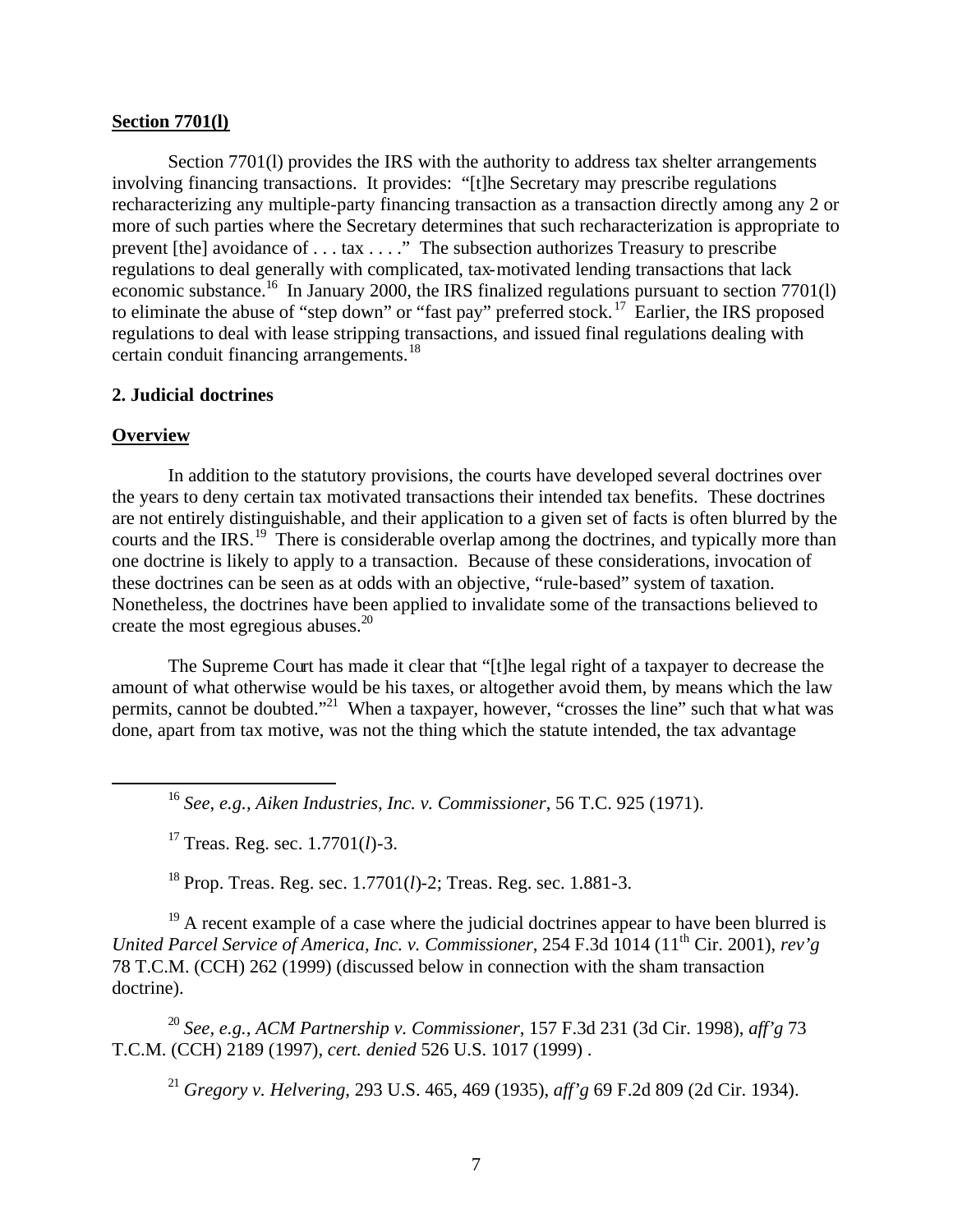should be denied.<sup>22</sup> The general doctrines used to deny such tax benefits are  $(1)$  the sham transaction doctrine, (2) the economic substance doctrine, (3) the business purpose doctrine, (4) the substance over form doctrine, and  $(5)$  the step transaction doctrine.<sup>23</sup>

# **Sham transaction doctrine**

Sham transactions are those in which the economic activity that is purported to give rise to the desired tax benefits does not actually occur. The transactions have been referred to as "facades" or mere "fictions"<sup>24</sup> and, in their most egregious form, one may question whether the transactions might be characterized as fraudulent.

Although the sham transaction doctrine generally applies when the purported activity giving rise to the tax benefits does not actually occur (a "sham in fact"), in certain circumstances, a transaction may be found to constitute a sham even when the purported activity does occur. For example, if a transaction is entered into to generate a loss for the taxpayer, and the taxpayer's risk with respect to the transaction has been eliminated through a guarantee by a broker (such that the only economic consequences to the taxpayer will be the desired tax benefits), the transaction may be found to be "in substance" a sham. <sup>25</sup> In some situations, a court may find that a transaction is both a sham in fact and a sham in substance.<sup>26</sup> The two facets of the sham transaction doctrine has been described as follows:

<sup>22</sup> *Gregory*, 293 U.S. at 469.

 $\overline{a}$ 

<sup>23</sup> The *Gregory* case often is cited as the seminal case with respect to several of these doctrines, especially the sham transaction, economic substance, and business purpose doctrines. For a general discussion of these doctrines, *see* Symposium: *Business Purpose, Economic Substance and Corporate Tax Shelters*, *supra* note 4; Alvin C. Warren, Jr., *The Requirement of Economic Profit in Tax Motivated Transactions*, 59 Taxes 985 (1981); and David P. Hariton, *Sorting Out the Tangle of Economic Substance*, 52 Tax Law. 235 (1999).

<sup>24</sup> *See, e.g., Knetsch v. United States*, 364 U.S. 361 (1960) (disallowing deduction for prepaid interest on a nonrecourse, riskless loan used to purchase deferred-annuity savings bonds). *See also*, *Winn-Dixie Stores, Inc. v. Commissioner*, 254 F.3d 1313 (11th Cir. 2001), *aff'g* 113 T.C. 254 (1999) (relying on *Knetsch* in applying the sham transaction doctrine to disallow an interest expense under section 163 in connection with the taxpayer's corporate-owned life insurance program even though the interest deduction was not prohibited by section 264); *American Electric Power v. United States,* 136 F. Supp. 2d 762 (E. D. Ohio 2001) (same except that the sham transaction doctrine was invoked to disallow the interest deduction under section  $264(a)(3)$ ).

<sup>25</sup> *See, e.g., Yosha v. Commissioner, 861 F.2d 494 (7<sup>th</sup> Cir. 1988) (holding options* straddles to be shams because the broker insured the clients against market risk).

<sup>26</sup> *See, e.g., IRS v. CM Holdings, Inc. (In re CM Holdings Inc.),* 254 B.R. 578 (D. Del. 2000) (interest deductions disallowed, and accuracy related penalty imposed, in connection with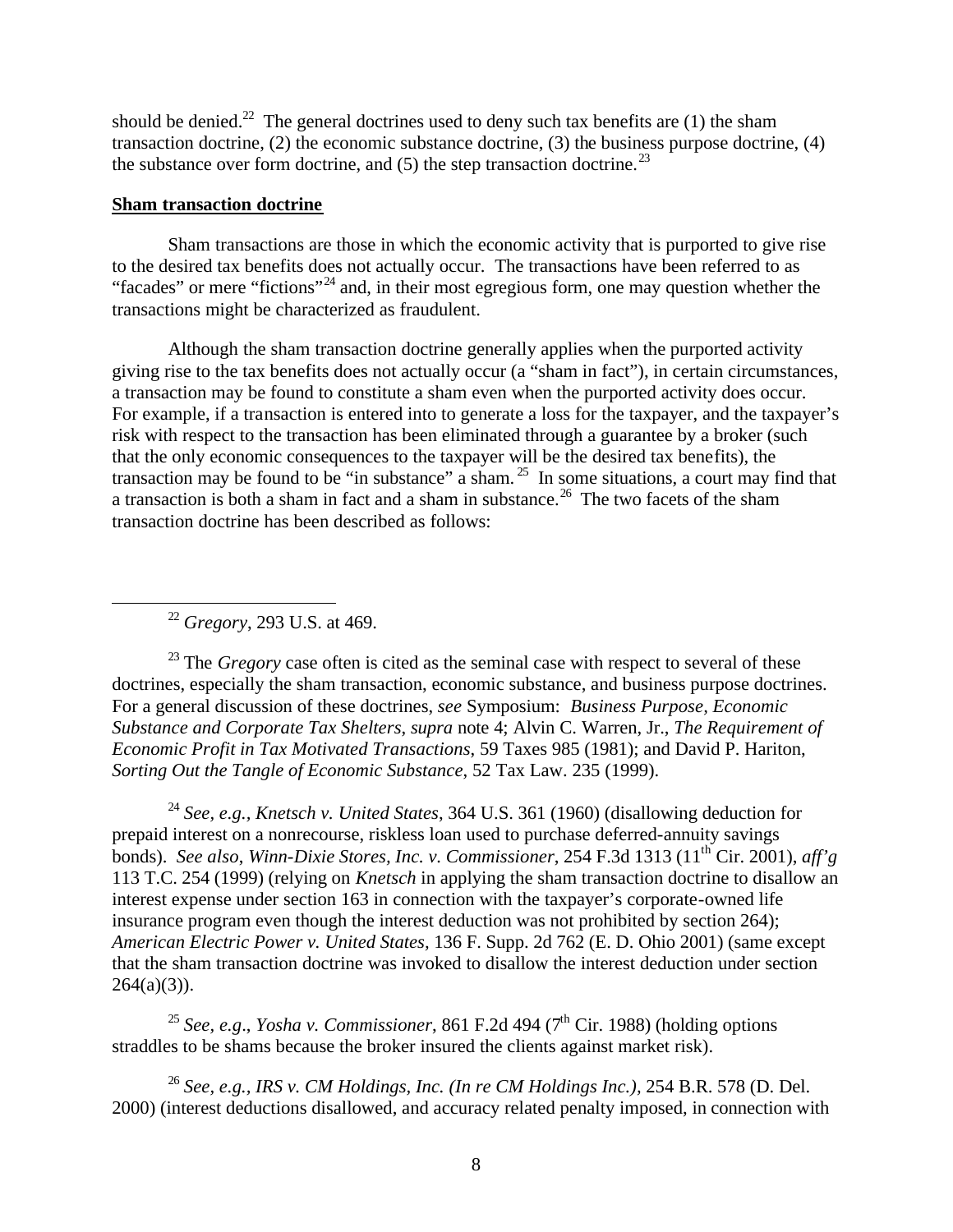Courts have recognized two basic types of sham transactions. Shams in fact are transactions that never occur. In such shams, taxpayers claim deductions for transactions that have been created on paper but which never took place. Shams in substance are transactions that actually occurred but which lack the substance their form represents.<sup>27</sup>

### The *Winn-Dixie* case

A recent case involving the application of the sham transaction doctrine is *Winn-Dixie Stores, Inc. v. Commissioner.*<sup>28</sup> In 1993, Winn-Dixie entered into a company-owned life insurance (COLI) program on the lives of its 36,000 employees. Under the program, Winn-Dixie purchased whole-life insurance policies and was the sole beneficiary. Winn-Dixie borrowed periodically against the policies' account value at interest rates that averaged 11 percent. The 11-percent average interest rate, when coupled with the administrative fees, outweighed the net cash surrender value and benefits paid on the policy. Thus, although Winn-Dixie lost money on the program each year, the tax deductibility of the interest and fees yielded a benefit of several billion dollars over 60 years. In 1997, Winn-Dixie terminated its participation in the COLI program following the enactment of tax law changes in 1996 that limited the deductibility of interest on COLI policy loans.<sup>29</sup> On audit, the IRS disallowed the deductions for interest and administrative fees that Winn-Dixie claimed on its 1993 tax return with respect to its COLI program and COLI policy loans.

On petition to the Tax Court, Winn-Dixie argued that the deductions relating to its COLI program were proper because: (1) the COLI program satisfied the business purpose and economic substance prongs of the sham transaction doctrine, and (2) in any case, the sham transaction doctrine was inapplicable because Congress explicitly authorized the deductions in connection with the COLI program. However, the Tax Court sustained the IRS disallowance of the COLI-related deductions claimed by Winn-Dixie, concluding that the COLI program (including the associated policy loans) was a sham.

In arguing that its COLI program had a business purpose and economic substance, Winn-Dixie asserted that it used the earnings from the COLI program to fund the flexible benefits program that it provided to its full-time employees.<sup>30</sup> However, the Tax Court determined that the COLI program lost money on a pre-tax basis, and that the program generated positive

a taxpayer's corporate-owned life insurance program that was found to be a sham in fact and a sham in substance).

<sup>27</sup> *United Parcel Service of America, Inc. v. Commissioner,* 78 T.C.M. (CCH) 262 at n. 29 (1999), *rev'd* 254 F.3d 1014 (11th Cir. 2001), *citing Kirchman v. Commissioner,* 862 F.2d 1486, 1492 (11th Cir. 1989), *aff'g* Glass v. Commissioner, 87 T.C. 1087 (1986).

<sup>28</sup> *Winn-Dixie*, 113 T.C. 254 (1999), *aff'd* 254 F.3d 1313 (11<sup>th</sup> Cir. 2001).

<sup>29</sup> See Health Insurance Portability and Accountability Act of 1996, Pub. L. 104-191, sec. 510, 110 Stat. 2090 (1996).

<sup>30</sup> *Winn-Dixie,* 113 T.C. at 286.

 $\overline{a}$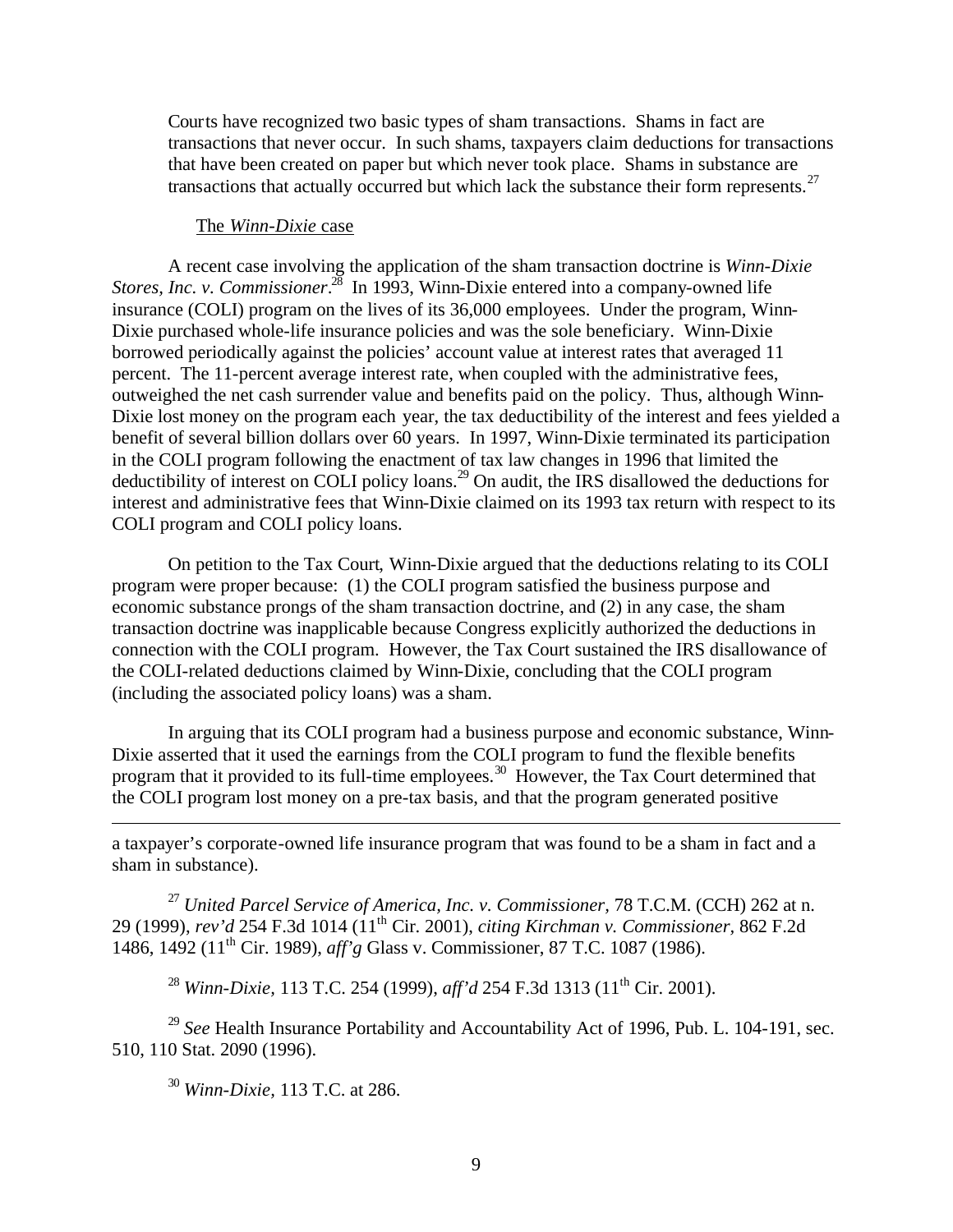earnings and cash flow only on an after-tax basis after taking into account the deductions for interest and administrative costs. Thus, the court concluded that the COLI program was a sham:

Even if we were to accept [the testimony of Winn-Dixie's financial vice president] that he intended to use tax savings to fund [Winn-Dixie's flexible benefits program], that would not cause the COLI plan to have economic substance. If this were sufficient to breathe substance into a transaction whose only purpose was to reduce taxes, every sham tax-shelter device might succeed. Petitioner's benefit from the COLI plan was dependent on the projected interest and fee deductions that would offset income from petitioner's normal operations. The possibility that such tax benefits could have been used as a general source of funds for petitioner's [flexible benefits program] obligations (or any other business purpose) does not alter the fact that the COLI plan itself had only one function and that was to generate tax deductions which were to be used to offset income from its business and thereby reduce petitioner's income tax liabilities in each year.<sup>31</sup>

With regard to whether Congress sanctioned the deductibility of interest and costs relating to COLI programs, Winn-Dixie argued that the sham transaction doctrine was not pertinent to its COLI program because Congress has repeatedly addressed the treatment of COLI plans over the years and has permitted deductions attributable to certain COLI plans that either satisfied explicit statutory requirements or predated the enactment of legislation to restrict such deductions.<sup>32</sup> However, the Tax Court concluded that any legislative approval of COLI programs was premised upon programs that had economic substance and were not shams:

It is clear that Congress and the Treasury Department were aware of the problems associated with interest deductions on life insurance loans. However, we are not persuaded that Congress, by enacting and amending section 264 or other related provisions that restrict the deductibility of interest, intended to allow interest deductions under section 163 based on transactions that lacked with economic substance or business purpose. In *Knetsch*, the Supreme Court noted that nothing in the legislative history of section 264 suggests that Congress intended to protect sham transactions. Similarly, we find nothing in the more recent legislative history of section 264 suggesting that Congress intended to allow deductions arising from sham transactions that lacked economic substance and business purpose.  $33$ 

 $\overline{a}$ 

 $32$  *Id.* at 290. Section 264(a)(3) generally provides that no deduction is allowed for amounts paid or accrued on indebtedness incurred to purchase a life insurance contract if such debt was incurred pursuant to a plan of purchase that contemplates the systematic borrowing of increases in the cash value of the insurance contract. Section 264(c)(1) provides an exception if no part of any four annual premiums due in the first seven-year period of an insurance contract is financed by indebtedness.

<sup>33</sup> *Winn-Dixie,* at 293-294.

<sup>&</sup>lt;sup>31</sup> *Id.* at 287-288 [footnote omitted].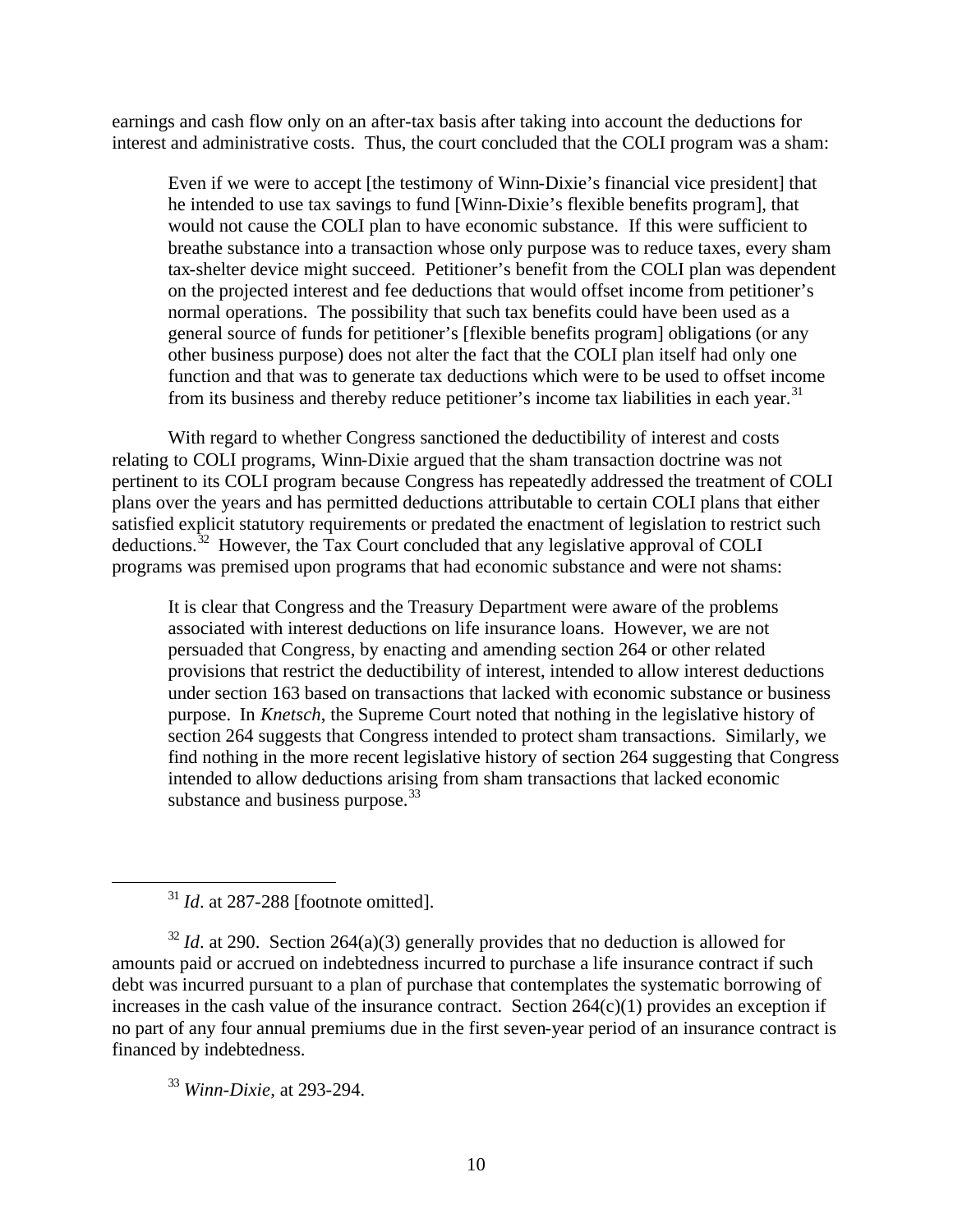Accordingly, the Tax Court upheld the disallowance by the IRS of the deductions claimed by Winn-Dixie for interest and administrative costs relating to its COLI program. On appeal, the Eleventh Circuit Court of Appeals adopted the reasoning of the Tax Court and affirmed its decision.<sup>34</sup>

#### The *UPS* case

The assertion of the sham transaction doctrine to situations in which the activity in fact occurred (i.e., shams in substance) and the inherent overlap with the economic substance and business purpose doctrines (described below), has proven troublesome to some courts. This was recently illustrated by the Eleventh Circuit's reversal of the Tax Court in *United Parcel Service of America, Inc. ("UPS") v. Commissioner*. 35

 The *UPS* case involved an arrangement between UPS and a related Bermuda corporation relating to certain insurance premiums on packages that UPS shipped. As part of its basic shipping contract, UPS insured its customers for up to \$100 of value per package at no extra charge. UPS also offered its customers "excess value" insurance, pursuant to which customers could purchase additional insurance at a price of 25 cents for every additional \$100 of insured value. Prior to establishing the arrangement at issue in the case, UPS self-insured these risks, earning the premium income, bearing the losses, and administering the claims itself. Under the arrangement with the Bermuda corporation, UPS collected the excess value premiums and paid them, through a ceding arrangement with an unrelated insurance company, to the Bermuda corporation. In return, the risks were reinsured by the Bermuda corporation, those risks having first been insured by the unrelated insurance company. Although the insurance business ostensibly had been transferred to the Bermuda corporation, UPS continued to administer the excess value insurance and pay the claims itself, despite the fact that the premium income had been shifted to the Bermuda corporation. The Tax Court disregarded the arrangement and attributed all of the Bermuda corporation's income to UPS, on the basis that the Bermuda corporation had not in fact earned the income -- an application of the sham transaction doctrine (as well as elements of the economic substance, business purpose, and assignment-of-income doctrines).

The Eleventh Circuit reversed the Tax Court, finding that the arrangement did have economic substance and therefore was not a sham. The court noted that the arrangement involved the assumption of genuine obligations by an unrelated insurance company, and the transfer of the excess value insurance business to the Bermuda corporation meant that UPS could no longer use the income stream generated from the business for its corporate purposes. The court relied on these factors to "distinguish UPS's case from the paradigmatic sham transfers of income, in which the taxpayer retains the benefits of the income it has ostensibly forgone."<sup>36</sup>

 $\overline{a}$ 

 $34$  254 F.3d 1313 (11<sup>th</sup> Cir. 2001) (per curiam).

<sup>35</sup> 254 F.3d 1014 (11th Cir. 2001), *rev'g* 78 T.C.M. (CCH) 262 (1999).

<sup>36</sup> *UPS,* 254 F.3d at 1019.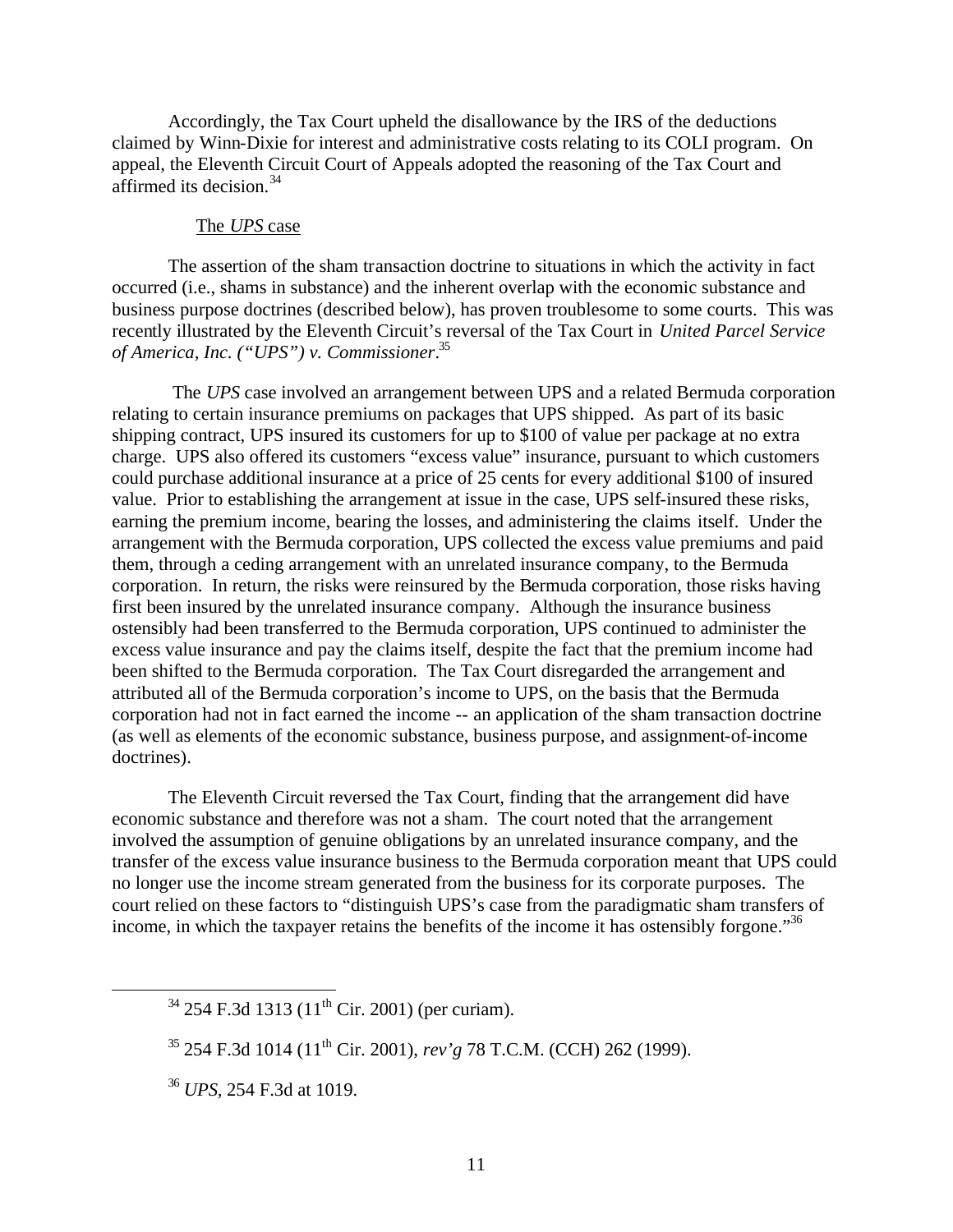However, the court remanded the case for determinations under the more specific statutory reallocation provisions of sections 482 and 845(a).

# **Economic substance doctrine**

# In general

 The courts generally will deny claimed tax benefits if the transaction that gives rise to those benefits lacks economic substance independent of tax considerations -- notwithstanding that the purported activity did actually occur. The Tax Court has described the doctrine as follows:

The tax law . . . requires that the intended transactions have economic substance separate and distinct from economic benefit achieved solely by tax reduction. The doctrine of economic substance becomes applicable, and a judicial remedy is warranted, where a taxpayer seeks to claim tax benefits, unintended by Congress, by means of transactions that serve no economic purpose other than tax savings.<sup>37</sup>

The seminal authority most often credited for laying the foundation of the economic substance doctrine is the Supreme Court and Second Circuit decisions in *Gregory v. Helvering*. 38 In *Gregory*, a transitory subsidiary was established to effectuate, utilizing the corporate reorganization provisions of the Code, a tax advantaged distribution from a corporation to its shareholder of appreciated corporate securities that the corporation (and its shareholder) intended to sell. Although the Tax Court found that the transaction satisfied the literal definition of a taxfree reorganization, the Second Circuit held (and the Supreme Court affirmed) that satisfying the literal definition was not enough:

[T]he underlying presupposition is plain that the readjustment shall be undertaken for reasons germane to the conduct of the venture in hand, not as an ephemeral incident, egregious to its prosecution. To dodge the shareholder's taxes is not one of the transactions contemplated as corporate "reorganizations."<sup>39</sup>

Since the time of *Gregory*, several cases have denied tax benefits on the grounds that the subject transactions lacked economic substance.<sup>40</sup> The economic substance doctrine can apply

 $\overline{a}$ 

<sup>38</sup> 293 U.S. 465 (1935), *aff'g* 69 F.2d 809 (2d Cir. 1934).

<sup>39</sup> *Gregory*, 69 F.2d at 811.

<sup>40</sup> *See, e.g.*, *Knetsch v. United States*, 364 U.S. 361 (1960); *Goldstein v. Commissioner*, 364 F.2d 734 (2d Cir. 1966) (holding that an unprofitable, leveraged acquisition of Treasury bills, and accompanying prepaid interest deduction, lacks economic substance); *Sheldon v. Commissioner*, 94 T.C. 738 (1990) (holding that a marginally profitable, leveraged acquisition of Treasury bills, and accompanying prepaid interest deduction, lacks economic substance, and imposing penalties); *Ginsburg v. Commissioner*, 35 T.C.M. (CCH) 860 (1976) (holding that a leveraged cattle-breeding program lacks economic substance).

<sup>37</sup> *ACM*, 73 T.C.M. at 2215.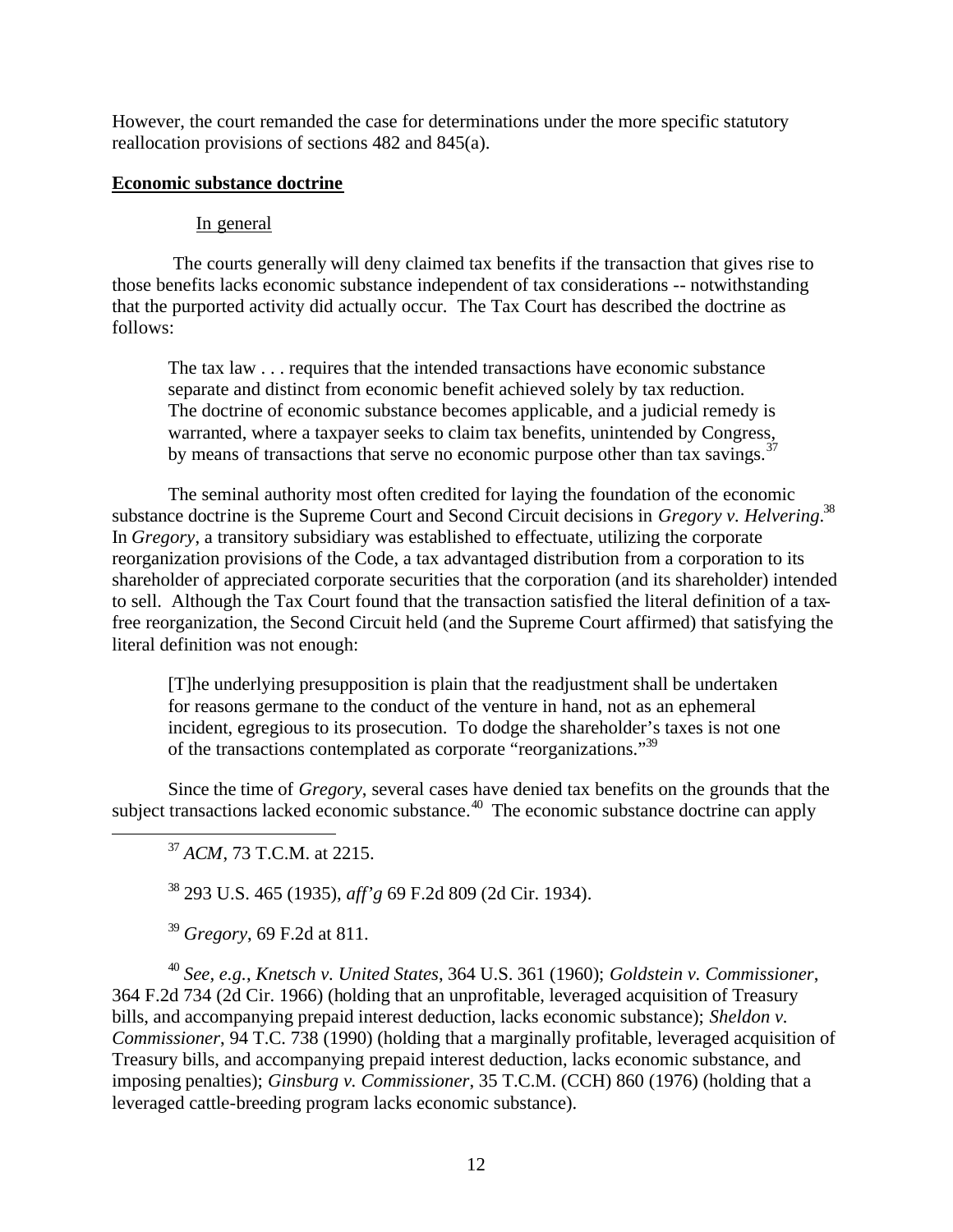even when a taxpayer is exposed to risk and where there is some profit potential (i.e., where the transactions are real) if the facts suggest that the economic risks and profit potential were insignificant when compared to the tax benefits.<sup>41</sup> In other words, the doctrine suggests a balancing of the risks and profit potential as compared to the tax benefits in order to determine whether the transactions had "purpose, substance or utility apart from their anticipated tax consequences."<sup>42</sup>

### The *ACM* case

 $\overline{a}$ 

An application of the economic substance doctrine in the corporate context is well illustrated by the Tax Court and Third Circuit opinions in *ACM Partnership v. Commissioner*. 43 *ACM* involved an intricate plan designed to create losses where the offsetting gains would escape U.S. taxation.

In *ACM*, Colgate-Palmolive Company ("Colgate") reported a sizeable capital gain in 1988 (approximately \$105 million) from its sale of a subsidiary. Colgate wanted to avoid or minimize paying Federal income tax on that gain.<sup>44</sup> The transaction originated with a proposal that Merrill Lynch presented to Colgate in 1989 involving the formation of a partnership with a foreign bank to engage in the purchase and sale of short-term securities. By virtue of the application of the special ratable basis recovery rules under section 453 (described below), the proposal was designed to generate a large gain in the first year that would be allocated primarily to the foreign bank (with no U.S. tax consequences to the bank). The foreign bank's interest in the partnership then would be redeemed, and losses would be generated in subsequent years that

<sup>42</sup> *Goldstein*, 364 F.2d at 740. Even this articulation of the economic substance doctrine will fall short in its application to some sets of facts. For example, taxpayers motivated solely by tax considerations have been permitted by the courts to time their recognition of accrued economic losses, notwithstanding that the IRS attacked such tax-motivated transactions as lacking economic substance. *See, e.g., Cottage Savings v. Commissioner*, 499 U.S. 554 (1991) (allowing losses, pursuant to section 1001(a), on exchanges of substantially identical mortgages); *Doyle v. Commissioner*, 286 F.2d 654 (7<sup>th</sup> Cir. 1961). In *Doyle*, the IRS argued that the taxpayer's use of a straddle to recognize loss on its stock without taking itself out of its ownership in the stock lacked economic substance; the court held that transactions were at arm's length and, therefore, bona fide so that the losses were allowed under section 165.

<sup>43</sup> 157 F.3d 231 (3d Cir. 1998), *aff'g* 73 T.C.M. (CCH) 2189 (1997), *cert. denied*, 526 U.S. 1017 (1999).

<sup>41</sup> *See Goldstein v. Commissioner*, 364 F.2d 734, 739-40 (2d Cir. 1966) (disallowing deduction even though taxpayer has a possibility of small gain or loss by owning Treasury bills); *Sheldon v. Commissioner*, 94 T.C. 738, 768 (1990) (stating, "potential for gain . . . is infinitesimally nominal and vastly insignificant when considered in comparison with the claimed deductions").

<sup>44</sup> *ACM,* 73 T.C.M. at 2191.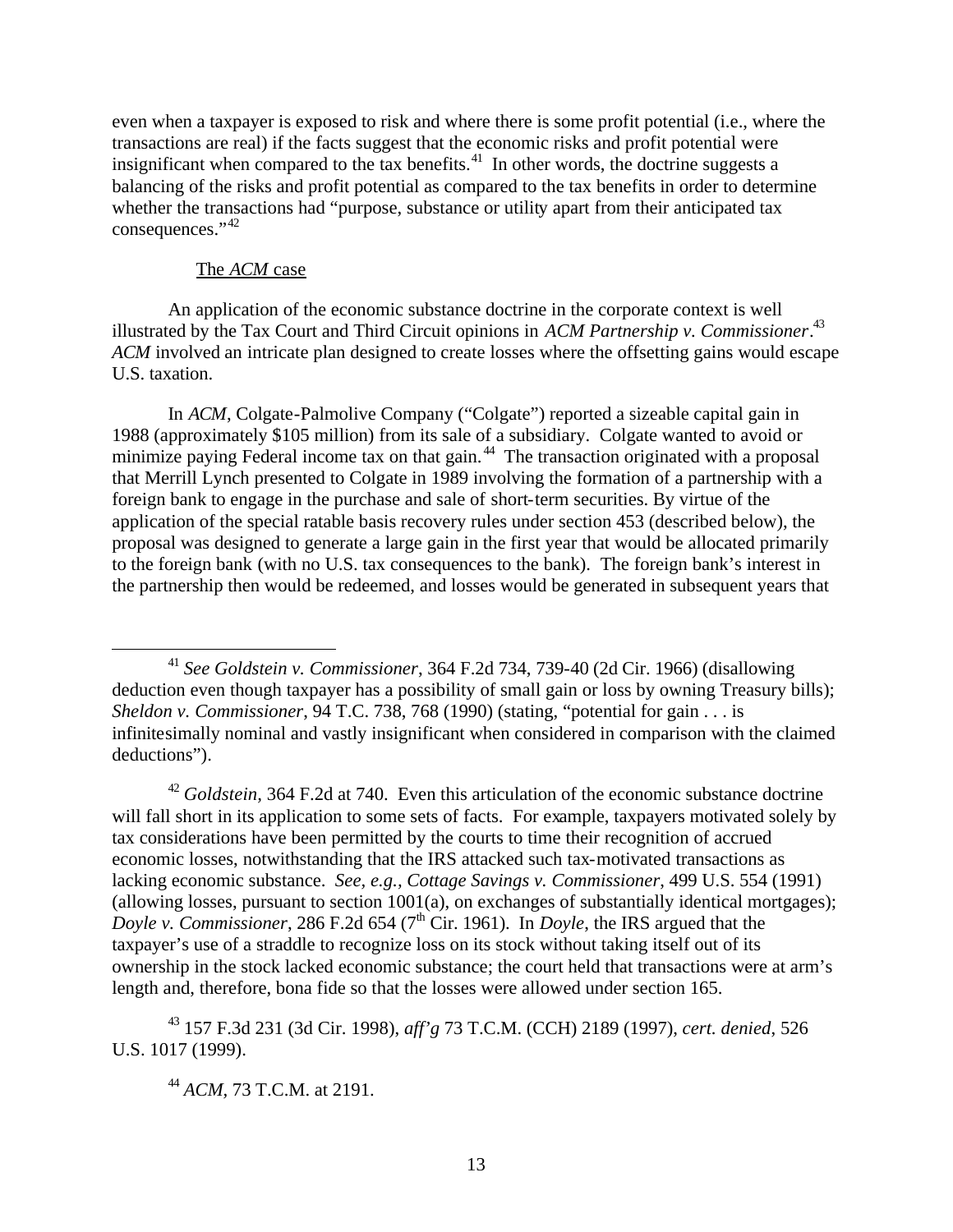would be allocated almost entirely to Colgate (which would carry back the losses to offset the capital gain from the sale of its subsidiary).

Colgate initially had reservations with respect to the Merrill Lynch proposal because it did not seem to serve Colgate's business purposes.<sup>45</sup> However, Colgate became interested in using the partnership to invest in its own debt in order to rebalance its debt portfolio.<sup>46</sup> Colgate's debt acquisition objectives were then incorporated into the tax reduction strategy.

To accomplish its goal, in November 1989, Colgate (through a subsidiary) formed a partnership ("ACM") with a foreign subsidiary of Algemene Bank Nederlands ("ABN") N.V. (a Dutch bank), and a subsidiary of Merrill Lynch. Each partner contributed cash. At the outset, ABN held an 82.6 percent interest in the partnership, Colgate held a 17.1 percent interest and Merrill Lynch a 0.3 percent interest. The total contributions to the partnership were \$205 million.

At the end of November 1989, ACM paid \$205 million to purchase floating-rate notes that were paying interest at a rate that was only three basis points above the rate the funds were already earning in deposit accounts. The interest rates on the floating-rate notes were scheduled to reset only once a month, and ACM had prearranged to dispose of the notes in a 24-day period encompassing only one interest rate adjustment and virtually guaranteeing that ACM would have no real exposure to interest rate or principal value fluctuations with respect to the notes.<sup>47</sup> Twenty-four days later, ACM sold \$175 million of the floating-rate notes in exchange for \$140 million in cash plus installment notes worth an estimated \$35 million. The installment notes provided for six semiannual payments equal to a notional principal amount multiplied by the London Interbank Offering Rate ("LIBOR").<sup>48</sup> The LIBOR notes were treated as contingent and, therefore, subject to the special ratable basis recovery rule under the section 453 regulations.<sup>49</sup>

With respect to the \$175 million of notes sold in 1989, in accordance with the special section 453 ratable basis recovery rule, ACM recovered only \$29 million of its basis and

<sup>45</sup> *Id.*

 $\overline{a}$ 

<sup>46</sup> *Id.* at 2192.

<sup>47</sup> *ACM*, 157 F.3d at 250 and n.35.

<sup>48</sup> *ACM*, 73 T.C.M. at 2191.

<sup>49</sup> Temp. Treas. Reg. sec.  $15A.453-1(c)(3)(i)$  provides:

When a stated maximum selling price cannot be determined as of the close of the taxable year in which the sale or other disposition occurs, but the maximum period over which payments may be received under the contingent sale price agreement is fixed, the taxpayer's basis (inclusive of selling expenses) shall be allocated to the taxable years in which payment may be received under the agreement in equal annual increments.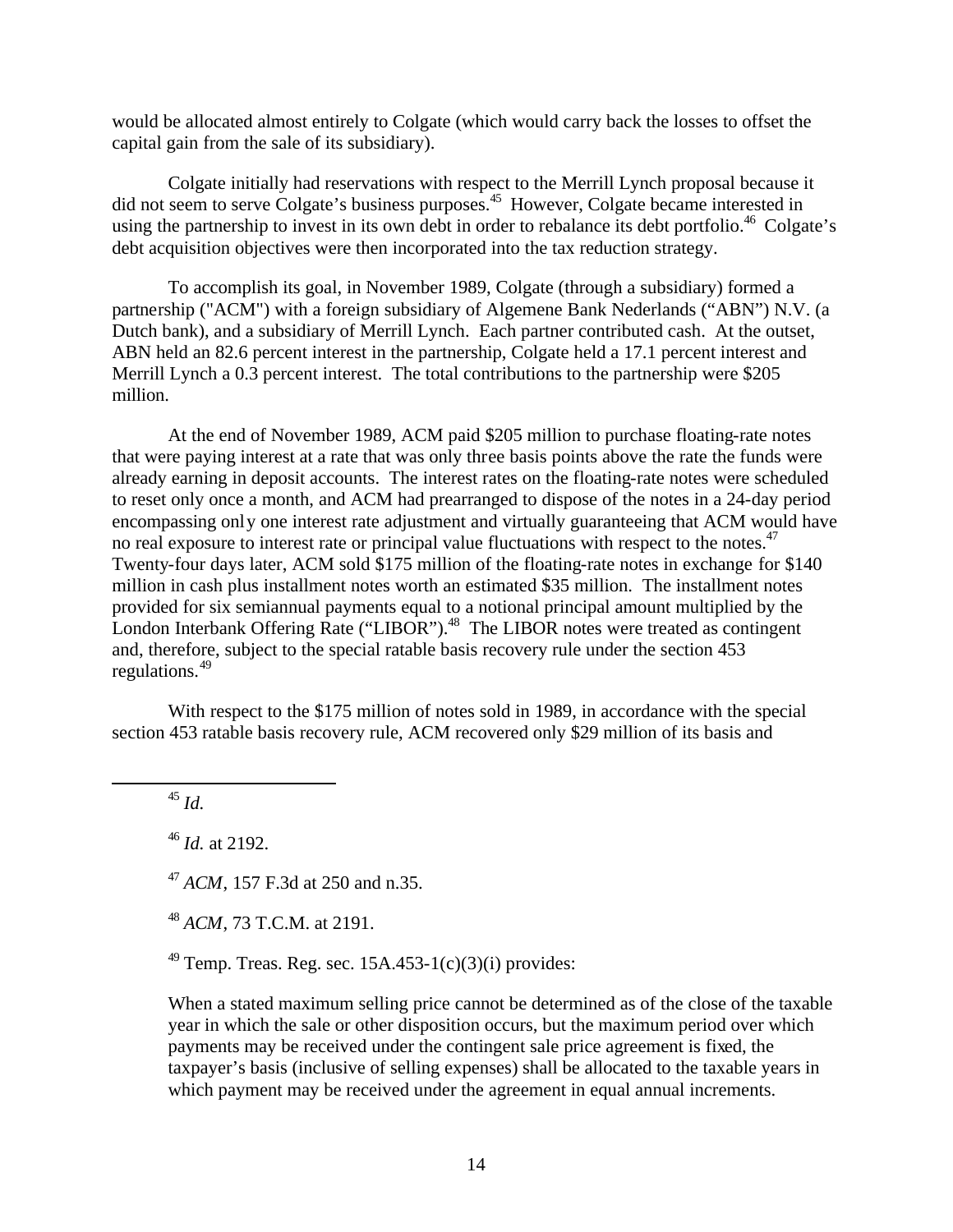therefore reported a \$111 million capital gain, most of which was allocated to the foreign partner that was not subject to U.S. tax.  $50$ 

In 1991, pursuant to a preconceived plan, Colgate purchased part of ABN's interest in ACM, and ACM redeemed the remainder of ABN's interest, leaving Colgate with a 99.7 percent interest. Subsequent to redeeming the foreign partner (and pursuant to the same plan), ACM sold the LIBOR notes for \$11 million, recognizing a capital loss of \$85 million as a result of the special ratable basis recovery rules. Virtually all of this loss was allocated to Colgate. Hence, if given effect for tax purposes, the transaction would have generated a capital loss producing a tax refund for Colgate (after carryback to offset its capital gain from the sale of its subsidiary) and an offsetting capital gain (to the former foreign partner) that escaped U.S. taxation.

Both the Tax Court and the Third Circuit Court of Appeals held that the transaction lacked economic substance. The Third Circuit held that "both the objective analysis of the actual economic consequences of ACM's transactions and the subjective analysis of their intended purposes support the Tax Court's conclusion that ACM's transactions did not have sufficient economic substance to be respected for tax purposes."<sup>51</sup> The court observed that the economic substance doctrine can apply equally to "shams in substance" as "shams in fact" and that even if the purported activity in the transaction actually occurs, the transaction may be disregarded when (other than tax consequences) the transaction results in "no net change in the taxpayer's economic position."<sup>52</sup> In other words, as an objective matter, to be respected for tax purposes, a transaction must have practical economic effects other than the creation of tax losses.<sup>53</sup> The court found that there was "a lack of objective economic consequences arising from ACM's offsetting acquisition and virtually immediate disposition of the [floating-rate] notes. . . . [W]e find that these transactions had only nominal, incidental effects on ACM's net economic position."<sup>54</sup>

The court stated that economic substance is a prerequisite to sustaining a transaction (and that the transaction in question did not satisfy the prerequisite):

In order to be deductible, a loss must reflect actual economic consequences sustained in an economically substantive transaction and cannot result solely from the application of a tax accounting rule to bifurcate a loss component of a transaction from its offsetting gain component to generate an artificial loss, which, as the Tax Court found, is "not economically inherent in" the transaction. 73 T.C.M. at 2215. . . . Based on our review of the record regarding the objective economic consequences of ACM's short-swing, offsetting investment in and

<sup>50</sup> *ACM*, 73 T.C.M. at 2213.

<sup>52</sup> *Id*.

 $\overline{a}$ 

<sup>53</sup> *Id.*

<sup>54</sup> *Id.* at 250.

<sup>51</sup> *ACM*, 157 F.3d at 248.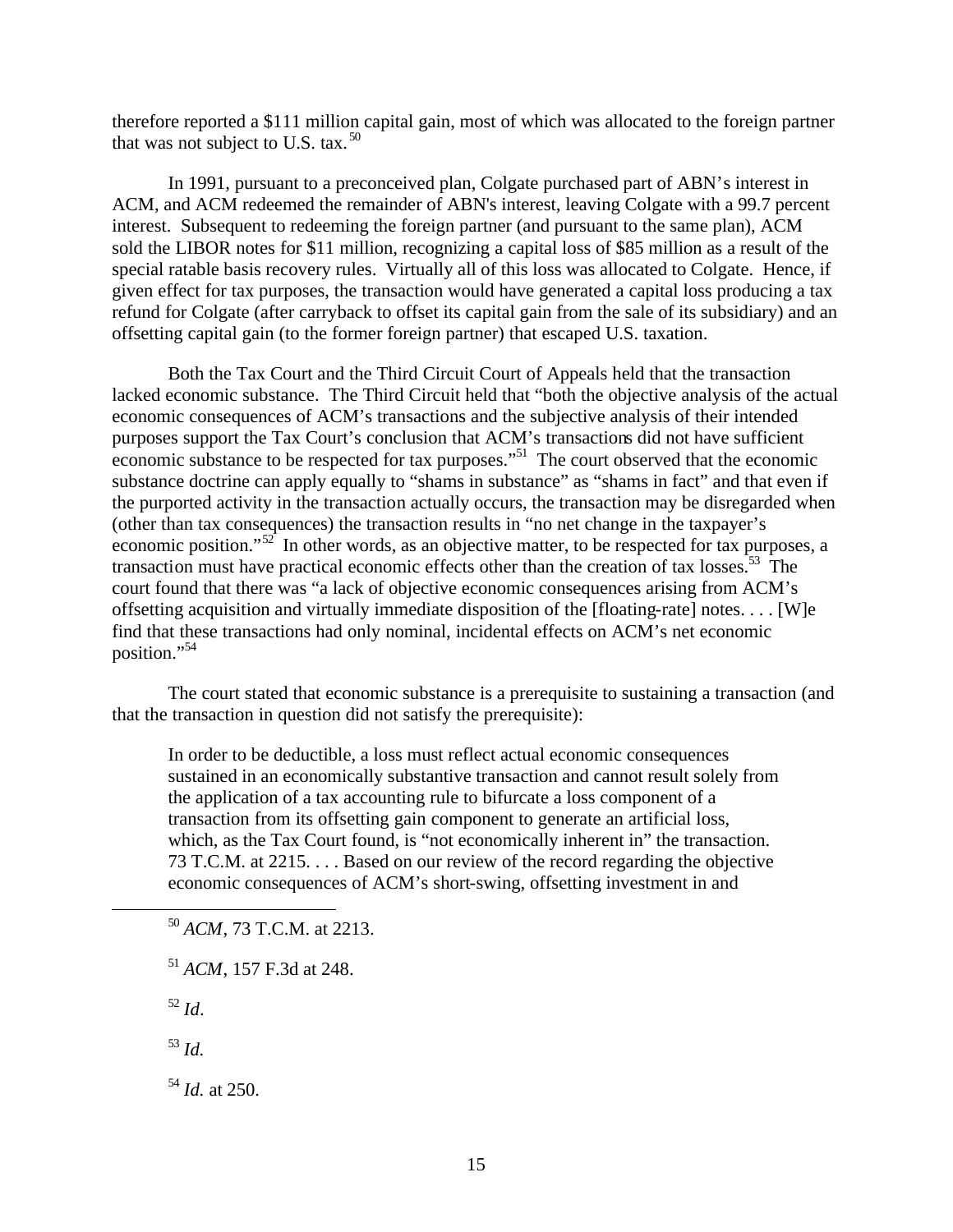divestment from the [floating-rate] notes, we find ample support for the Tax Court's determination that ACM's transactions generated only "phantom losses" which cannot form the basis of a capital loss deduction under the Internal Revenue Code.<sup>55</sup>

Finally, in addition to finding that the transaction lacked objective economic substance, the court held that to be respected for tax purposes, a transaction must have a subjective non-tax objective. The court found that the ACM transaction did not satisfy this test:

While ACM purported to combine the tax avoidance objective of Merrill Lynch's initial May 1989 proposal with the nontax debt acquisition objectives incorporated into subsequent proposals, ACM's pursuit of these two distinct objectives within the same partnership cannot obscure the fact that the contingent installment exchange, which was solely responsible for the tax consequences at issue, was executed independently of, did not further, and in fact impeded ACM's pursuit of its nontax debt acquisition objectives . . . . Thus, the nontax motivations behind ACM's debt purchase do not alter the fact that the contingent installment sale was motivated only by tax avoidance purposes.<sup>56</sup>

 In short, the Third Circuit held that a transaction must have sufficient objective economic substance and subjective business motive to be respected for tax purposes, and the ACM transaction lacked both.

#### *ASA Investerings*

The Government has successfully litigated other cases involving contingent installment sale transactions that were substantially identical to the transaction at issue in the *ACM* case. However, the decisions in some of these other cases have relied on different rationales. In *ASA Investerings Partnership v. Commissioner*, <sup>57</sup> AlliedSignal, Inc., realized capital gains of approximately \$446 million in 1990 from the sale of its interest in an oil, gas, and petrochemical company. In anticipation of realizing these capital gains, AlliedSignal entered into a contingent installment sale transaction proposed by Merrill Lynch that generated capital losses to offset the capital gains. Similar to the transaction at issue in *ACM*, a newly formed subsidiary of AlliedSignal formed a partnership with newly formed subsidiaries of Merrill Lynch and ABN, N.V. The partnership (ASA Investerings) carried out a prearranged plan to purchase and later sell floating-rate notes that took advantage of the contingent installment sale rules<sup>58</sup> to generate capital losses that were allocated to AlliedSignal. On audit, the IRS disallowed the capital losses claimed by AlliedSignal. As in *ACM*, the Tax Court in *ASA* sustained the disallowance of the

<sup>55</sup> *Id.* at 252.

1

<sup>56</sup> *Id.* at 256 n.48.

<sup>57</sup> 76 T.C.M. (CCH) 325 (1998), *aff'd*, 201 F.3d 505 (D.C. Cir. 2000), *cert. denied*, 531 U.S. 871 (2000).

<sup>58</sup> Temp. Treas. Reg. 15A.453-1, cited *supra,* note 49.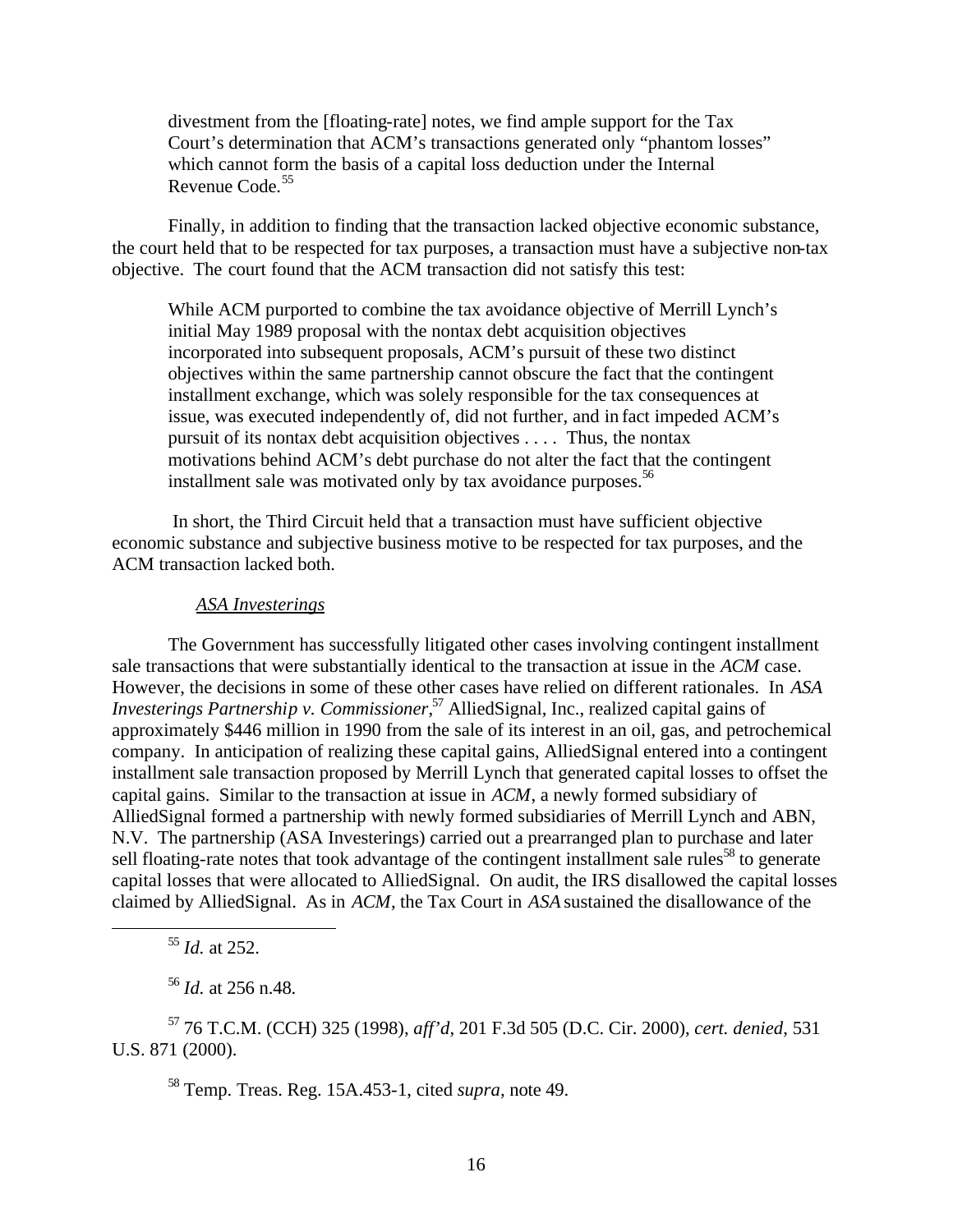claimed capital losses. Unlike *ACM*, however, the Tax Court did not engage in an analysis of whether the transaction in question had economic substance. Instead, the Tax Court found that the parties to the transaction "did not have the requisite intent to join together for the purpose of carrying on a partnership and sharing the profits and losses therefrom."<sup>59</sup> Thus, the court disregarded the existence of the partnership for tax purposes and concluded that ABN, N.V. (the primary contributor of cash to the purported partnership upon formation) was not a partner with AlliedSignal but, rather, a creditor of AlliedSignal.

On appeal, the D.C. Circuit Court of Appeals affirmed the Tax Court, although it did not discuss the basic analytical issue concerning whether a transaction should be examined initially for economic substance or only after determining that it complies with the technical requirements of the statutory tax rules. However, the court did suggest that a more focused inquiry into the specific facts surrounding a transaction should be undertaken before resorting to an economic substance analysis:

We note that the "business purpose" doctrine is hazardous. It is uniformly recognized that taxpayers are entitled to structure their transactions in such a way as to minimize tax. When the business purpose doctrine is violated, such structuring is deemed to have gotten out of hand, to have been carried to such extreme lengths that the business purpose is no more than a façade. But there is no absolutely clear line between the two. Yet the doctrine seems essential. A tax system of rather high rates gives a multitude of clever individuals in the private sector powerful incentives to game the system. Even the smartest drafters of legislation and regulation cannot be expected to anticipate every device. The business purpose doctrine reduces the incentive to engage in such essentially wasteful activity, and in addition helps achieve reasonable equity among taxpayers who are similarly situated--in every respect except for differing investments in tax avoidance.

Thus the Tax Court was, we think, sound in its basic inquiry, trying to decide whether, all facts considered, the parties intended to join together as partners to conduct business activity for a purpose other than tax avoidance. $60$ 

# *Saba Partnership*

In *Saba Partnership v. Commissioner*, <sup>61</sup> Brunswick Corporation had realized capital gains of approximately \$115 million in 1990, primarily as a result of the sale of various businesses. Based upon a proposal from Merrill Lynch, Brunswick entered into a contingent installment sale transaction that generated capital losses to offset the otherwise taxable capital gains realized by Brunswick in 1990. Like the transactions involved in *ACM* and *ASA* 

 $^{60}$  201 F.3d at 513.

 $\overline{a}$ 

<sup>61</sup> 78 T.C.M. (CCH) 684 (1999), *vacated and remanded*, 273 F.3d 1135 (D.C. Cir. 2001).

<sup>59</sup> 76 T.C.M. (CCH) at 335. *See* sec. 761, which defines a partnership for tax purposes as "a syndicate, group, pool, joint venture, or other unincorporated organization through or by means of which any business, financial operation, or venture is carried on, and which is not, within the meaning of this title, a corporation or a trust or estate."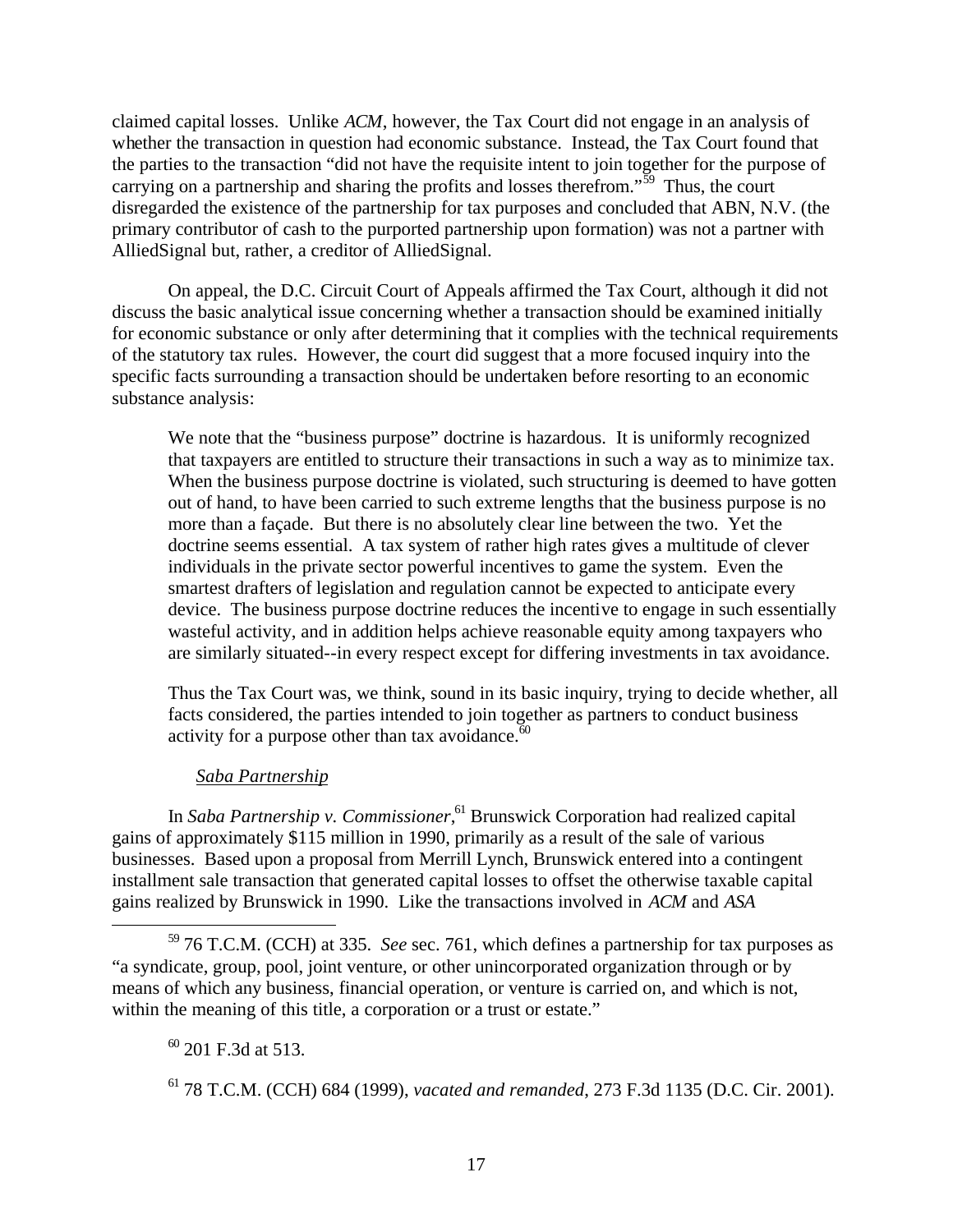*Investerings*, newly formed subsidiaries of Merrill Lynch and ABN, N.V. joined with a newly formed subsidiary of Brunswick to form a partnership.<sup>62</sup> The partnership purchased and shortly thereafter sold floating-rate notes pursuant to a prearranged plan that generated capital losses that were allocated to Brunswick. $63$ 

On audit, the IRS disallowed the capital losses claimed by Brunswick, and the Tax Court sustained the disallowance on the grounds that the contingent installment sale transaction lacked a valid non-tax business purpose and had no economic substance. With regard to the purported business purposes of the transaction, the court concluded that "the proffered business purposes amount to little more than window dressing for transactions that were designed and implemented solely to generate tax benefits for Brunswick."<sup>64</sup> As for economic substance, the Tax Court found that "no reasonable business person would have participated in the [contingent installment sale] transactions, as they were designed and implemented in these cases, except for a tax motive."<sup>65</sup> The court also stated that "[t]he intricate manipulation of the contingent installment sales rules in this case could not conceivably be the type of economically sterile transaction Congress intended to sanction."<sup>66</sup> Because it determined that the overall transactions had no valid non-tax business purpose and no economic substance, the court did not analyze an alternative argument made by the Government that the partnerships formed as part of the transaction were themselves not valid partnerships and should not be respected for tax purposes.

Following its decision in *ASA*, the D.C. Circuit Court of Appeals considered an appeal from Brunswick in the *Saba* case.<sup>67</sup> Stating that "the sham transaction and sham partnership approaches yield different results,"<sup>68</sup> the D.C. Circuit recognized that the distinction between finding that a transaction lacks overall economic substance and finding that a partnership used in the transaction should not be respected for tax purposes is something more than a mere academic distinction. Accordingly, the D.C. Circuit vacated the Tax Court decision and remanded the case

 $63$  The capital losses generated by the transaction were the result of the application of the contingent installment sales rules of Temp. Treas. Reg. 15A.453-1, cited *supra,* note 49.

<sup>65</sup> *Id.* at 722.

<sup>66</sup> *Id.*

1

 $62$  The parties initially formed Saba Partnership to carry out the transaction. However, after Brunswick ultimately sold more assets and realized more capital gains than originally expected, the parties formed a second partnership, Otrabanda Investerings Partnership, to generate additional offsetting capital losses. *Saba,* 273 F.3d at 1138. The IRS asserted deficiencies with respect to each partnership, and the two cases were consolidated for litigation.

<sup>&</sup>lt;sup>64</sup> 78 T.C.M. (CCH) at 719.

 $67$  The Government also filed a cross-appeal in the case with regard to the decision by the Tax Court not to consider whether the partnerships involved in the transaction were themselves valid partnerships for tax purposes. *Saba,* 273 F.3d at 1136.

<sup>68</sup> *Id.* at 1140.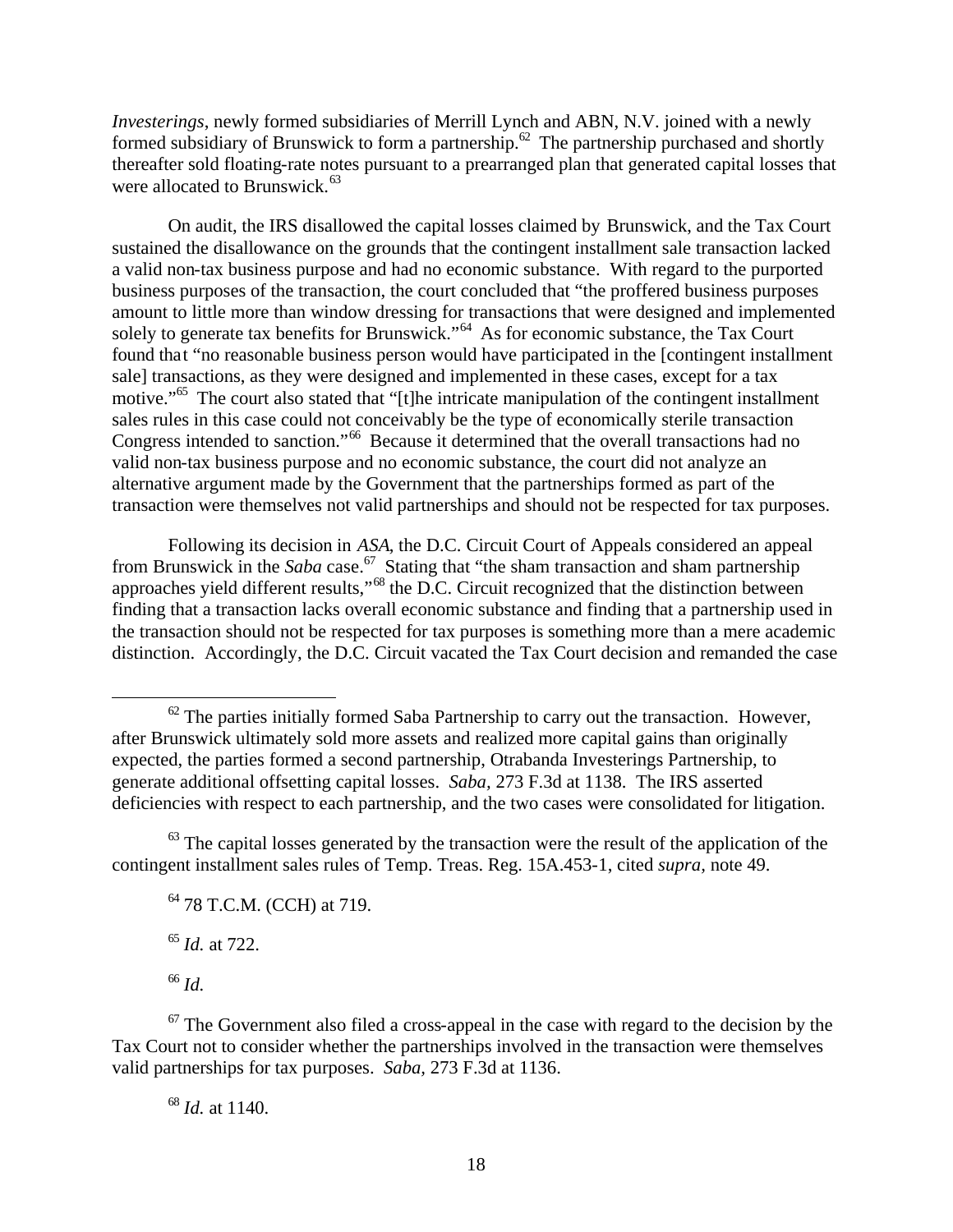to give Brunswick an opportunity to make the argument that the partnerships used in its transaction were valid and should be respected for tax purposes. $69$ 

#### *Boca Investerings*

Although the Government generally has been successful in litigating the large capital losses claimed by taxpayers who engaged in the contingent installment sale transactions,  $\frac{1}{10}$  its record is not perfect. In *Boca Investerings Partnership v. United States*<sup>71</sup> American Home Products Corp. ("American Home Products") realized capital gains of approximately \$600 million in 1990 from the sale of a subsidiary. In order to generate capital losses that would offset these otherwise taxable capital gains, American Home Products entered into a contingent installment sale transaction that was proposed by Merrill Lynch and was substantially similar to the transactions at issue in *ACM*, *Saba*, and *ASA*. Like the transactions involved in those cases, newly formed subsidiaries of Merrill Lynch and ABN, N.V. joined with a newly formed subsidiary of American Home Products to form a partnership (Boca Investerings). The partnership purchased and shortly thereafter sold floating-rate notes that generated capital  $losses<sup>72</sup>$  that were allocated to American Home Products.

On audit, the IRS disallowed the capital losses claimed by American Home Products. In addition to challenging the overall economic substance of the transaction and the validity of the partnership for tax purposes, the IRS also claimed in the alternative that: the subsidiaries of ABN, N.V. made loans rather than capital contributions to the partnership; the individual purchase and sale of private placement notes by the partnership should be disregarded under the step transaction doctrine; the sale of the private placement notes by the partnership did not satisfy the statutory requirements for installment sale reporting under section 453; and the initial capital gain allocated to the foreign subsidiaries of ABN, N.V. should be reallocated to American Home Products in order to have substantial economic effect as required by section 704(b). American Home Products disputed the disallowance of the claimed capital losses and filed suit against the Government in the D.C. District Court.

The court rejected each of the arguments made by the Government in disallowing the capital losses, and ruled in favor of American Home Products. In determining whether the transaction in question should be respected under the economic substance doctrine, the court stated that the test in the D.C. Circuit requires a transaction to be respected under the doctrine unless it lacks both a valid non-tax business purpose and a reasonable possibility of profit.<sup>73</sup>

<sup>69</sup> *Id.* at 1141.

 $\overline{a}$ 

 $\frac{70}{10}$  In August 2001, the IRS announced that it had reached a settlement with Merrill Lynch relating to the contingent installment sale transactions that included, *inter alia*, a substantial payment by Merrill Lynch to the IRS. *See infra,* note 146 and accompanying text.

 $71$  167 F. Supp. 2d 298 (D.D.C. 2001).

 $72$  The capital losses generated by the transaction were the result of the application of the contingent installment sales rules of Temp. Treas. Reg. 15A.453-1, cited *supra,* note 49.

<sup>73</sup> *Id*. at 376-377 (*citing Horn v. Commissioner*, 968 F.2d 1229 (D.C. Cir. 1992)).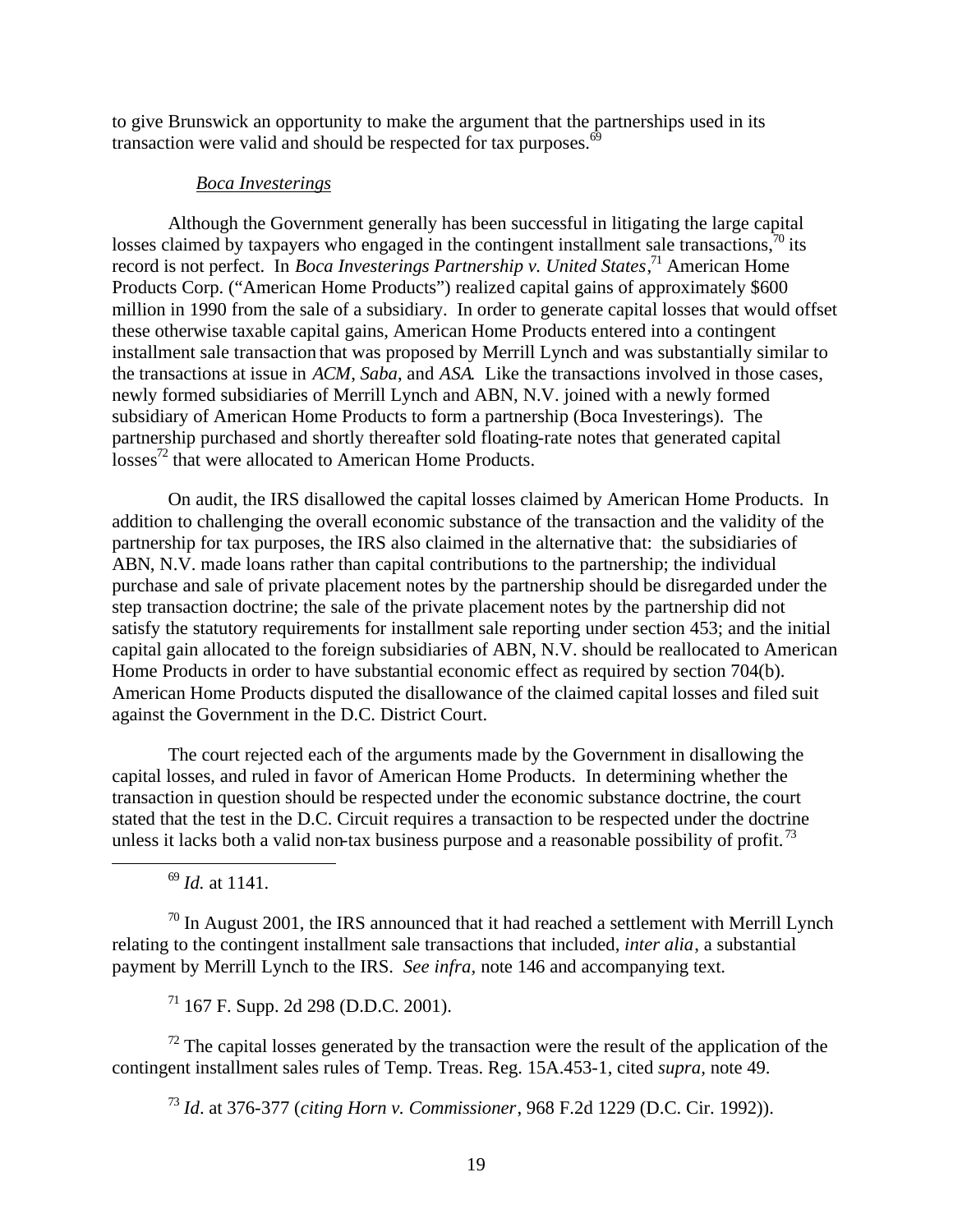With respect to the transaction undertaken by American Home Products, the court found that the transaction had a valid non-tax business purpose and, therefore, satisfied the economic substance doctrine without regard to whether the transaction had a reasonable possibility of producing a profit.<sup>74</sup> Although the court determined that it did not need to consider the question of whether the transaction had a reasonable expectation of profitability, the court concluded that the non-tax business purpose of the transaction was, "namely to make investments that would generate profit."<sup>75</sup> The Government has appealed the *Boca* case to the D.C. Circuit Court of Appeals, which is the court that heard the appeals in the *ASA* and *Saba* cases.

#### *Salina Partnership case*

 $\overline{a}$ 

In contrast to the contingent installment sale cases in which the taxpayers attempted to generate capital losses to offset taxable capital gains, another recent case involves a partnership transaction that purported to generate capital gains which would offset capital losses that otherwise were going to expire unused by the taxpayer. In *Salina Partnership LP v. Commissioner*, <sup>76</sup> FPL Group, Inc. (the holding company parent of Florida Power and Light Co.) realized capital losses of approximately \$580 million in 1991 from the sale of Colonial Penn Group, an insurance subsidiary of FPL. Although FPL was able to utilize some of the capital losses to offset other capital gains in 1991 and earlier years, FPL had to carry forward approximately \$310 million of the capital losses. In late 1992, two newly formed subsidiaries of ABN, N.V. formed a partnership (Salina Partnership LP) with a combined cash contribution of approximately \$75 million. On the day after its formation, Salina entered into a short sale of Treasury bills with a face value of \$350 million. Prior to the close of the short sale by Salina, FPL purchased a 98-percent interest in the partnership from one of the subsidiaries of ABN, N.V. Following the entry of FPL into the partnership, Salina closed the short sale. Based upon

<sup>76</sup> 80 T.C.M. (CCH) 686 (2000).

 $74$  *Id.* at 377 ("Since satisfaction of either prong of the test is sufficient to demonstrate that a transaction has economic substance, the Court need not draw any conclusions regarding the second prong--whether, using an objective analysis, the transactions had a reasonable prospect of making a profit.") In *dicta*, the court also did conclude that the transaction had a reasonable possibility of profit and, thus, satisfied the second element of the economic substance doctrine.

<sup>75</sup> *Id*. Although the *Boca* case involved a transaction that was very similar to the transactions in *ACM*, *Saba*, and *ASA*, some commentators have surmised that *Boca* can be factually distinguished from the other cases. *See* Christopher Kliefoth and William L. Goldman, "*A Contingent Payment Installment Sale Upheld--Why Did This Transaction Pass Muster?*" 96 J. Tax'n 114 (2002) ("The difference in the result reflected the difference in the way the transactions in *Boca* were implemented."). However, other commentators have maintained that the holding in *Boca* hinged on the exclusion of evidence that would have favored the Government's case. *See* Lee A. Sheppard, "*Corporate Tax Shelters: Getting Away From The Script*," 93 Tax Notes 460 (Oct. 22, 2001) ("Evidence in the form of bank and taxpayer internal memorandums that were admitted in every other Merrill Lynch installment sale deal case was excluded in *Boca*.").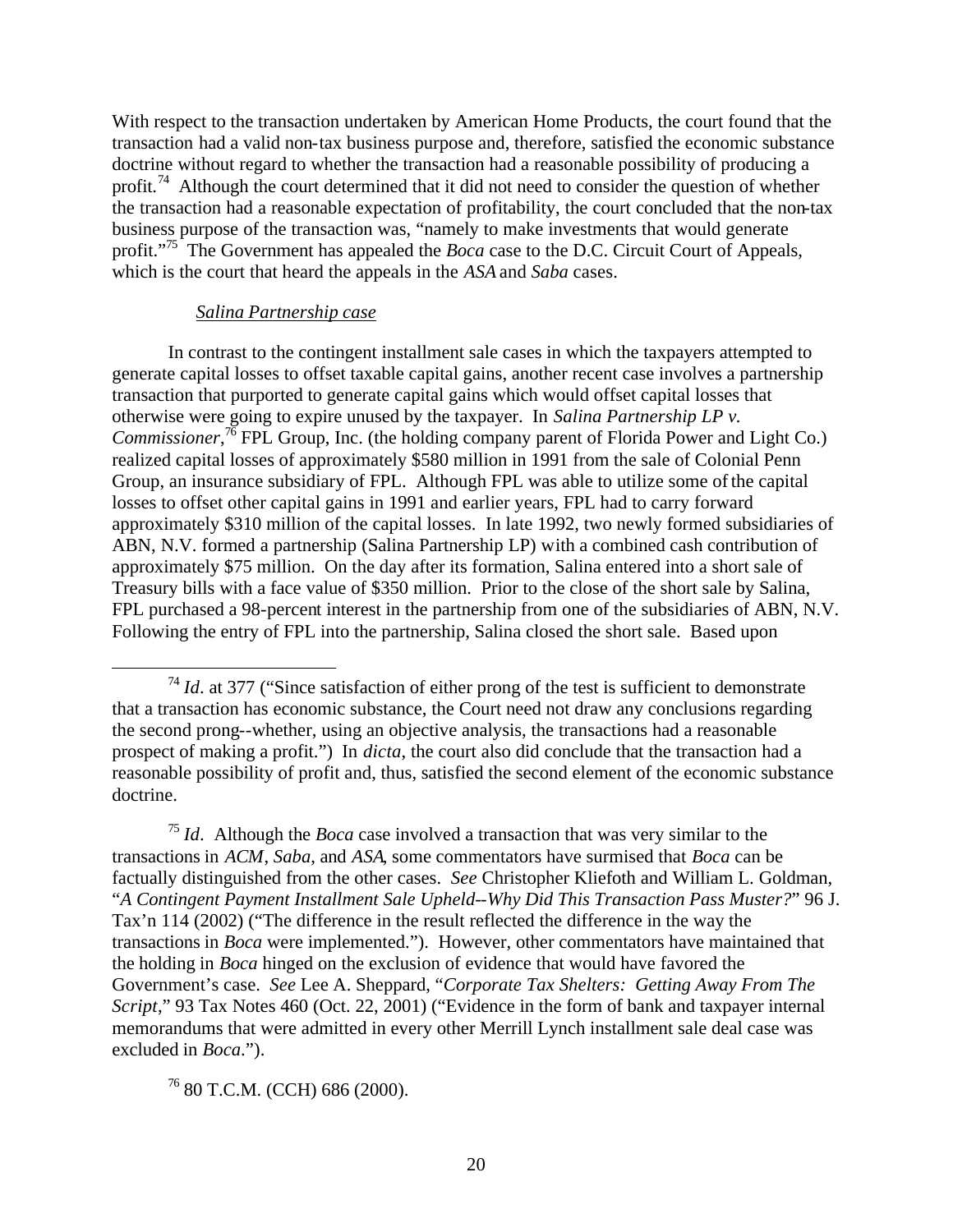regulations in effect at the time, Salina reported a capital gain of approximately \$344 million from the short sale.<sup>77</sup> Salina allocated approximately \$337 million of its capital gain to FPL, and FPL used its distributive share of the capital gains to offset its capital losses from the earlier sale of Colonial Penn Group. FPL increased the basis in its Salina partnership interest to reflect its distributive share of capital gains.<sup>78</sup>

On audit, the IRS disallowed the capital gains claimed by FPL on the grounds that the investment in Salina by FPL should be disregarded because it lacked economic substance and, alternatively, that Salina overstated the amount of capital gain that it realized on closing the short sale because it failed to treat its obligation to close the short sale (by delivering Treasury bills) as a liability under the partnership tax rules. With regard to economic substance, the Tax Court determined that "FPL's investment in Salina provided a reasonable opportunity for FPL to earn profits independent of tax benefits."<sup>79</sup> Accordingly, the Tax Court rejected the contention of the IRS that the investment in Salina by FPL should be disregarded because it lacked economic substance. The court then proceeded to the more technical argument made by the IRS that Salina overstated its capital gain under the partnership tax rules.<sup>80</sup> Concluding that Salina should have treated its obligation to close the short sale as a liability, the Tax Court determined that Salina did overstate its capital gain and, in turn, that FPL overstated its distributive share of the capital gain.

 $78$  By generating capital gain, the transaction purportedly allowed FPL to offset the capital losses from the sale of Colonial Penn Group. If FPL had not offset the capital losses, the losses might have expired unused. Instead, by increasing the basis in its Salina partnership interest to reflect its distributive share of the capital gain claimed by Salina after closing the short sale, FPL created a built-in loss in its partnership interest that FPL could utilize indefinitely against future capital gains by selling some or all of its Salina partnership interest.

<sup>79</sup> *Salina,* 80 T.C.M. (CCH) at 695.

 $\overline{a}$ 

<sup>80</sup> Citing *ACM*, the court stated that, "[o]nly after we conclude that a transaction is not an economic sham do we review the tax consequences of the transaction under the Code." *Salina,* 80 T.C.M. (CCH) at 694. The *Salina* case has been criticized for undertaking an inherently more imprecise economic substance analysis before first examining whether the transaction that produced the claimed tax benefits satisfied the technical tax rules. *See* Lee A. Sheppard, "*Economic Substance Abuse*," 89 Tax Notes 1095 (Nov. 27, 2000) ("If the taxpayer's transaction is not within the statute in the first place, the court never reaches the economic substance question. The Salina treatment [of the short sale obligation] was incorrect according to administrative interpretations of section 752. Judge Jacobs [the judge in the *Salina* case] need not have reached the economic substance question.").

<sup>&</sup>lt;sup>77</sup> Former Treas. Reg. sec. 1.708-1(b)(1)(iv). Based upon this regulation and its interaction with other partnership tax rules, Salina claimed that the entry of FPL into the partnership caused a deemed distribution and recontribution of the assets in the partnership, ultimately resulting in a capital gain when Salina closed the short sale and a built-in capital loss in FPL's partnership interest that corresponded to its distributive share of the capital gain claimed by Salina.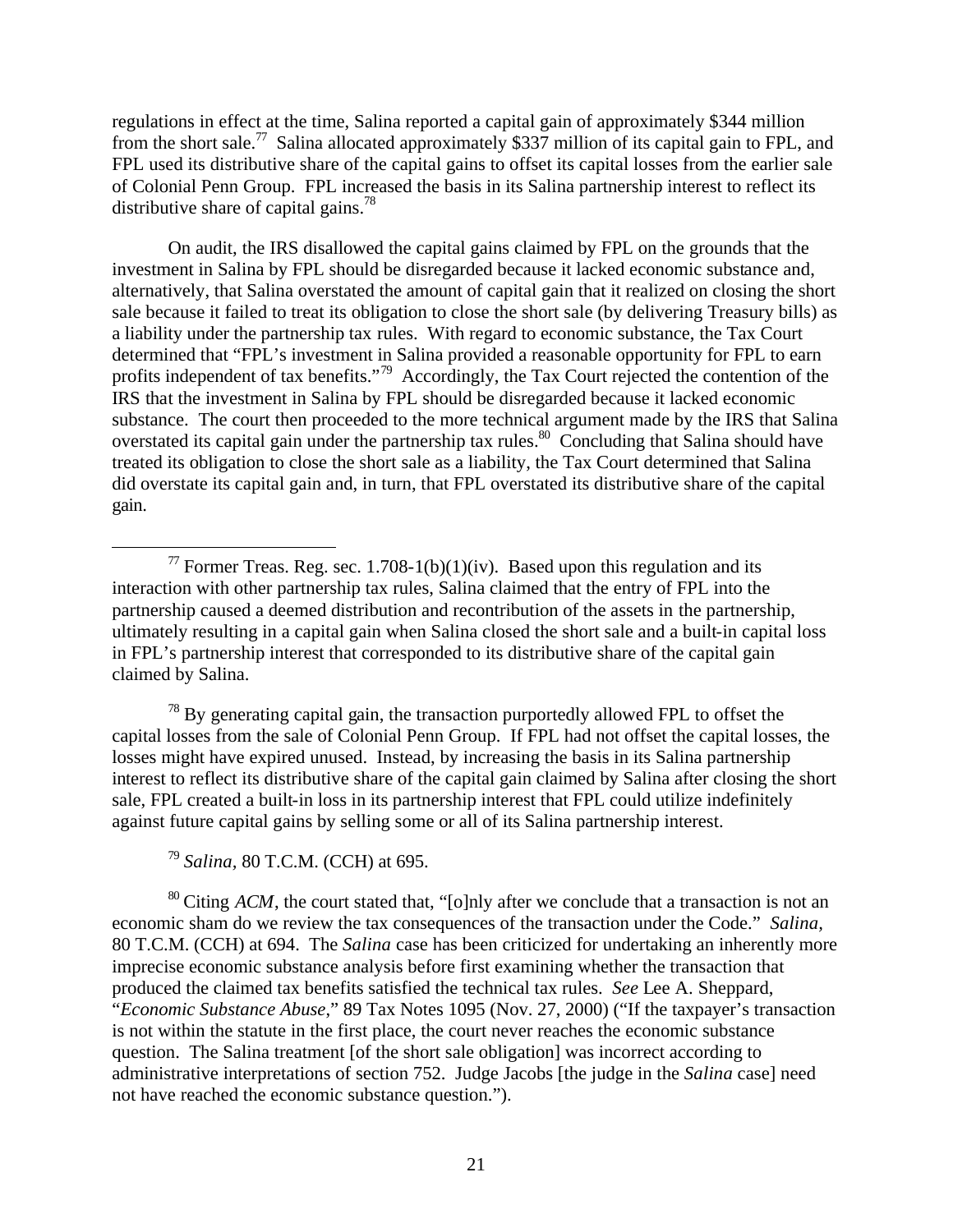#### The *Compaq* and *IES* cases

Like *ACM* and the other contingent installment sales cases, the recent cases of *Compaq Computer Corp. v. Commissioner*<sup>81</sup> and *IES Industries, Inc. v. United States*<sup>82</sup> involved efforts by corporate taxpayers effectively to reduce the tax on large realized capital gains. In these cases, however, the tax benefits claimed by the taxpayers ultimately were sustained in litigation.

The *Compaq* and *IES* cases involved substantially similar cross-border "dividendstripping" transactions, in which the taxpayer purchased the stock of a foreign corporation (in the form of American Depositary Receipts, or "ADRs") immediately before the dividend record date, and then quickly sold the stock back to the original seller, ex-dividend. Because the exdividend price of the stock sold was lower than the cum-dividend price of the stock purchased, the transaction generated a capital loss for the taxpayer. The amount of the capital loss was roughly equal to the dividend amount. Although the dividend itself was includible in income, thus potentially offsetting the benefit of the capital loss, the dividend carried foreign tax credits, which significantly reduced the tax on the dividend income. At issue in the *Compaq* and *IES* cases was whether the transaction had sufficient economic substance and business purpose to be given its intended effect. <sup>83</sup>

In the *Compaq* case, in July 1992 the taxpayer (Compaq) realized a capital gain of \$231.7 million<sup>84</sup> on the sale of a subsidiary. Twenty-First Securities Corporation, an investment firm, learned of this gain and approached Compaq to discuss strategies to "take advantage of" it.<sup>85</sup> On September 16, 1992, Twenty-First Securities executed a dividend-stripping transaction on Compaq's behalf by: (1) purchasing 10 million Royal Dutch Petroleum Company ADRs (for \$887.6 million, the cum-dividend price) from another Twenty-First Securities client under special "next-day" settlement terms; and then (2) immediately reselling the same 10 million ADRs (for \$868.4 million, the ex-dividend price) back to the same client under the five-day settlement terms that generally apply on the New York Stock Exchange ("NYSE").<sup>86</sup> The dividend record date for the Royal Dutch ADRs was September 18, 1992. Thus, under the special settlement terms, Compaq was the shareholder of record on the record date and was entitled to a gross dividend of \$22.5 million. Since this dividend was subject to Dutch

<sup>81</sup> 277 F.3d 778 (5th Cir. 2001), *rev'g* 113 T.C. 214 (1999).

<sup>82</sup> 253 F.3d 350 (8th Cir. 2001) *rev'g* 84 A.F.T.R.2d (RIA) 6445 (N.D. Iowa 1999).

 $83$  Section 901(k), enacted in 1997 after the Compaq and IES transactions, would disallow the foreign tax credits claimed in a similar transaction governed by present law.

<sup>84</sup> All figures in this discussion are approximated for ease of exposition.

<sup>85</sup> *Compaq,* 113 T.C. at 215.

 $\overline{a}$ 

<sup>86</sup> These transactions were executed in 23 separate pairs of purchase and resale trades, all of which took place on the floor of the NYSE between 2:58 p.m. and 4:00 p.m. on September 16, 1992.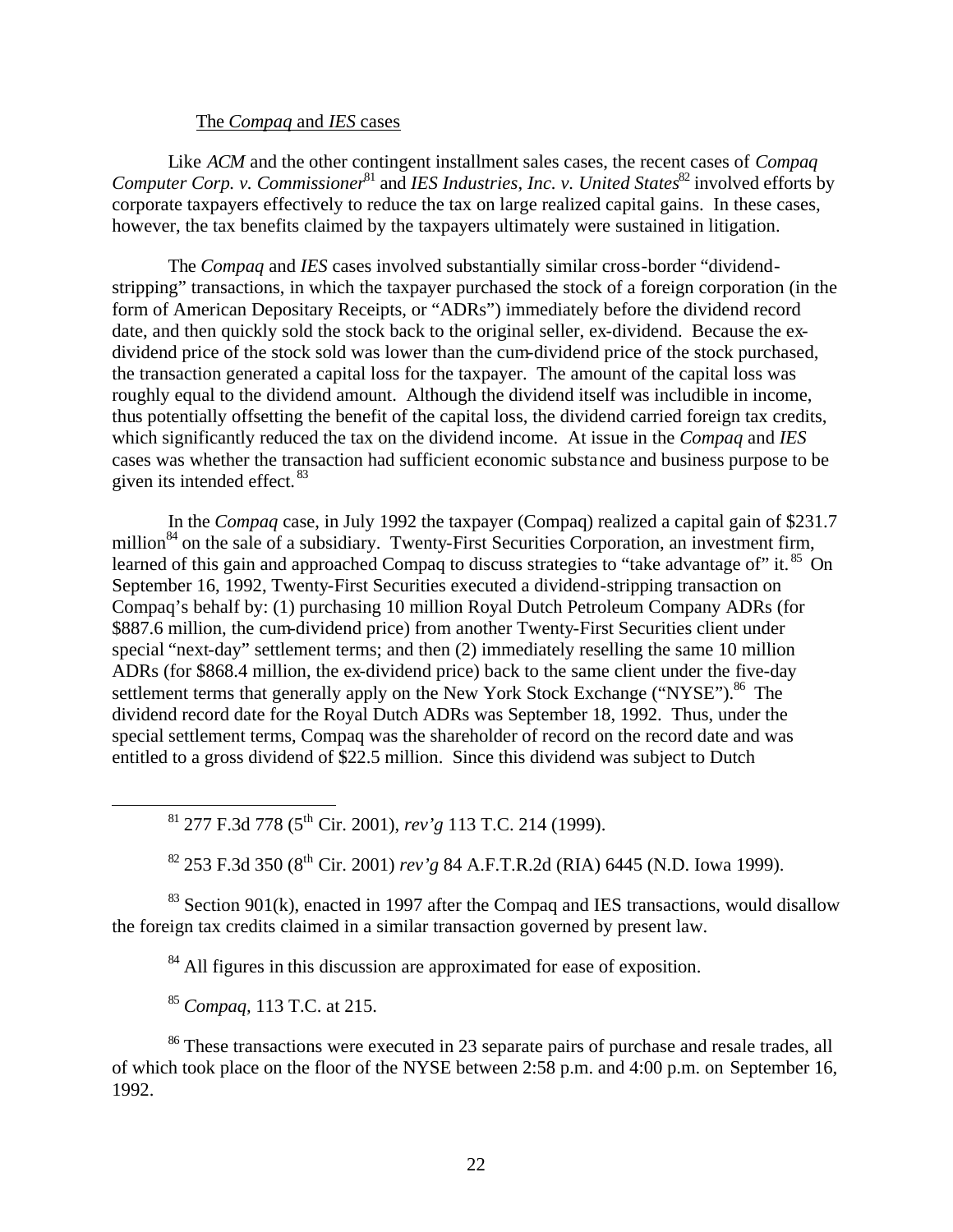withholding tax at a rate of 15 percent (\$3.4 million) under the U.S.-Netherlands income tax treaty, Compaq received a net dividend payment of \$19.2 million.

Compaq claimed a capital loss of \$20.7 million as a result of the purchase and resale of the Royal Dutch ADRs. Compaq also reported \$22.5 million of dividend income but claimed a foreign tax credit for the \$3.4 million of Dutch taxes withheld. Compaq also incurred fees to Twenty-First Securities and other transaction costs totaling \$1.5 million. The tax benefit to Compaq of the foreign tax credit exceeded the additional U.S. tax payable on the dividend income (and indeed exceeded the sum of that tax and Compaq's transaction costs).

The Tax Court disregarded the transaction and thus disallowed the foreign tax credits and the capital loss claimed by Compaq, finding that the transaction was designed "to yield a specific result and to eliminate all economic risks and influences from outside market forces." <sup>87</sup> Specifically, the court determined that Compaq "had no reasonable possibility of profit from the ADR transaction without the anticipated Federal income tax consequences" and "had no business" purpose for the purchase and sale of Royal Dutch ADRs apart from obtaining a Federal income tax benefit in the form of a foreign tax credit while offsetting the previously recognized capital gain."<sup>88</sup> The Tax Court computed Compaq's net cash flow on the transaction and found that, leaving aside the effect of the foreign tax credit, Compaq lost \$1.5 million.<sup>89</sup> Thus, in the Tax Court's view, Compaq had no expectation of economic profit apart from the intended tax consequences of the transaction. The court also found that, although the trades took place on the floor of the NYSE, they were highly orchestrated and very quickly executed, removing any meaningful risk of price fluctuations or "breaking up" of the trades by other traders on the floor. Finally, the court evaluated Compaq's conduct in deciding whether to undertake the transaction and found that Compaq's evaluation of the deal was "less than businesslike," since the company undertook no significant analysis of the deal apart from the expected tax consequences.

The Fifth Circuit reversed the Tax Court and held that Compaq was entitled to the foreign tax credits and capital loss claimed in the transaction. The Fifth Circuit found that the Tax Court's cash-flow calculation resulted in a misapplication of the economic substance and business purpose doctrines, since that calculation treated the Dutch withholding tax as a cost of the transaction but omitted the U.S. foreign tax credit associated with that tax. In the Fifth Circuit's view, this calculation was "half pre-tax, half after-tax" and "stack[ed] the deck against finding the transaction profitable."<sup>90</sup> Thus, according to the Fifth Circuit, foreign taxes are to be treated no differently from U.S. taxes in assessing the pre-tax profitability of a transaction for purposes of applying the economic substance and business purpose doctrines. Applying this

<sup>87</sup> *Compaq,* 113 T.C. at 219-20.

<sup>88</sup> *Id.*

 $\overline{a}$ 

 $89$  \$868.4 million proceeds from ADR sales - \$887.6 million cost of ADR purchases + \$22.5 million gross dividend - \$3.4 million Dutch withholding tax - \$1.5 million transaction  $costs = a loss of $1.5 million (totals do not sum precisely, due to rounding).$ 

<sup>90</sup> *Compaq,* 277 F.3d at 782, 785.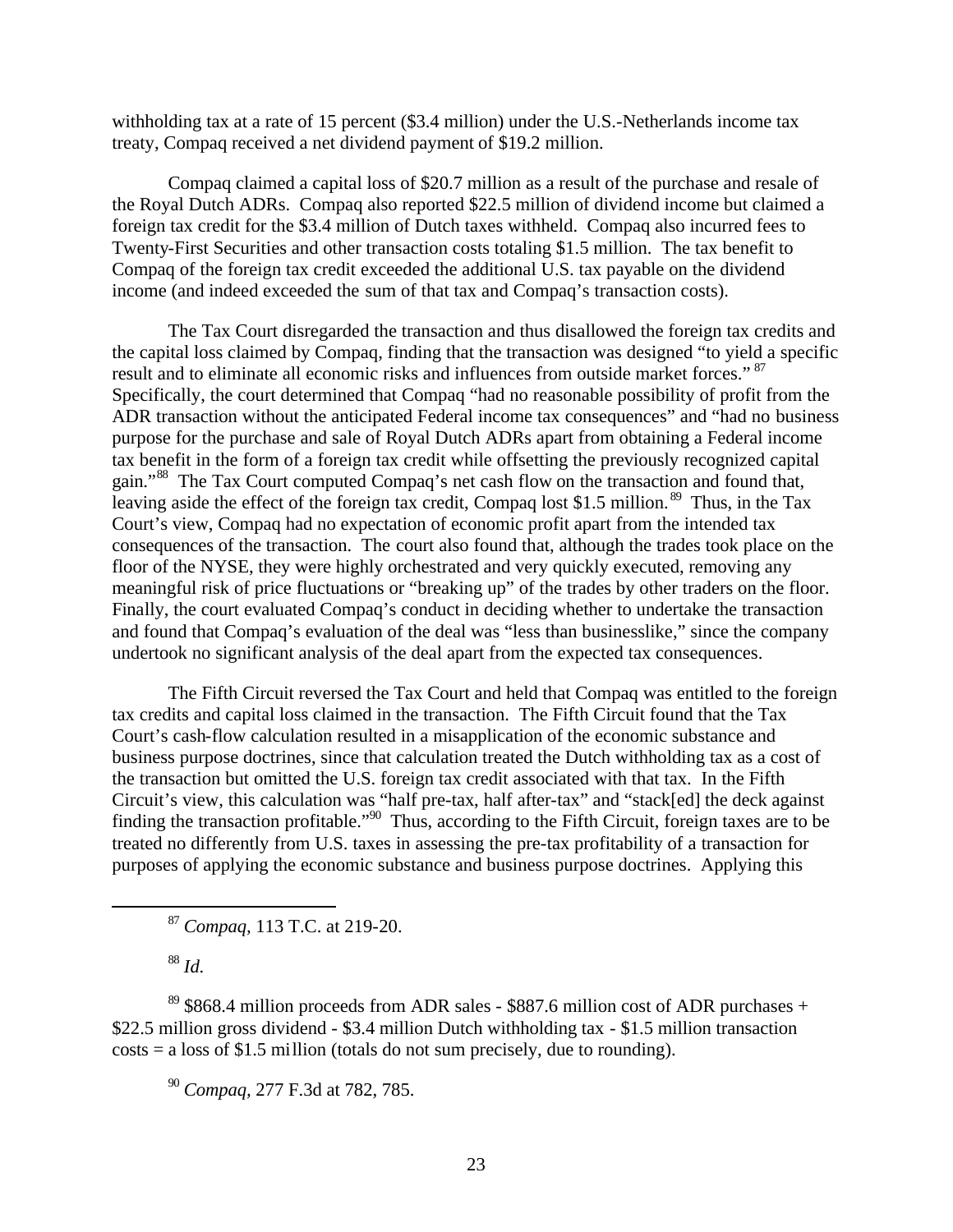approach, the Fifth Circuit determined that Compaq had a pre-tax economic profit of \$1.9 million on the transaction,  $91$  which the court found sufficient to satisfy the economic substance and business purpose tests.<sup>92</sup> The Fifth Circuit's conclusion as to economic substance was further bolstered by its finding that the transaction did involve substantial risk, since it occurred on the floor of the NYSE, an environment that no one can fully control. As to business purpose, the Fifth Circuit concluded that where sufficient pre-tax profit can be shown, evidence of significant tax motivation should not invalidate the transaction.  $93$ 

The IES dividend-stripping transaction was substantially similar to Compaq's. As in the *Compaq* case, the transaction was promoted and executed by Twenty-First Securities, and the essential features of the two transactions were the same.<sup>94</sup> Since IES sought to use part of the capital losses generated in the transaction as capital loss carrybacks to offset capital gains realized in prior years, it filed refund claims as to the carrybacks, which were litigated in a U.S. District Court.

The District Court, in a brief order granting summary judgment in the Government's favor, disregarded the transaction under the sham transaction doctrine, finding that the IES transaction did not change IES's economic position, aside from the transfer of the foreign tax credit to IES, and that the transaction was purely tax-motivated. The District Court's order provided little explanation of its analysis.

 $\overline{a}$ 

<sup>92</sup> The court also cited *Old Colony Trust Co. v. Commissioner*, 279 U.S. 716 (1929) - which held that an employer's discharge of an employee's federal tax liability resulted in taxable income to the employee -- in support of the court's view that the Dutch taxes withheld on Compaq's behalf should be treated as positive, not negative, cash flows to Compaq in the pre-tax profit analysis.

<sup>93</sup> Neither court in the *Compaq* case directly addressed how, if at all, to factor the market pricing of tax attributes into an economic substance and business purpose analysis. In other words, focusing on the deal between Compaq and its counterparty, Compaq effectively purchased a net dividend of \$19.2 million and paid the counterparty \$19.2 million for this dividend. But this dividend also carried a U.S. foreign tax credit of \$3.4 million, for which Compaq evidently paid nothing. In other words, the benefit of this transaction to Compaq arose in part from an *economic* arbitrage relating to a U.S. tax attribute, but neither court evaluated the case in this light. Some may argue that further analysis could be undertaken in the future to determine how the judicial doctrines might be refined to account for transactions driven by this sort of combination of anticipated benefits.

 $94$  The main potentially salient difference is that the IES transaction involved after-hours trades off the floor of any public exchange, thus arguably exposing IES to even less risk than Compaq faced in its transaction, which was executed entirely on the floor of the NYSE.

 $91$  Starting with the negative \$1.5 million cash flow computed by the Tax Court, adding back the \$3.4 million of Dutch withholding tax that was subtracted in that calculation yields a positive cash flow of \$1.9 million.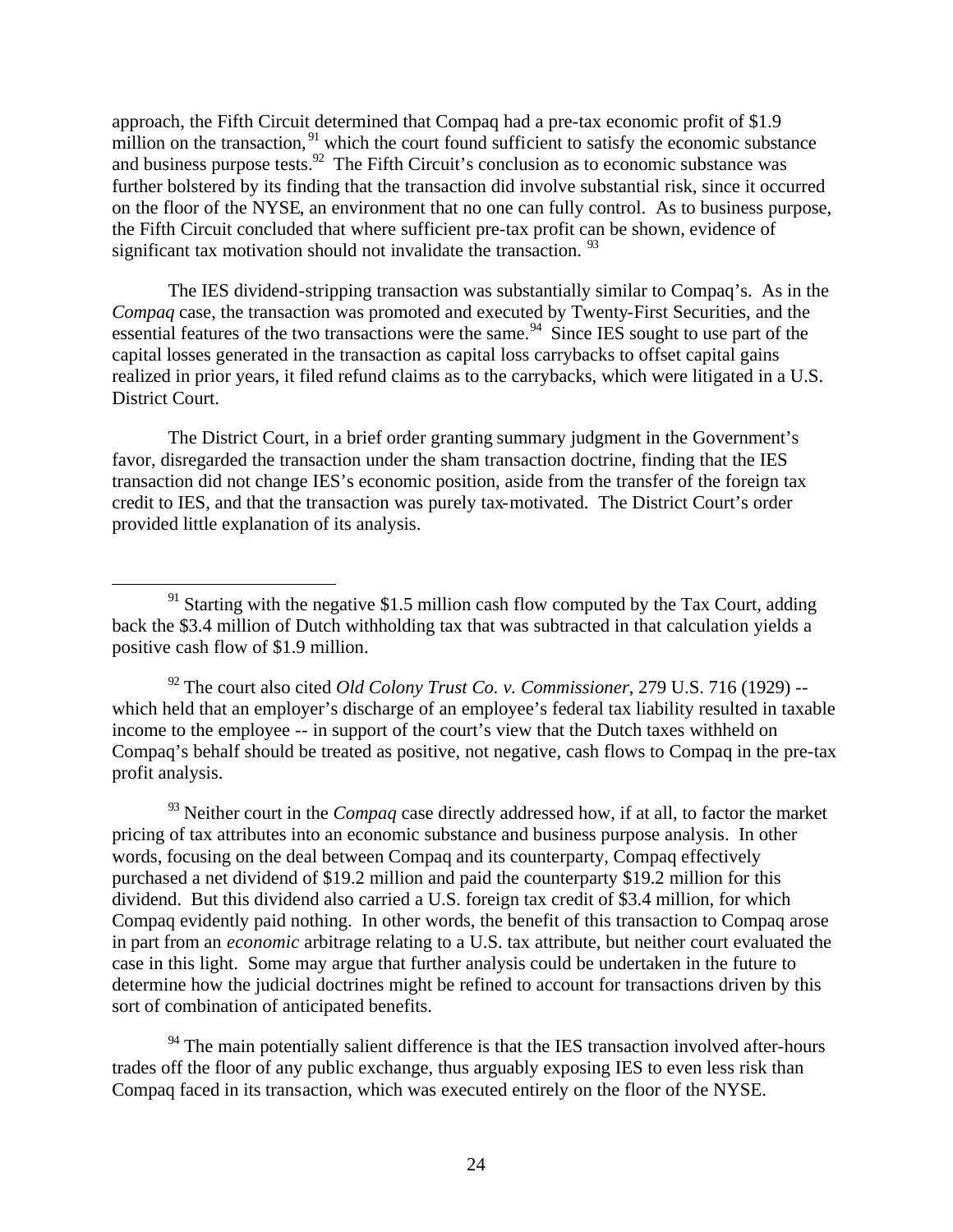The Eighth Circuit reversed the District Court, finding that IES had a reasonable expectation of pre-tax profit and thus holding that the transaction possessed sufficient economic substance and business purpose. The Eighth Circuit concluded that the calculation of pre-tax profit must include the entire gross dividend as a positive cash flow, unreduced by foreign withholding tax. Thus, the Eighth Circuit's analysis of pre-tax profit was essentially similar to the Fifth Circuit's -- indeed, the Fifth Circuit patterned its analysis in *Compaq* on that of the Eighth Circuit in *IES*. The Eighth Circuit did not address the lack of any meaningful market risk to IES on the trades.

### Special application: leasing transactions

A line of authorities has developed addressing economic substance (and, as discussed below, business purpose) specifically in connection with leasing transactions. The analysis with respect to leasing transactions (particularly leveraged leases and sale-leaseback transactions) focuses on who should be entitled to the benefits of tax ownership such as depreciation deductions.

The determination of tax ownership sometimes overlaps with the determinations of whether the transactions have economic substance and business purpose. The Supreme Court articulated the standard as follows: "where . . . there is a genuine multiple-party transaction with economic substance which is compelled or encouraged by business or regulatory realities, is imbued with tax-independent considerations, and is not shaped solely by meaningless labels attached, the Government should honor the allocation of rights and duties effectuated by the parties."<sup>95</sup> The Fourth Circuit has interpreted *Frank Lyon* to require a two-prong analysis with respect to sale-leaseback transactions: namely, the court "must find that the taxpayer was motivated by no business purpose other than obtaining tax benefits in entering the transaction, and that the transaction has no economic substance because no reasonable possibility of profit exists."<sup>96</sup> In analyzing the economic substance of a leasing transaction, the Tax Court found that economic substance was not present where the discounted present value of the future rental income and sale proceeds would be less than the present value of the amount expended by the investors.<sup>97</sup>

<sup>95</sup> *Frank Lyon Co. v. Commissioner*, 435 U.S. 561, 583-84 (1978).

 $\overline{a}$ 

<sup>96</sup> *Rice's Toyota World v. Commissioner*, 752 F.2d 89, 91-92 (4th Cir. 1985).

<sup>97</sup> *Hilton v. Commissioner*, 74 T.C. 305, 353 n.23 (1980), *aff'd* 671 F.2d 316, 317 (9th Cir. 1982). The Tax Court arrived at the present value using a six-percent discount rate found in the estate tax regulations for purposes of making actuarial valuations. Although affirmed on appeal, the Ninth Circuit observed that the six-percent rate was illustrative only and that no suggestion of a minimum required rate of return is intended. *See also, Estate of Franklin v. Commissioner*, 544 F.2d 1045 (9<sup>th</sup> Cir. 1976). In *Estate of Franklin*, property was overvalued when acquired by the lessor, and the lessor had no reasonable expectation of a residual value, so the court held that the lessor had no depreciable investment in the property and the nonrecourse debt was not true debt.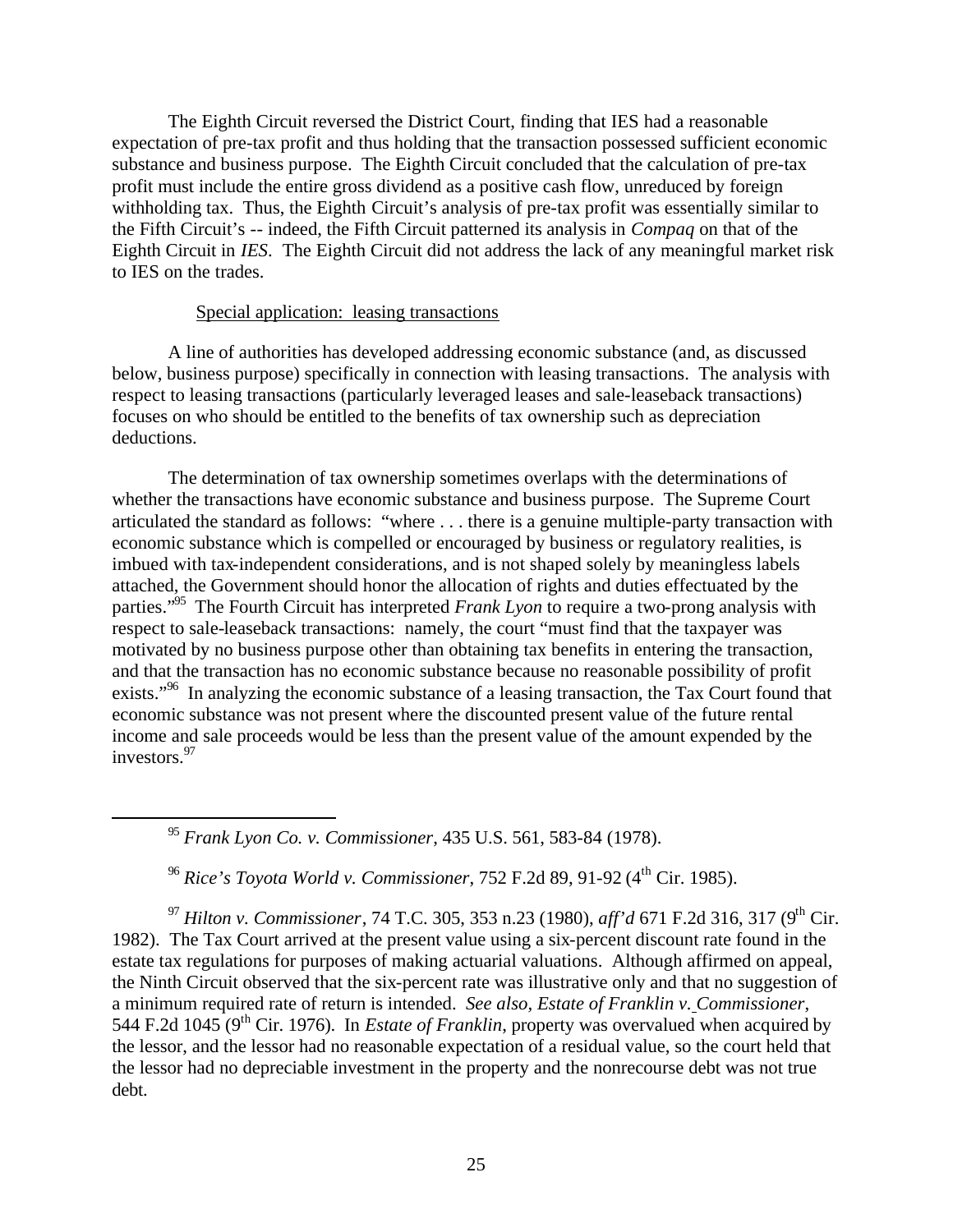In addition to its application by the courts, economic substance is a component of the guidelines that were adopted in 1975 by the IRS for advance ruling purposes with respect to determining whether certain transactions purporting to be leases of property are, in fact, leases for Federal income tax purposes.<sup>98</sup> The guidelines require that the lessor represent and demonstrate that it expects to receive a profit, apart from the value of or benefits obtained from tax deductions, allowances, credits, and other tax attributes arising from such transaction.

### **Business purpose doctrine**

As previously discussed, another doctrine that overlays and is often considered together with (if not part and parcel of) the sham transaction and economic substance doctrines is the business purpose doctrine. In its common application, the courts use business purpose (in combination with economic substance, as discussed above) as part of a two-prong test for determining whether a transaction should be disregarded for tax purposes: (1) the taxpayer was motivated by no business purpose other than obtaining tax benefits in entering the transaction, and (2) the transaction lacks economic substance.<sup>99</sup> In essence, a transaction will only be respected for tax purposes if it has "economic substance which is compelled or encouraged by business or regulatory realities, is imbued with tax-independent considerations, and is not shaped solely by tax-avoidance features that have meaningless labels attached."<sup>100</sup>

The business purpose test is a subjective inquiry into the motives of the taxpayer -- that is, whether the taxpayer intended the transaction to serve some useful non-tax purpose.<sup>101</sup> Finally, where appropriate, the court may bifurcate a transaction in which independent activities with non-tax objectives have been combined with an unrelated transaction having only taxavoidance objectives in order to establish a business purpose for the overall transaction.  $102$  Thus, a taxpayer cannot utilize an unrelated business objective to hide the lack of business purpose with respect to the particular tax-motivated activities.

### **Substance over form doctrine**

 $\overline{a}$ 

The concept of the substance over form doctrine is that the tax results of an arrangement are better determined based on the underlying substance rather than an evaluation of the mere formal steps by which the arrangement was undertaken. Under this doctrine, two transactions

<sup>98</sup> Rev. Proc. 75-21, 1975-1 C.B. 715.

<sup>99</sup> *Rice's Toyota World*, 752 F.2d at 91.

<sup>100</sup> *Frank Lyon Co.,* 435 U.S. at 561. *Cf. Esmark v. Commissioner*, 90 T.C. 171, 198 (1988), *aff'd without published opinion*, 886 F.2d 1318 (7th Cir. 1989) (not disregarding steps of a transaction where, for example, a tender offer was not a "'mere device' having no business purpose").

<sup>101</sup> *See e.g., Rice's Toyota World*, 752 F.2d at 89; *ACM*, 157 F.3d at 231; *Peerless Indus*. *v. Commissioner*, 1994-1 U.S.T.C. (CCH) para. 50,043 (E.D. Pa. 1994).

<sup>102</sup> *ACM*, 157 F.3d at 256 n.48.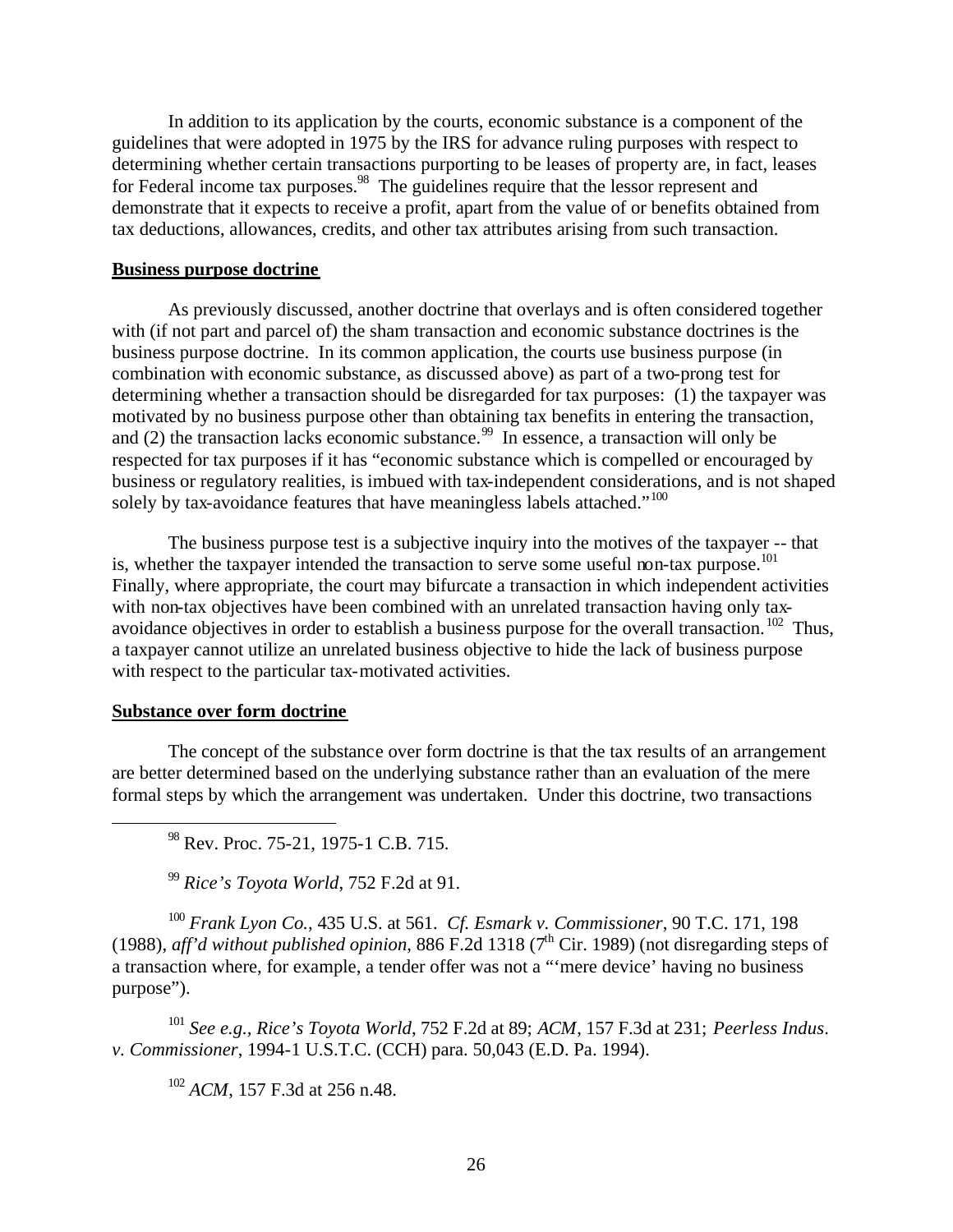that achieve the same underlying result should not be taxed differently simply because they are achieved through different legal steps. The Supreme Court has found that a "given result at the end of a straight path is not made a different result because reached by following a devious path."<sup>103</sup> However, many areas of income tax law are very formalistic and, therefore, it is often difficult for taxpayers and the courts to determine whether application of the doctrine is appropriate.

The IRS generally has the ability to recharacterize a transaction according to its underlying substance. Taxpayers, however, are usually bound to abide by their chosen legal form. <sup>104</sup> In *National Alfalfa Dehydrating & Mill & Co.*, the Supreme Court ruled as follows:

This Court has observed repeatedly that, while a taxpayer is free to organize his affairs as he chooses, nevertheless, once having done so, he must accept the tax consequences of his choice, whether contemplated or not, [citations omitted], and may not enjoy the benefit of some other route he might have chosen to follow but did not.  $105$ 

 The IRS has published administrative guidance that applies the substance over form doctrine in a variety of contexts.<sup>106</sup> Taxpayers and tax practitioners apply these pronouncements, as well as certain favorable court cases, as an exception to the general rule that taxpayers are bound by their chosen form.

### **Step transaction doctrine**

1

An extension of the substance over form doctrine is the step transaction doctrine. The step transaction doctrine "treats a series of formally separate 'steps' as a single transaction if such steps are in substance integrated, interdependent, and focused toward a particular result."<sup>107</sup> The courts have generally developed three methods of testing whether to invoke the step transaction doctrine: (1) the end result test, (2) the interdependence test, and (3) the binding commitment test.

<sup>103</sup> *Minnesota Tea Co. v. Helvering*, 302 U.S. 609, 613 (1938).

<sup>104</sup> *Commissioner v. Danielson*, 378 F.2d 771 (3d Cir. 1967), *cert. denied*, 389 U.S. 858 (1967); *In the matter of: Insilco Corporation v. United States*, 53 F.3d 95 ( $5<sup>th</sup>$  Cir. 1995).

<sup>105</sup> *Commissioner v. National Alfalfa Dehydrating & Mill Co*., 417 U.S. 134, 149 (1974). See also *Higgens v. Smith*, 308 U.S. 473, 477 (1940).

<sup>106</sup> *See* Rev. Rul. 78-397, 1978-2 C.B. 150, Rev. Rul. 83-142, 1983-2 C.B. 68, and Rev. Rul. 80-154, 1980-1 C.B. 68 (disregarding circular cash flows in transactions); Rev. Rul. 73-427, 1973-2 C.B. 301 (viewing a reverse subsidiary merger as a taxable stock purchase); Rev. Rul. 67-274, 1967-2 C.B. 141 (treating "B" reorganization followed by liquidation of acquired corporation as a "C" reorganization); Rev. Rul. 68-602, 1968-2 C.B. 135 (not respecting contribution of debt from a creditor-shareholder to a debtor-subsidiary for purposes of determining whether the subsidiary is eligible for tax-free liquidation).

<sup>107</sup> *Penrod v. Commissioner*, 88 T.C. 1415, 1428 (1987).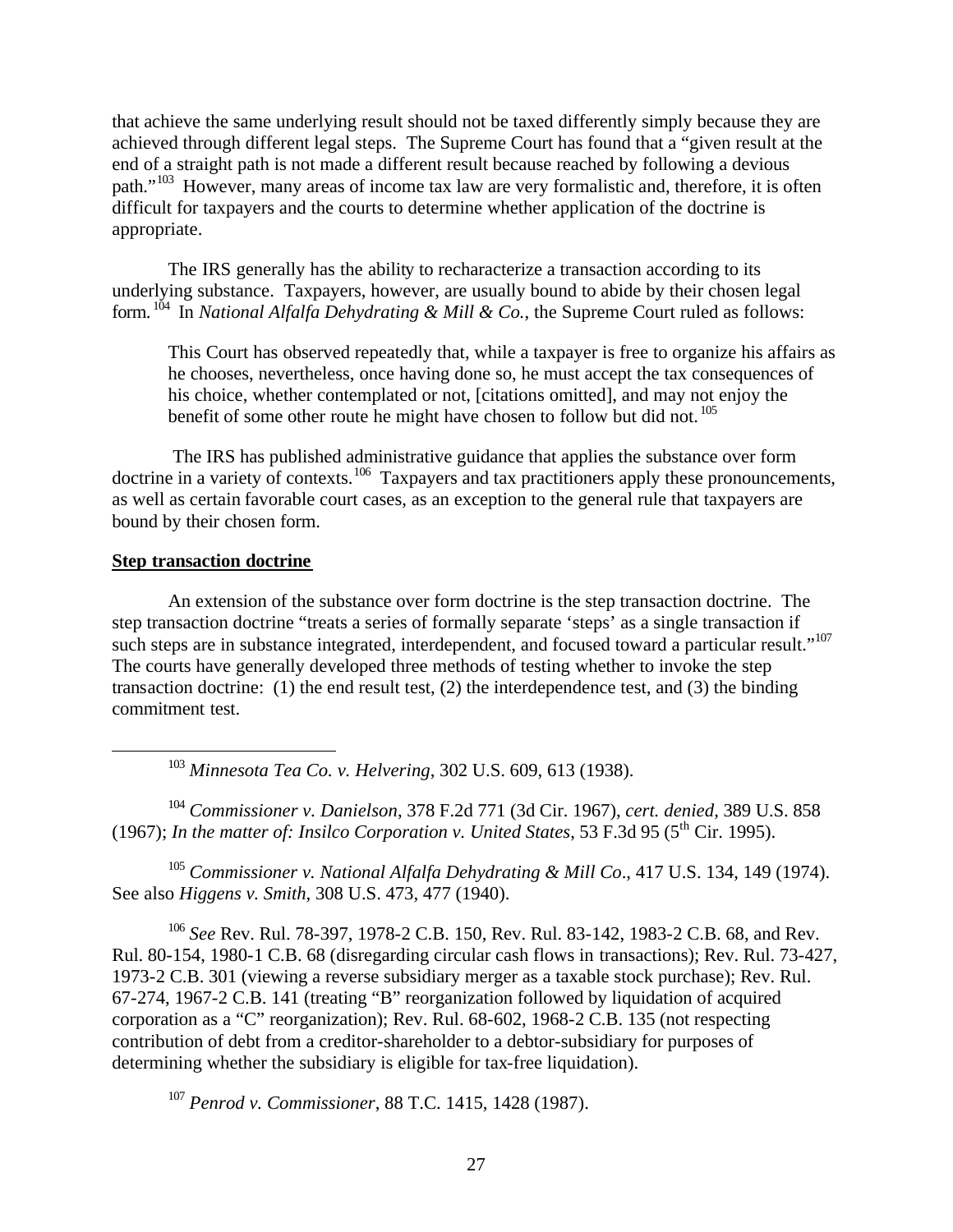The end result test is the broadest of the three articulations. The end result test examines whether it is apparent that each of a series of steps are undertaken for the purpose of achieving the ultimate result. <sup>108</sup> The interdependence test attempts to prove that each of the steps were so interdependent that the completion of an individual step would have been meaningless without the completion of the remaining steps. The binding commitment test is the narrowest of the three articulations and looks to whether, at the time the first step is entered into, there is a legally binding commitment to complete the remaining steps.<sup>109</sup>

In determining whether to invoke the step transaction doctrine, the courts have looked to two primary factors: (1) the intent of the taxpayer,<sup>110</sup> and (2) the temporal proximity of the separate steps. If a taxpayer can provide evidence that at the time the first of a series of steps was undertaken, there was no plan or intention to effectuate the other steps, then the transactions should not be stepped together. An important factor that supports a taxpayer's lack of intent is found where subsequent steps are prompted by external, unexpected events that are beyond the taxpayer's control. If there is no legally binding commitment to engage in subsequent steps after undertaking the initial transaction, the span of time between the events is an important measure in determining whether the transactions should be stepped together. A significant lapse of time between a series of transactions should prevent the application of the step transaction doctrine.<sup>111</sup>

The step transaction doctrine may not be invoked in all cases, irrespective of the taxpayer's intent or the temporal relationship of the separate steps. Aside from a case involving a legally binding agreement, <sup>112</sup> if each of a series of steps has independent economic significance, the transactions should not be stepped together.<sup>113</sup> Also, the courts have not permitted the application of the step transaction doctrine if its application would create steps that never actually occurred.<sup>114</sup> This limitation is sometimes viewed as prohibiting the use of the step transaction doctrine where the alternative transaction has at least the same number of steps.<sup>115</sup>

<sup>108</sup> *King Enterprises, Inc. v. United States*, 418 F.2d 511, 516 (Ct. Cl. 1969).

<sup>109</sup> *Commissioner v. Gordon*, 391 U.S. 83, 96 (1968).

1

<sup>110</sup> *McDonalds Restaurants of Ill. v. Commissioner*, 688 F.2d 520 (7<sup>th</sup> Cir. 1982).

<sup>111</sup> *Cal-Maine Foods, Inc. v. Commissioner*, 93 T.C. 181 (1989) (by implication); Martin D. Ginsburg et al., *Mergers, Acquisitions, and Buyouts*, para. 608.2.2 (Apr. 1999 edition).

<sup>112</sup> *J.E. Seagram Corp. v. Commissioner*, 104 T.C. 75 (1995).

<sup>113</sup> *Reef Corporation v. Commissioner*, 368 F.2d 125 (5<sup>th</sup> Cir. 1966); Rev. Rul. 79-250, 1979-2 C.B. 156, *modified by* Rev. Rul. 96-29, 1996-1 C.B. 50.

<sup>114</sup> *Esmark, Inc. v. Commissioner*, 90 T.C. 171 (1988), *aff'd without published opinion*, 886 F.2d 1318 (7th Cir. 1989); *Walt Disney, Inc. v. Commissioner*, 97 T.C. 221 (1991); *Grove v. Commissioner*, 490 F.2d 241 (2d Cir. 1973).

<sup>115</sup> *West Coast Marketing Corporation v. Commissioner*, 46 T.C. 32 (1966); Rev. Rul. 70-140, 1970-1 C.B. 73.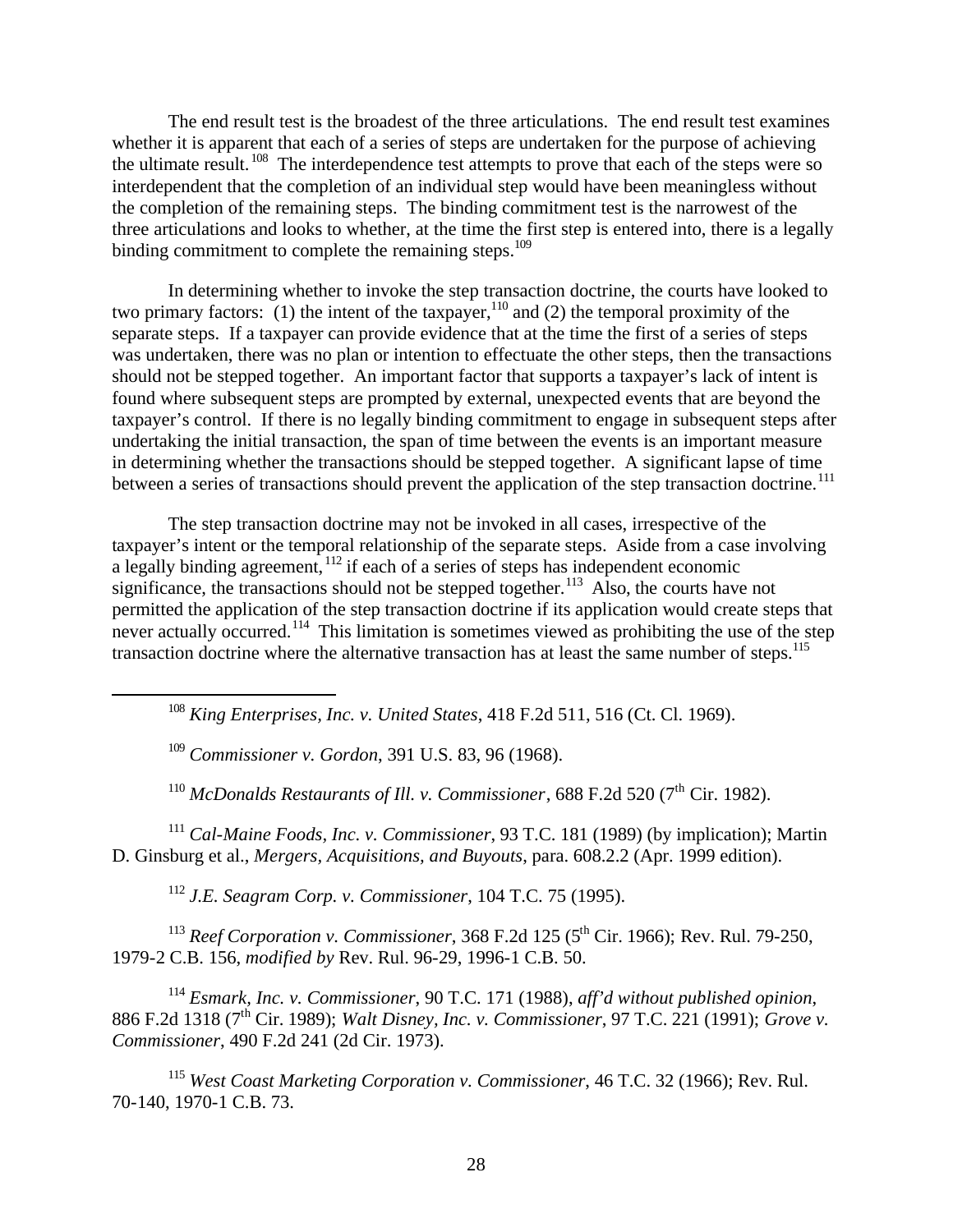#### **3. Regulatory and administrative guidance**

In recent years, the Treasury Department and IRS have issued regulatory and administrative guidance in connection with tax shelters. This guidance focuses primarily on requiring disclosure of transactions that may be considered potentially abusive, though it also includes notices that identify specific transactions in which the IRS will disallow the purported tax benefits. The IRS also has implemented certain organizational changes designed to improve the agency's collection, utilization, and dissemination of information regarding tax shelters.

Specifically, in March 2000, the Treasury Department and IRS issued temporary and proposed regulations, along with other administrative guidance, relating to tax shelters. The regulations establish certain disclosure obligations of corporate taxpayers that participate in any "reportable transaction."<sup>116</sup> The regulations also describe the registration requirements of organizers who promote confidential corporate tax shelters under section 6111(d)(1),<sup>117</sup> as well as the requirement under section 6112 that organizers of potentially abusive tax shelters maintain a list identifying each person who was sold an interest in such shelter.<sup>118</sup> The administrative guidance included a description of the functions of the new Office of Tax Shelter Analysis,<sup>119</sup> as well as an IRS Notice that identified several transactions ("listed transactions") that must be disclosed by corporate taxpayers and registered by promoters.<sup>120</sup> These items are described in greater detail below.

### **Disclosure of reportable transactions by corporate participants**

 The temporary and proposed regulations under section 6011 require corporate taxpayers to disclose with their tax return certain information for each "reportable transaction" in which the corporate taxpayer participates. The disclosure statement is filed with the taxpayer's corporate income tax return for each year that the corporation's tax liability is affected by the reportable transaction; the taxpayer also must provide a copy of the disclosure statement to the Office of Tax Shelter Analysis in Washington, D.C. for the first taxable year for which the transaction is disclosed on the taxpayer's Federal income tax return. <sup>121</sup>

<sup>117</sup> Temp. Treas. Reg. sec. 301.6111-2T (as amended by T.D. 8896, 2000-36 I.R.B. 258, and T.D. 8961, 2001-35 I.R.B. 194).

<sup>118</sup> Temp. Treas. Reg. sec. 301.6112-1T (as amended by T.D. 8896, 2000-36 I.R.B. 258).

<sup>119</sup> I.R.S. Announcement 2000-12, 2000-1 C.B. 835.

<sup>120</sup> I.R.S. Notice 2000-15, 2000-1 C.B. 826, superceded by I.R.S. Notice 2001-51, 2001-34 I.R.B. 190.

 $121$  Temp. Treas. Reg. sec. 1.6011-4T(d)(1).

 $\overline{a}$ 

<sup>116</sup> Temp. Treas. Reg. sec. 1.6011-4T (as amended by T.D. 8896, 2000-36 I.R.B. 258, and T.D. 8961, 2001-35 I.R.B. 194).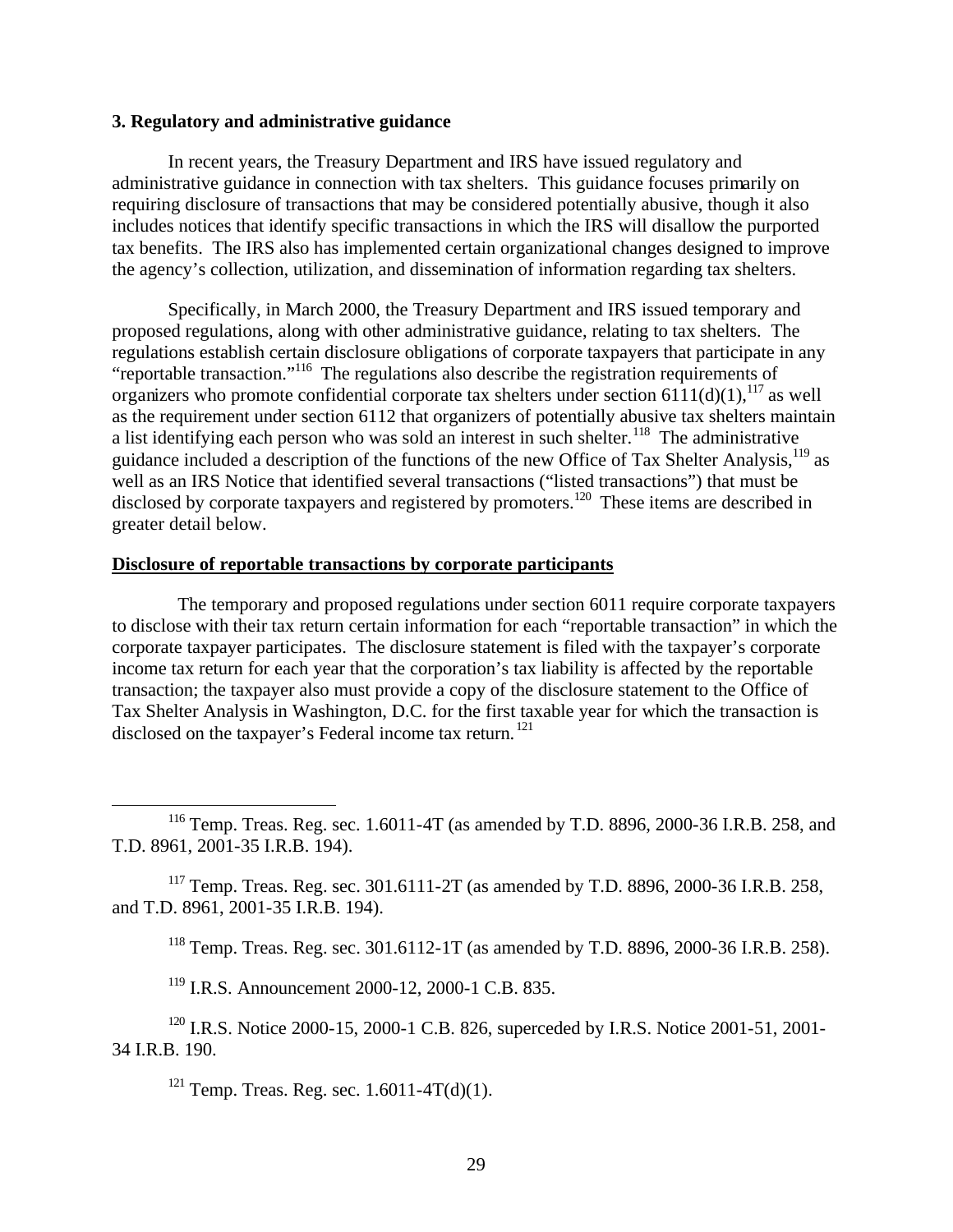Reportable transactions fall into two categories. The first category covers any transaction that is the same as (or substantially similar to) one of the specified types of tax avoidance transactions that the IRS has identified by published guidance as a "listed transaction" and that is expected to reduce the taxpayer's Federal income tax liability by more than \$1 million in any single taxable year or more than \$2 million in any combination of years.<sup>122</sup>

The second category of reportable transactions covers transactions that are expected to reduce a taxpayer's Federal income tax liability by more than \$5 million in any single year or \$10 million in any combination of years and that have at least two of the following characteristics: (1) the taxpayer has participated in the transaction under conditions of confidentiality; (2) the taxpayer has obtained or been provided with contractual protection against the possibility that part or all of the intended tax benefits from the transaction will not be sustained (such as recission rights, a full or partial refund of fees, fees that are contingent on a taxpayer's realization of tax benefits, or a tax indemnity or similar agreement); (3) the promoters of the transaction have received or are expected to receive fees or other consideration with an aggregate value in excess of \$100,000, and such fees are contingent on the taxpayer's participation; (4) a book/tax difference in excess of \$5 million in any taxable year; or (5) the transaction involves a person that the taxpayer knows or has reason to know is in a Federal income tax position that differs from that of the taxpayer (such as a tax-exempt entity or foreign person), and the taxpayer knows or has reason to know that such difference in tax position has permitted the transaction to be structured to provide the taxpayer with more favorable Federal income tax treatment than it could have obtained without the participation of such person.<sup>123</sup>

There is no penalty for failing to disclose a reportable transaction. However, such a failure may jeopardize the taxpayer's ability to claim that any understatement attributable to the arrangement is due to reasonable cause, and that the taxpayer acted in good faith.  $^{124}$ 

A taxpayer can avoid disclosure with respect to the second category of reportable transactions if (1) the taxpayer has participated in the transaction in the ordinary course of the taxpayer's trade or business in a form consistent with customary commercial practice and would have entered into the transaction on substantially the same terms irrespective of the expected Federal income tax benefits; (2) the taxpayer has participated in the transaction in the ordinary course of its business in a form consistent with customary commercial practice and the taxpayer reasonably determines that there is a generally accepted understanding that the expected Federal income tax benefits from the transaction are allowable under the Code; (3) the taxpayer reasonably determines that there is no reasonable basis under Federal tax law for denial of any

 $\overline{a}$ 

 $124$  As described below, section 6664(c) provides that a taxpayer can avoid the imposition of a section 6662 accuracy-related penalty in cases where the taxpayer can demonstrate that there was reasonable cause for the underpayment and that the taxpayer acted in good faith.

<sup>&</sup>lt;sup>122</sup> Temp. Treas. Reg. sec. 1.6011-4T(b)(2) and -(b)(4)(i).

<sup>&</sup>lt;sup>123</sup> Temp. Treas. Reg. sec. 1.6011-4T(b)(3)(i)(A)-(E).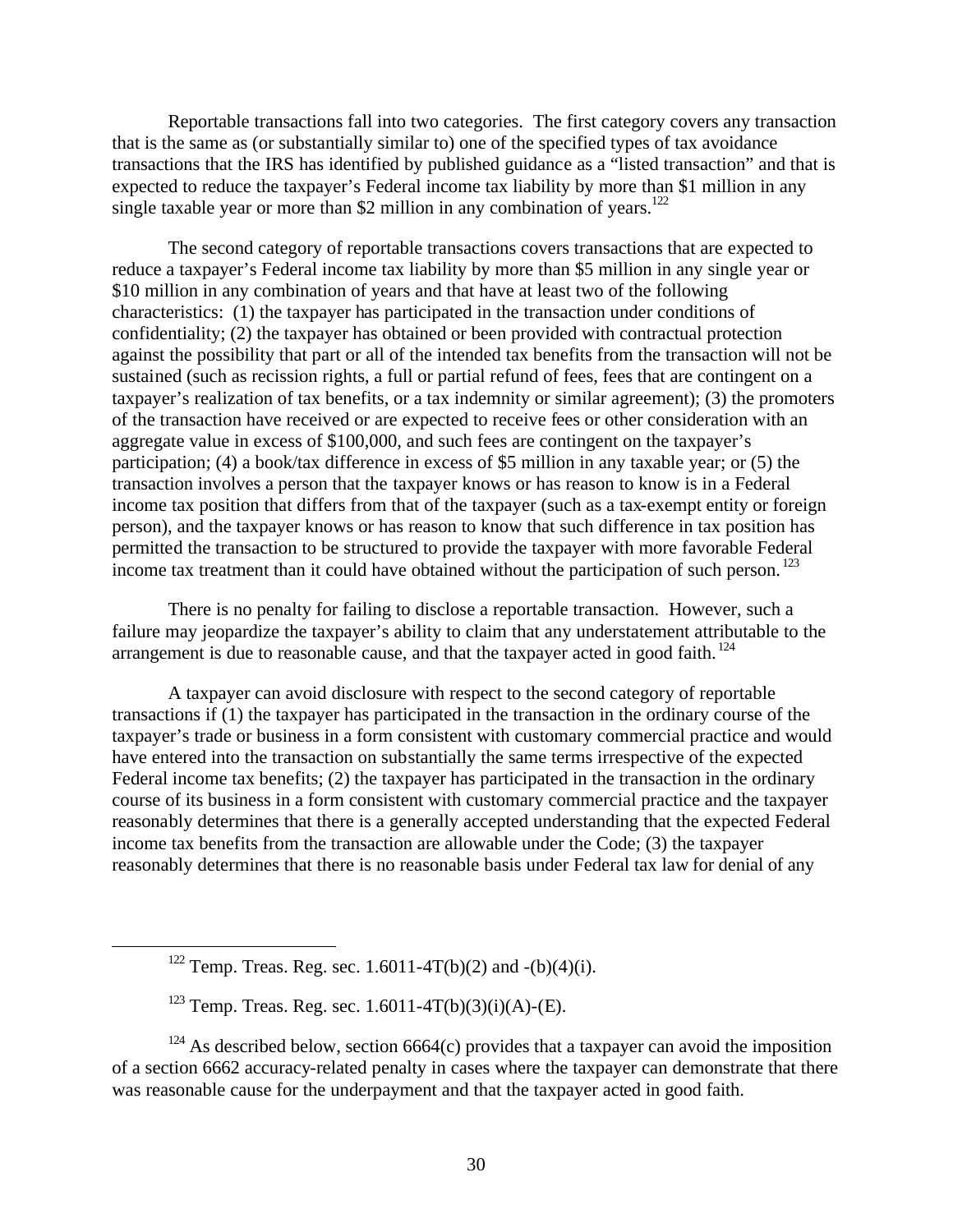significant portion of the expected tax benefits from the transaction; or (4) the transaction is identified in published guidance as excepted from disclosure.<sup>125</sup>

# **Registration and list maintenance requirements of tax shelter promoters**

# Registration of tax shelters (sec. 6111)

Section 6111 requires an organizer of a tax shelter to register the tax shelter with the Secretary not later than the day on which the shelter is first offered for sale. A tax shelter for this purpose means any investment with respect to which any person could reasonably infer from the representations made, or to be made, in connection with the offering for sale of interests in the investment that the tax shelter ratio<sup>126</sup> for any investor as of the close of any of the first five years ending after the date on which such investment is offered for sale may be greater than two to one and which is: (1) required to be registered under Federal or State securities laws, (2) sold pursuant to an exemption from registration requiring the filing of a notice with a Federal or State securities agency, or (3) a substantial investment (greater than \$250,000 and at least five investors). $127$ 

Other promoted arrangements are treated as tax shelters for purposes of the registration requirement if: (1) a significant purpose of the arrangement is the avoidance or evasion of Federal income tax by a corporate participant; (2) the arrangement is offered under conditions of confidentiality; and (3) the tax shelter promoter may receive fees in excess of \$100,000 in the aggregate.<sup>128</sup>

The temporary and proposed regulations under section 6111 describe what constitutes a "significant purpose of avoiding or evading Federal income tax." Specifically, this standard is satisfied if the transaction: (1) is the same as or substantially similar to one of the specified types of transactions that the IRS has identified in published guidance as a "listed transaction,"<sup>129</sup> or (2) is structured to produce tax benefits that constitute an important part of the intended results of the arrangement and the promoter reasonably expects to present the arrangement to more than one taxpayer.<sup>130</sup> With respect to the second category of transactions, an exception is provided to the extent that the promoter reasonably determines that the potential participant is expected to

 $126$  The tax shelter ratio is, with respect to any year, the ratio that the aggregate amount of the deductions and 350 percent of the credits, which are represented to be potentially allowable to any investor, bears to the investment base (money plus basis of assets contributed) as of the close of the tax year.

 $127$  Sec. 6111(c).

 $\overline{a}$ 

 $128$  Sec. 6111(d).

 $129$  Temp. Treas. Reg. sec. 301.6111-2T(b)(2).

 $^{130}$  Temp. Treas. Reg. sec. 301.6111-2T(b)(3).

<sup>&</sup>lt;sup>125</sup> Temp. Treas. Reg. sec. 1.6011-4T(b)(3)(ii)(A)-(E).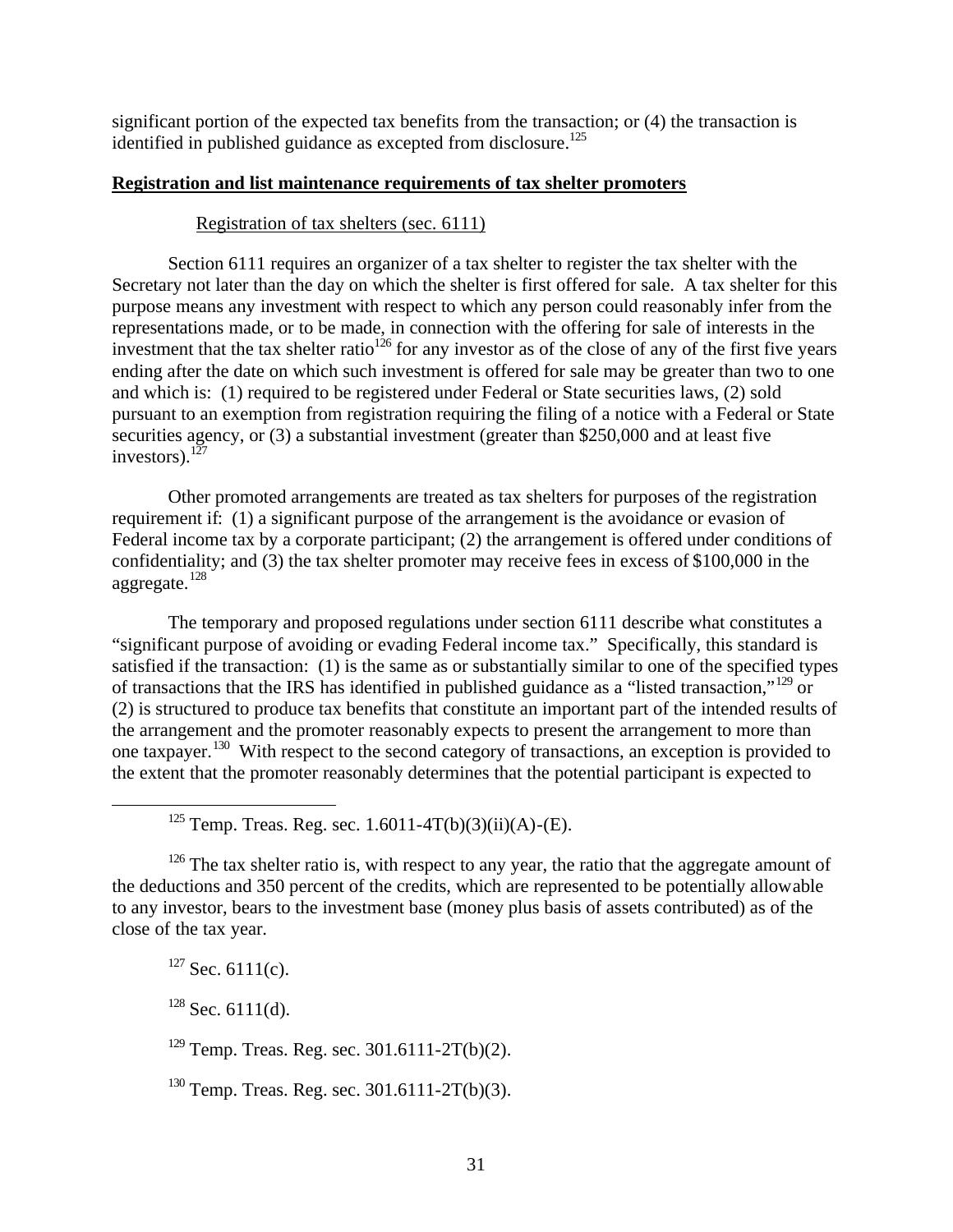participate in the transaction in the ordinary course of its business in a form consistent with customary commercial practice, and that there is a generally accepted understanding that the expected Federal income tax benefits from the transaction are allowable under the Code for substantially similar transactions.<sup>131</sup> Exceptions are also provided for transactions that (1) have been publicly identified by the Treasury Department as not requiring registration, or (2) a promoter reasonably determines that there is no reasonable basis under Federal tax law for denial of any significant portion of the expected Federal income tax benefits from the transaction.<sup>132</sup>

An arrangement is offered under conditions of confidentiality if: (1) an offeree (or any person acting on its behalf) has an understanding or agreement to limit the disclosure of the transaction or any significant tax features of the transaction; or (2) the promoter claims, knows, or has reason to know that a party other than the potential participant claims that the transaction (or any aspect of it) is proprietary to the promoter or any party other than the offeree, or is otherwise protected from disclosure or use.<sup>133</sup>

# Tax shelter promoter investor lists (sec. 6112)

Section 6112 requires promoters to maintain (for a period of seven years) a list identifying each person who was sold an interest in any tax shelter with respect to which registration was required under section 6111 (even though the particular party may not have been subject to confidentiality restrictions). The temporary and proposed regulations under section 6112 provide that, in addition to the name, tax shelter identification number and other identifying information the promoter must include detailed information about the tax shelter (including details of the shelter and the expected tax benefits, as well as copies of any additional written material given to any participant or advisor).<sup>134</sup> Moreover, the requirements under section 6111(d) that require confidentiality and aggregate fees in excess of \$100,000 do not apply for purposes of defining the types of corporate tax shelters for which a list must be maintained (though a limited exception is provided for certain shelters if the total fees are less than \$25,000 or if the expected reduction in tax liabilities for any single year is less than \$1 million for corporations or  $$250,000$  for non-corporate taxpayers).<sup>135</sup>

<sup>131</sup> Treas. Reg. sec. 301.6111-2T(b)(3)(i) and -(ii).

1

<sup>132</sup> Temp. Treas. Reg. sec. 301.6111-2T(b)(4)(i) and -(ii).

 $133$  The regulations provide that the determination of whether an arrangement is offered under conditions of confidentiality is based on all the facts and circumstances surrounding the offer. If an offeree's disclosure of the structure or tax aspects of the transaction are limited in any way by an express or implied understanding or agreement with or for the benefit of a tax shelter promoter, an offer is considered made under conditions of confidentiality, whether or not such understanding or agreement is legally binding. Treas. Reg. sec.  $301.6111-2T(c)(1)$ .

<sup>134</sup> *See* Temp. Treas. Reg. sec. 301.6112-1T Q&A 17.

<sup>135</sup> *See* Temp. Treas. Reg. sec. 301-6112-1T Q&A 8.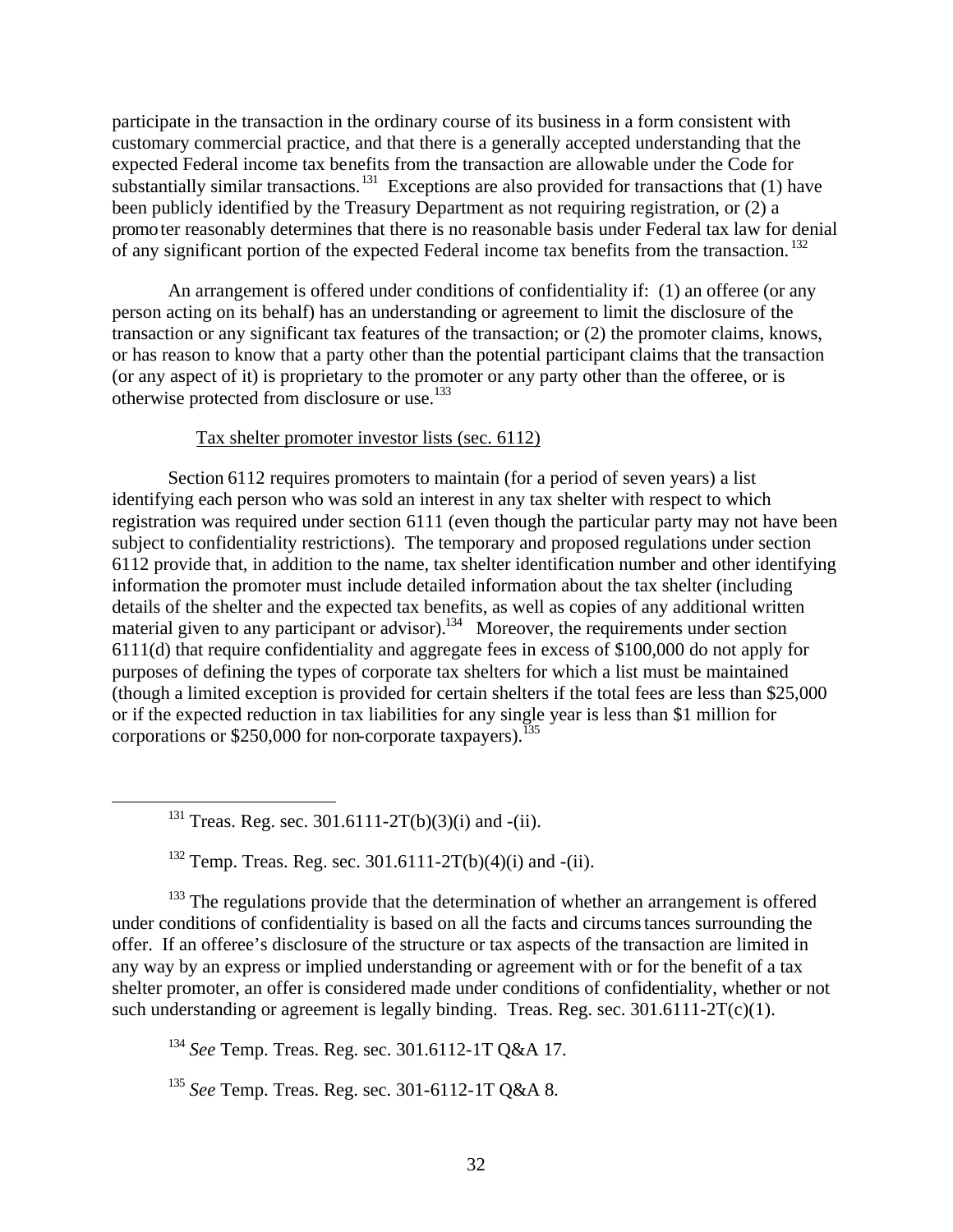#### **Office of Tax Shelter Analysis**

The IRS Office of Tax Shelter Analysis ("OTSA"), formed in February 2000, is part of the IRS Large and Mid-Size Business Division and serves as the focal point for tax shelter compliance initiatives, including information relating to tax shelters affecting taxpayers other than those served by the IRS Large and Mid-Size Business Division.

The Treasury Department and IRS have announced<sup>136</sup> that the responsibilities of the OTSA include: (1) reviewing all disclosures by promoters and taxpayers under the tax shelter disclosure regulations, (2) identifying taxpayers that have participated in such transactions, to assist in evaluating the tax treatment of cutting edge tax-structured transactions to identify improper tax shelters, and (3) providing a better assessment of the overall extent of tax shelter activity by taxpayers. In addition, the OTSA is responsible for planning, coordinating and providing assistance to field personnel on tax shelter issues. OTSA also is responsible for the review of tax shelter transactions that come to the attention of the IRS in other ways, including transactions examined by field personnel and those that are disclosed to the IRS by taxpayers, practitioners, and other members of the public.

As part of its ongoing effort to obtain more information regarding tax shelters, the OTSA has implemented procedures to enable persons to submit information relating to tax shelter transactions and activities on an anonymous basis. In addition, on December 21, 2001, the IRS announced a temporary (120-day) disclosure initiative that provides taxpayers an opportunity to voluntarily disclose their tax treatment of tax shelters and other questionable transactions for which the imposition of an accuracy-related penalty may be appropriate if there is an underpayment of tax.  $137$  In general, the IRS will waive certain accuracy-related penalties if a taxpayer voluntarily discloses questionable transactions in accordance with the initiative.

### **Listed transactions**

 $\overline{a}$ 

As part of the IRS's effort to obtain information as early as possible on tax shelter transactions, the regulations require promoter registration and taxpayer disclosure for certain "listed transactions." A listed transaction is a transaction the Treasury Department and IRS have identified as having a tax avoidance purpose and that the tax benefits are subject to disallowance under existing law. When the Treasury Department and the IRS determine a transaction has a tax avoidance purpose, a notice is issued informing taxpayers of the details of such transaction. <sup>138</sup> The list is supplemented from time to time, when other such tax avoidance transactions are identified.

<sup>138</sup> *See* I.R.S. Notice 2002-21, I.R.B. 2002-14 (forthcoming April 8, 2002), *reprinted in* BNA Daily Tax Report, No. 53 at L-1 (March 19, 2002), for the most recent example of a transaction that has been identified as a listed transaction for purposes of the taxpayer disclosure, promoter registration, and list maintenance requirements. I.R.S. Notice 2001-51, 2001-34 I.R.B. 190, contains the most recent comprehensive list of "listed transactions" as of August 20, 2001.

<sup>&</sup>lt;sup>136</sup> I.R.S. Announcement 2000-12, 2000-1 C.B. 835.

<sup>137</sup> I.R.S. Announcement 2002-2, 2002-2 I.R.B. 304.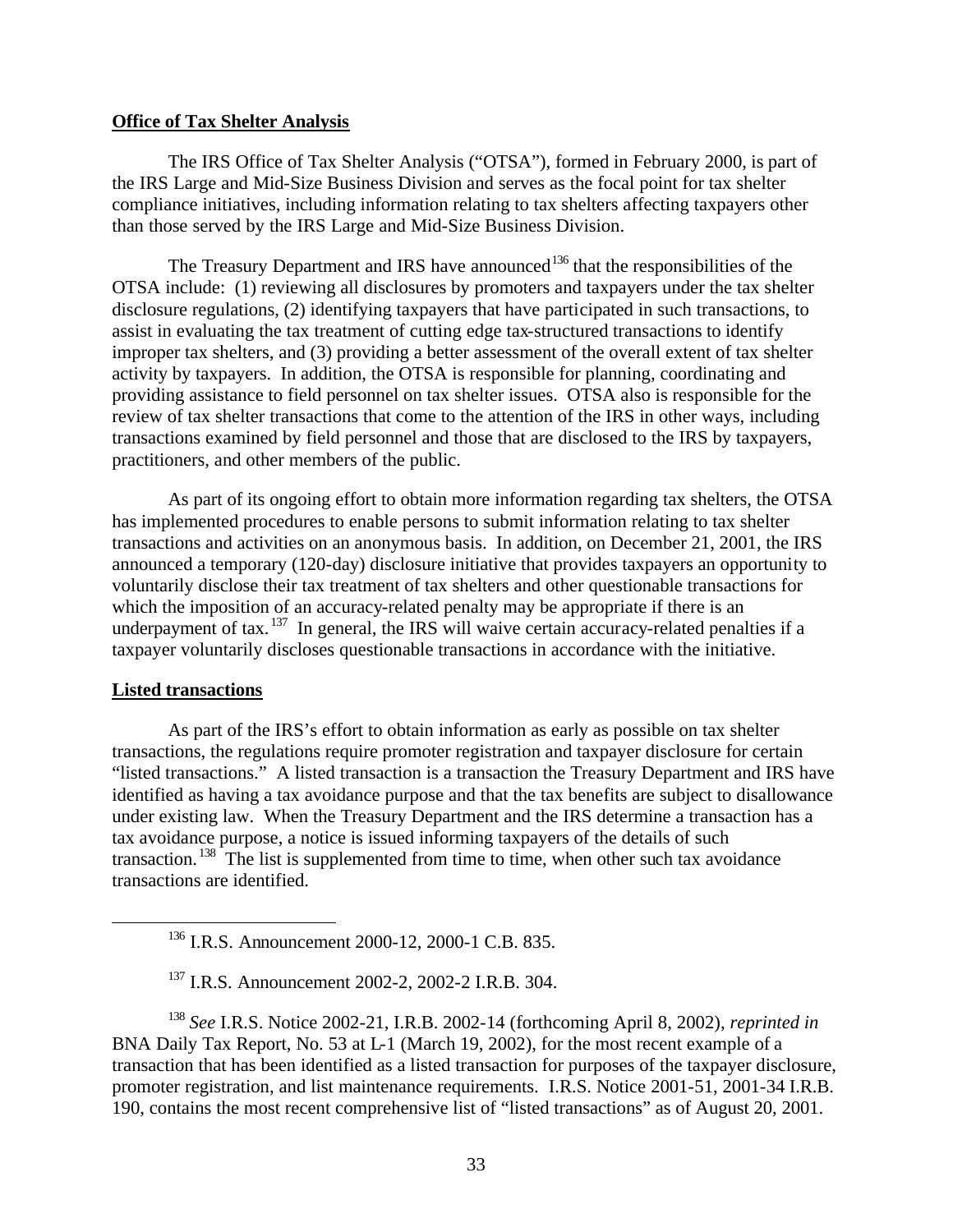# **B. Penalties and Sanctions Applicable to Tax Shelters**

# **1. Penalties**

### **Taxpayer penalties relating to tax shelters**

### Accuracy-related penalty (sec. 6662)

The accuracy-related penalty, which is imposed at a rate of 20 percent, applies to the portion of any underpayment that is attributable to (1) negligence, (2) any substantial understatement of income tax, (3) any substantial valuation misstatement, (4) any substantial overstatement of pension liabilities, or (5) any substantial estate or gift tax valuation understatement. If the correct income tax liability for a taxable year exceeds that reported by the taxpayer by the greater of 10 percent of the correct tax or \$5,000 (\$10,000 in the case of most corporations), then a substantial understatement exists and a penalty may be imposed equal to 20 percent of the underpayment of tax attributable to the understatement.

In determining whether a substantial understatement exists, the amount of the understatement generally is reduced by any portion attributable to an item if (1) the treatment of the item is supported by substantial authority, or (2) facts relevant to the tax treatment of the item were adequately disclosed and there was a reasonable basis for its tax treatment. In no event does a corporation have a reasonable basis for its tax treatment of an item attributable to a multiparty financing transaction if such treatment does not clearly reflect the income of the corporation.

Special rules apply with respect to tax shelters. For understatements by non-corporate taxpayers attributable to tax shelters, the penalty may be avoided only if the taxpayer establishes that, in addition to having substantial authority for the position, the taxpayer reasonably believed that the treatment claimed was more likely than not the proper treatment of the item. This reduction in the penalty is unavailable to corporate tax shelters. For these purposes, a tax shelter is defined as (1) a partnership or other entity, (2) an investment plan or arrangement, or (3) any other plan or arrangement, if a significant purpose of such partnership, entity, plan or arrangement is the avoidance or evasion of Federal income tax.<sup>139</sup>

The understatement penalty generally is abated (even with respect to tax shelters) in cases in which the taxpayer can demonstrate that there was "reasonable cause" for the underpayment and that the taxpayer acted in good faith.  $\frac{140}{2}$  The relevant regulations provide that reasonable cause exists where the taxpayer "reasonably relies in good faith on an opinion based on a professional tax advisor's analysis of the pertinent facts and authorities [that] . . . unambiguously

 $\overline{a}$ 

 $139$  Sec. 6662(d)(2)(C)(iii).

 $140$  Sec. 6664(c).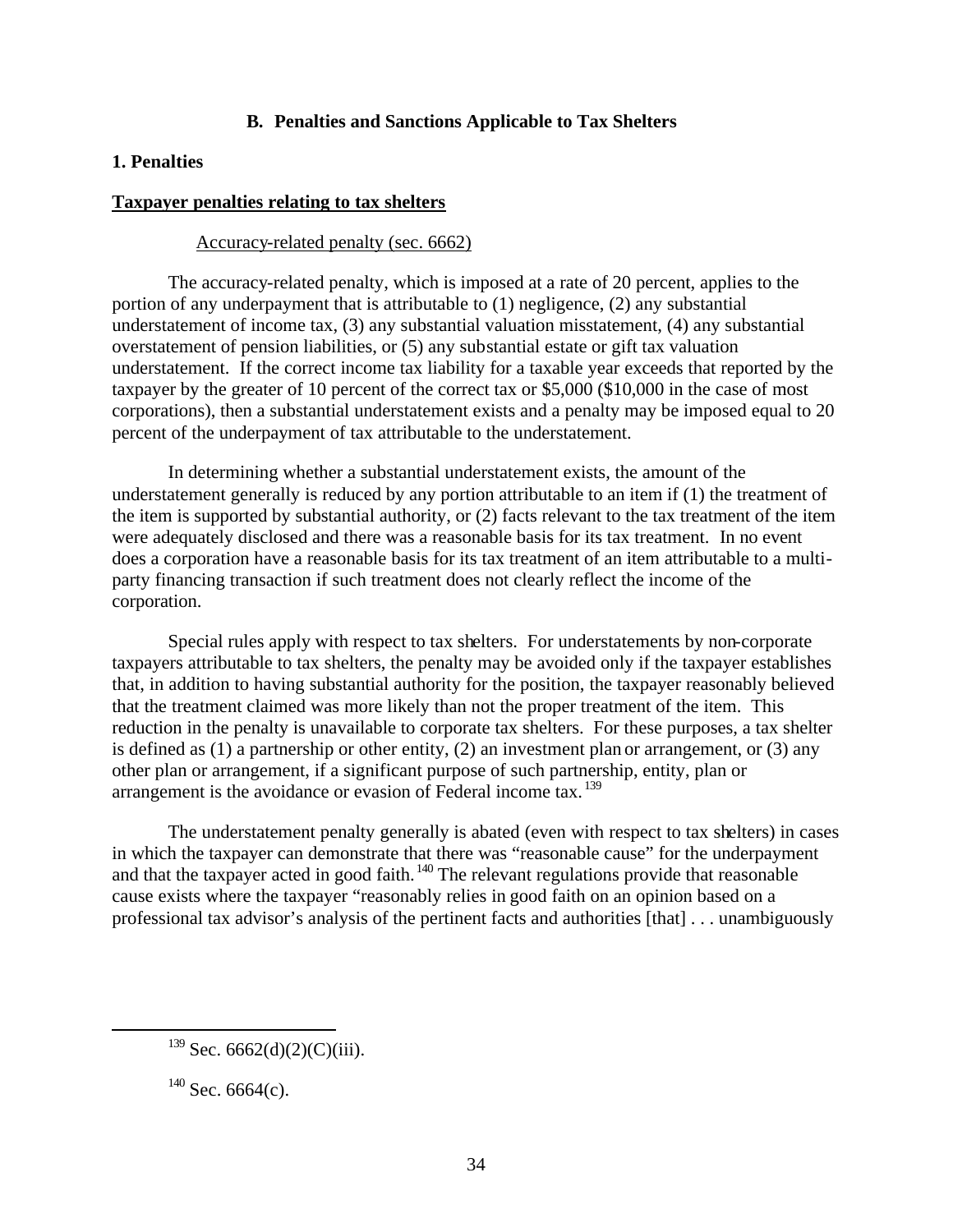concludes that there is a greater than 50-percent likelihood that the tax treatment of the item will be upheld if challenged by the Internal Revenue Service."<sup>141</sup>

# Fraud penalty (sec. 6663)

The accuracy-related penalty under section 6662 discussed above does not apply to any underpayment of tax that is attributable to fraud. Rather, a penalty under section 6663 equal to 75 percent of the understatement may be imposed. The IRS must establish by clear and convincing evidence that an understatement of tax exists and that an understatement is attributable to fraud. The courts have defined fraud to mean an intentional wrongdoing on the part of a taxpayer motivated by a specific purpose to evade a tax known or believed to be owing.  $^{142}$ 

# **Non-taxpayer penalties**

 $\overline{a}$ 

# Understatement of taxpayer's liability by income tax preparer (sec. 6694)

Section 6694 imposes a penalty on an income tax preparer for any understatement of tax liability on a tax return due to a position for which there was not a realistic possibility of success of being sustained on its merits, but only if (1) the return preparer knew (or reasonably should have known) of the position, and (2) the position was not adequately disclosed on the return or was frivolous.

An "income tax preparer" means any person who prepares for compensation, or who employs other people to prepare for compensation, all or a substantial portion of an income tax return or claim for refund. $143$ 

The penalty is \$250 with respect to each return, unless the preparer establishes that there was reasonable cause for the understatement and the preparer acted in good faith. The penalty amount is increased to \$1,000 if any part of the understatement is due to the preparer's willful conduct, or reckless or intentional disregard of the rules and regulations.

<sup>142</sup> *Stoltzfus v. United States*, 398 F.2d 1002, 1004 (3d Cir. 1968), *cert. denied*, 393 U.S. 1020 (1969); *Powell v. Granquist*, 252 F.2d 56, 60 (9th Cir. 1958); *Webb v. Commissioner*, 394 F.2d 366, 377 (5th Cir. 1968); *Jenkins v. United States*, 313 F.2d 624 (5th Cir. 1963).

<sup>&</sup>lt;sup>141</sup> Treas. Reg. sec. 1.6662-4(g)(4)(i)(B); Treas. Reg. sec. 1.6664-4(c). Although rare, from time to time accuracy related penalties have been asserted in the context of tax shelters generally. *See, e.g.*, *Sheldon v. Commissioner*, 94 T.C. 738, 769-70 (1990). In the corporate context specifically, *see, e.g*., *Compaq Computer Corp. v. Commissioner,* 113 T.C. 214 (1999), *rev'd* 277 F.3d 778 (5<sup>th</sup> Cir. 2001); *Leema Enterprises v. Commissioner*, 77 T.C.M. (CCH) 1261 (1999)). Because of the lack of clarity of the various economic substance and business purpose doctrines, however, courts are often reluctant to impose penalties in corporate tax shelter cases. *See, e.g.*, *Peerless Indus. v. United States*, 94-1 U.S.T.C. (CCH) para. 50,043 (E.D. Pa. 1994).

 $143$  Sec. 7701(a)(36)(A).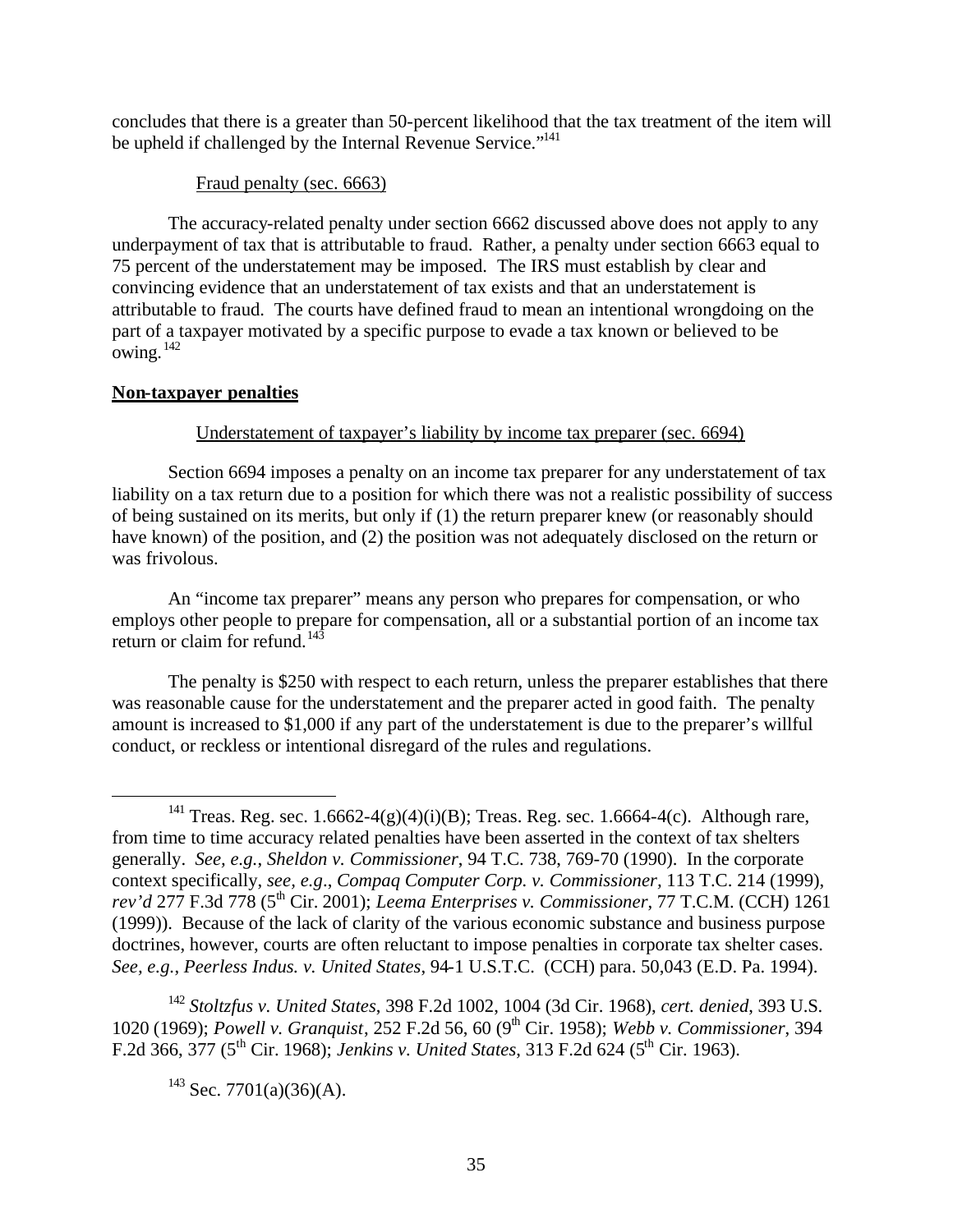#### Penalties with respect to the preparation of income tax returns for others (sec. 6695)

Section 6695 imposes a penalty on any income tax return preparer who, in connection with the preparation of an income tax return, fails to: (1) furnish the taxpayer with a completed copy of the tax return; (2) sign the tax return (if required to do so by regulations); (3) furnish the proper identification number with respect to the tax return; (4) retain a copy of the completed return or a list (with names and taxpayer identification numbers) of the taxpayers for whom a return was prepared; or (5) comply with certain due diligence requirements in determining a taxpayer's eligibility for the earned income credit. Section 6695 also prohibits an income tax preparer from endorsing or otherwise negotiating a refund check that is issued to the taxpayer. In most cases, the penalty is \$50 for each failure, with a maximum penalty of \$25,000 per category. The failure to comply with the due diligence requirements in determining eligibility for the earned income credit carries a \$100 penalty for each failure.

### Promoting abusive tax shelters (sec. 6700)

Section 6700 imposes a penalty on any person who organizes, assists in the organization of, or participates in the sale of any interest in, a partnership or other entity, any investment plan or arrangement, or any other plan or arrangement, if in connection with such activity the person makes or furnishes a qualifying false or fraudulent statement or a gross valuation overstatement. A qualified false or fraudulent statement is any statement with respect to the allowability of any deduction or credit, the excludability of any income, or the securing of any other tax benefit by reason of holding an interest in the entity or participating in the plan or arrangement which the person knows or has reason to know is false or fraudulent as to any material matter. A "gross valuation overstatement" means any statement as to the value of any property or services if the stated value exceeds 200 percent of the correct valuation, and the value is directly related to the amount of any allowable income tax deduction or credit.

The amount of the penalty equals \$1,000 (or, if the person establishes that it is less, 100 percent of the gross income derived or to be derived by the person from such activity). In calculating the amount of the penalty, the organizing of an entity, plan or arrangement and the sale of each interest in an entity, plan, or arrangement constitute separate activities. A penalty attributable to a gross valuation misstatement can be waived on a showing that there was a reasonable basis for the valuation and it was made in good faith.

### Aiding and abetting understatement of tax liability (sec. 6701)

Section 6701 imposes a penalty on any person who (1) aids, assists, procures, or advises with respect to the preparation or presentation of any portion of a return, affidavit, claim, or other document, (2) knows (or has reason to believe) that the document will be used in connection with any material matter arising under the internal revenue laws, and (3) knows that the document would result in an understatement of another person's tax liability. The concept of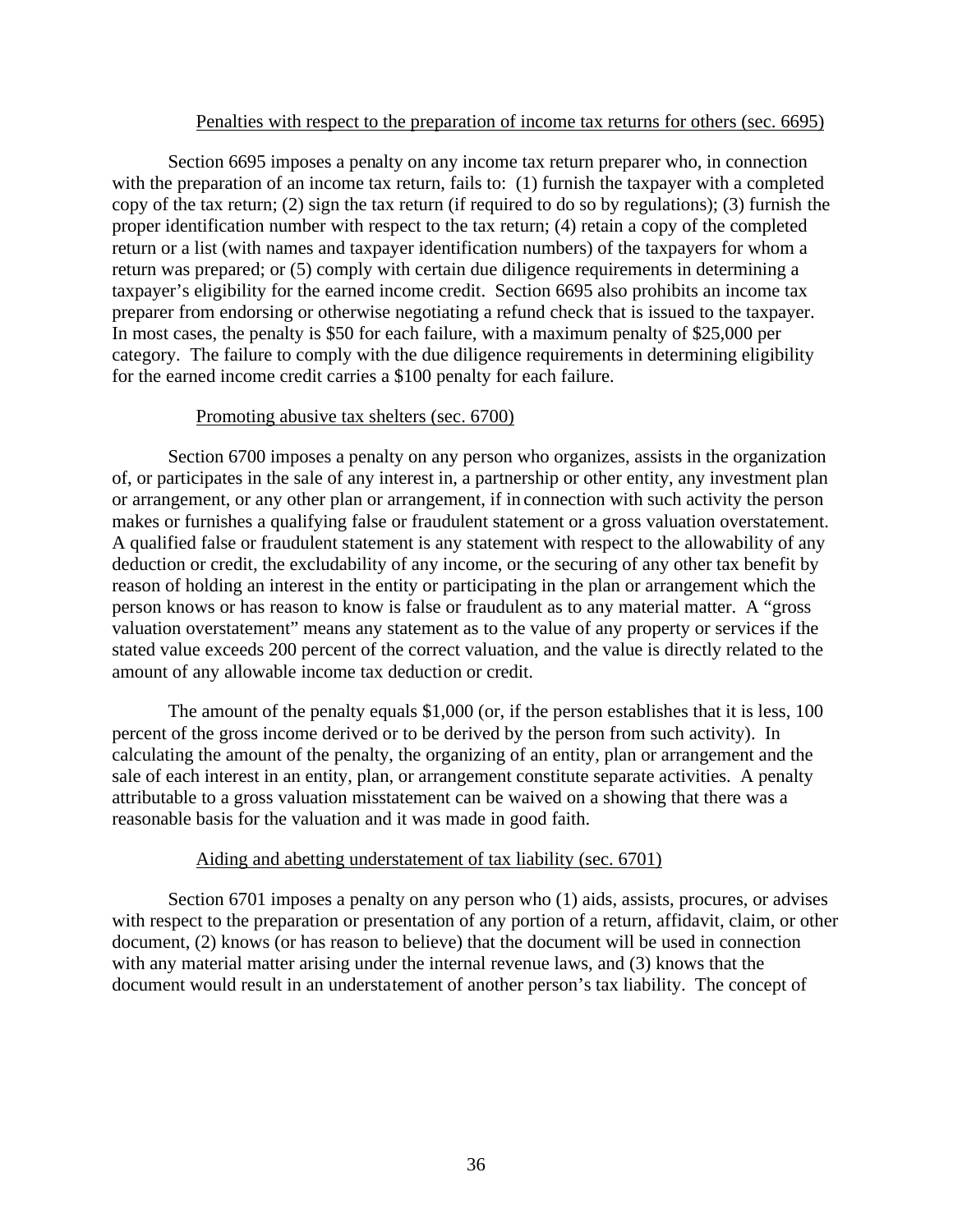aiding or abetting requires "direct involvement" in the preparation or presentation of a tax return or other tax-related document. <sup>144</sup>

Several definitions and special rules apply. The penalty applies to a person who orders (or otherwise causes) a subordinate to do an act, as well as a person who knows of, and does not attempt to prevent, participation by a subordinate in an act. A subordinate means any other person over whose activities the person subject to the penalty has direction, supervision, or control. The penalty applies whether or not the understatement is with the knowledge or consent of the persons responsible for the return or other document. A person furnishing typing, reproducing, or other mechanical assistance is not subject to the penalty.

The penalty for aiding and abetting with respect to an individual's tax liability is \$1,000; the penalty is \$10,000 if the aiding and abetting is with respect to a corporation's tax liability. A person can only be subject to this penalty once with respect to a particular taxpayer per period. Courts have held that there is no statute of limitations for purposes of applying this penalty.<sup>145</sup>

Coordination rules apply such that a person who is subject to the aiding and abetting penalty is not also subject to the return preparer penalty (sec. 6694) or the promoter penalty (sec. 6700).

# Failure to register tax shelters (section 6707)

 $\overline{a}$ 

Under section 6707, the penalty for failing to timely register a tax shelter (or for filing false or incomplete information with respect to the tax shelter registration) generally is the greater of one percent of the aggregate amount invested in the shelter or \$500. However, if the tax shelter involves an arrangement offered to a corporation under conditions of confidentiality, the penalty is the greater of \$10,000 or 50 percent of the fees payable to any promoter with respect to offerings prior to the date of late registration. Intentional disregard of the requirement to register increases the penalty to 75 percent of the applicable fees.

Section 6707 also imposes (1) a \$100 penalty on the promoter for each failure to furnish the investor with the required tax shelter identification number, and (2) a \$250 penalty on the investor for each failure to include the tax shelter identification number on a return.

In August 2001, the IRS announced that it had reached an agreement with Merrill Lynch resolving issues relating to tax shelter penalties under section 6707 (as well as sections 6700, 6701, and 6708) with respect to the contingent installment sale note transactions previously discussed.<sup>146</sup>

<sup>146</sup> IRS News Release (IR-2001-74), August 29, 2001. Under the terms of the agreement, Merrill Lynch neither admitted nor denied that any contingent installment note transaction was

<sup>&</sup>lt;sup>144</sup> *See* Staff of the Joint Committee On Taxation, 97<sup>th</sup> Cong., *General Explanation to the Tax Equity and Fiscal Responsibility Act of 1982*, 220.

<sup>&</sup>lt;sup>145</sup> Mullikin v. United States, 952 F.2d 920, 922-929 (6<sup>th</sup> Cir. 1991); *see also Kraye v. United States*, 93-1 U.S.T.C. (CCH) para. 50,047 (D.N.M. 1992).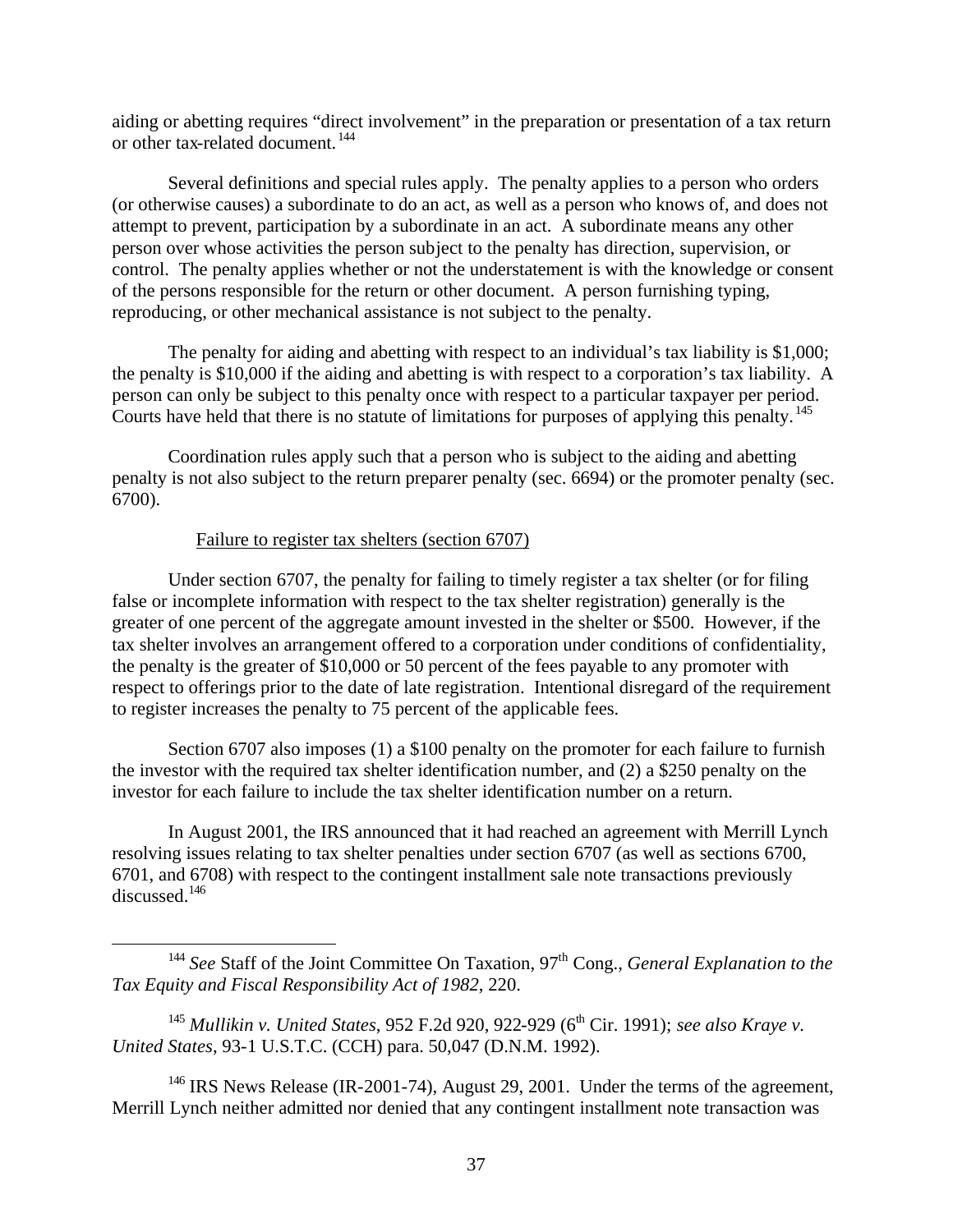### Failure to maintain lists of investors in potentially abusive tax shelters (section 6708)

Under section 6708, the penalty for failing to maintain the list required under section 6112 is \$50 for each name omitted from the list (with a maximum penalty of \$100,000 per year).

# **2. Injunctive actions**

 $\overline{a}$ 

### **Action to enjoin income tax return preparers (sec. 7407)**

Under section 7407, the Secretary may bring a civil action in district court to enjoin a tax return preparer from further engaging in conduct (1) described in section 6694 (the understatement of tax liability by a return preparer penalty, discussed above) or section 6695 (other assessable penalties with respect to the preparation of income tax returns, also discussed above), (2) misrepresenting his eligibility to practice or his experience or education, (3) guaranteeing the payment of any tax refund or allowance of any tax credit, or (4) engaging in any other fraudulent or deceptive conduct which substantially interferes with the proper administration of the Internal Revenue laws. For repeat offenses, the court may enjoin the person from acting as an income tax preparer.

# **Action to enjoin promoters of abusive tax shelters (sec. 7408)**

Under section 7408, the Secretary may bring a civil action in district court to enjoin a person from further engaging in conduct subject to penalty under section 6700 (the penalty for promoting abusive tax shelters, discussed above) or section 6701 (the penalties for aiding and abetting the understatement of tax liability, also discussed above). Consequently, statements incidental to the operation of an abusive tax shelter, in addition to statements made in the organization or sale of an abusive tax shelter, are subject to injunction. These actions may be brought in the United States District Court for the district in which the promoter resides, has his principal place of business, or has engaged in the conduct subject to the penalty. If a citizen or resident of the United States does not reside in or have a principal place of business in any U.S. judicial district, such citizen or resident is treated as a resident of the District of Columbia.

A court may grant injunctive relief against any person if it finds (1) that the person has engaged in any conduct subject to the penalty, and (2) that injunctive relief is appropriate to prevent recurrence of such conduct.  $147$  The IRS does not need to assess or collect the penalty

required to be registered, though Merrill Lynch agreed to make a substantial payment to the IRS. For a detailed discussion of cases involving the contingent installment note transaction, *see supra* notes 43-75 and accompanying text.

 $147$  In addition to the specific injunction actions under sections 7407 and 7408, under section 7402(a), the United States is empowered to seek, and the United States District Court to grant, such decrees or orders, and processes (including injunctions) as may be necessary to enforce the internal revenue laws. The court also has full authority to act under its general equity jurisdiction and possesses the great latitude inherent in equity jurisdiction to fashion appropriate equitable relief. For example, a court could enjoin particular conduct or enjoin all conduct subject to the penalty. In addition, the court could enjoin any action tending to impede the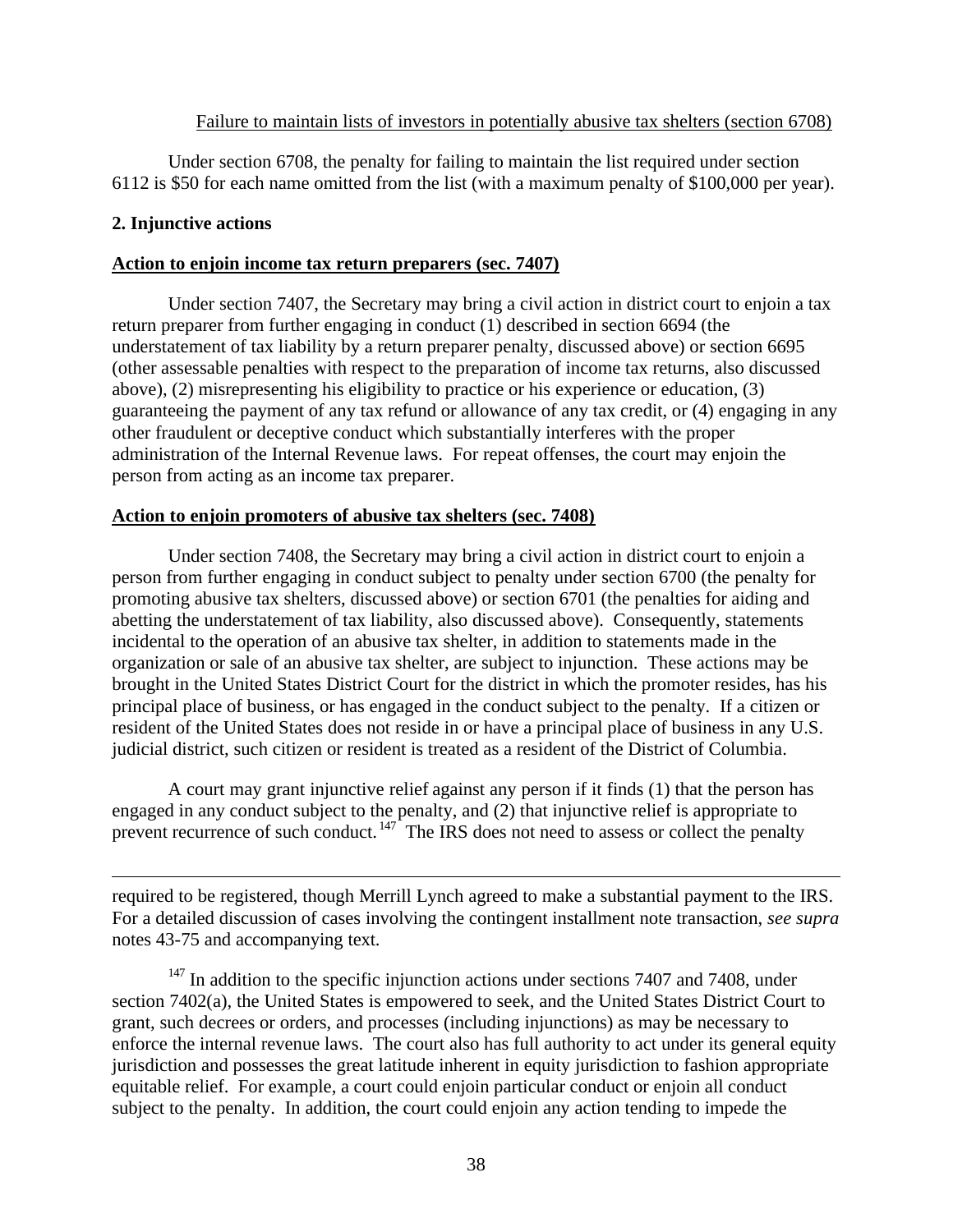prior to proceeding with an injunction.<sup>148</sup> In addition, case law has indicated that traditional equity factors such as irreparable injury and likelihood of success on the merits need not be considered, provided that the Government has satisfied the statutory requirements.<sup>149</sup>

proper administration of the tax law or any action that violates criminal statutes. *See e.g., United States v. Landsberger*, 692 F.2d 501 (8th Cir. 1982).

<sup>148</sup> *See* S. Rep. No. 494, 97<sup>th</sup> Cong., 2<sup>nd</sup> Sess. 266-69 (1982).

1

<sup>149</sup> *See United States v. Estate Preservation Serv.*, 38 F.Supp. 2d 846, 850 (E.D. Cal. 1998) (holding that because section 7408 expressly authorizes the issuance of an injunction, the traditional requirements for equitable relief need not be satisfied); *see also United States v. H & L Schwarz, Inc*., 1987 U.S. Dist. LEXIS 14478 (C.D. Cal. 1987), *aff'd sub nom. Bond v. United States*, 872 F.2d 898 (9th Cir. 1989); *United States v. Music Masters, Ltd.,* 621 F.Supp. 1046 (W.D.N.C. 1985), *aff'd sub nom., without published opinion, United States v. Masters*, 816 F.2d  $674$  (4<sup>th</sup> Cir. 1987).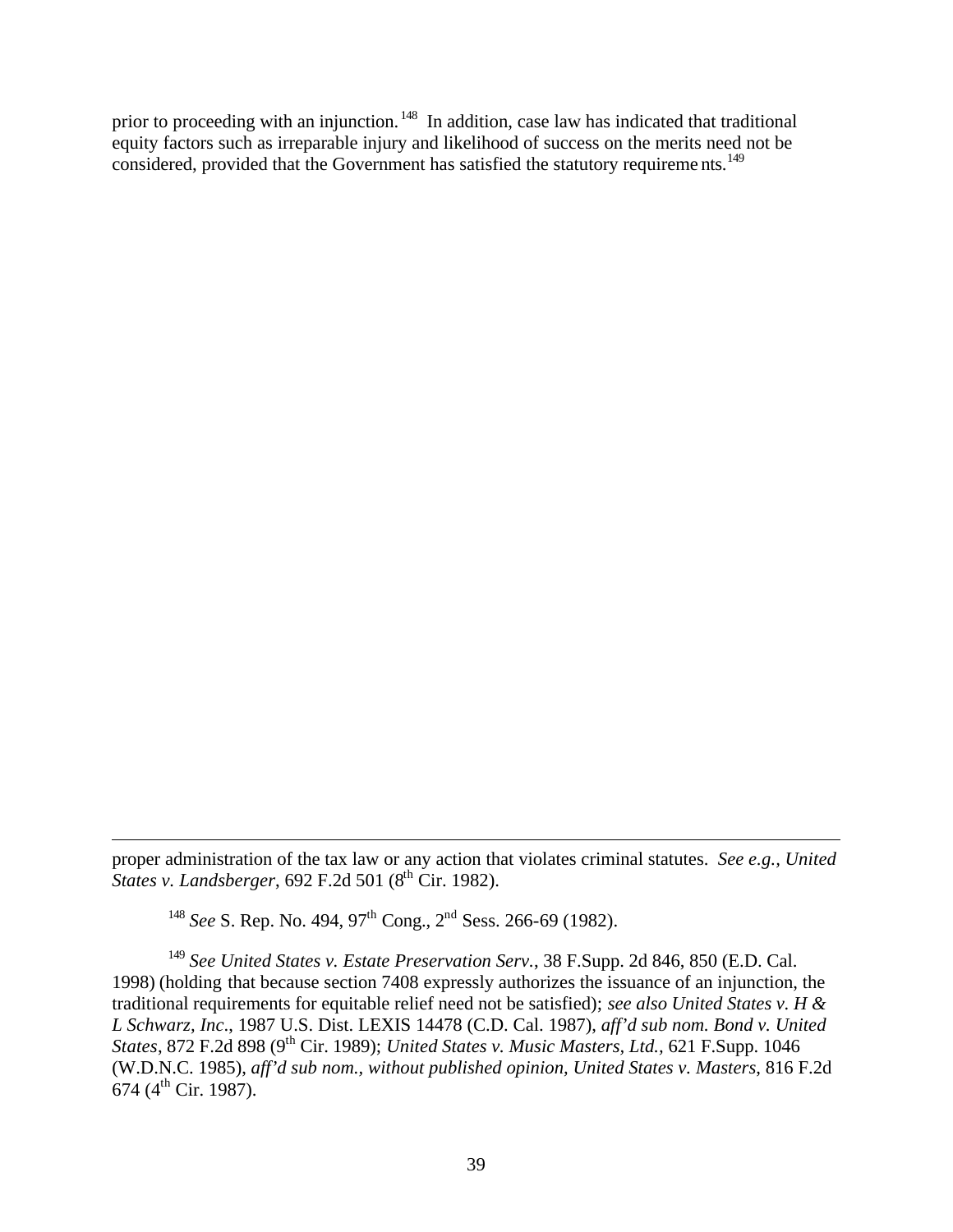# **C. Standards of Tax Practice and Professional Conduct Regarding Tax Shelters**

# **1. Circular 230 – Treasury regulations that govern practice before IRS**

An individual who is a member in good standing of the bar of the highest court of a State may represent a person before the IRS.<sup>150</sup> Similarly, an individual who is duly qualified to practice as a CPA in a State may represent a person before the IRS.<sup>151</sup> Individuals not qualifying under either the attorney or the CPA rules may represent a person before the IRS if they qualify either by passing an examination or by nature of their previous employment with the IRS.<sup>152</sup>

The Treasury Department is authorized to regulate the practice of representatives before the Treasury Department (which includes the IRS), and (after notice and opportunity for a proceeding) to suspend or disbar any representative from practice before the Treasury Department for a violation of such rules and regulations. In accordance with this grant of authority, the Treasury Department has issued regulations that govern the practice of attorneys, certified public accountants, enrolled agents, and other persons representing clients (hereafter "practitioners") before the IRS.<sup>153</sup> These regulations are commonly referred to as Circular 230.

Circular 230 contains rules governing the standards for certain tax shelter opinions, as well as rules governing the standards for advising a taxpayer to take a position on its return. The IRS Office of Director of Practice is responsible for the enforcement of Circular 230.

The Treasury Department recently proposed modifying and expanding the rules relating to tax shelter opinions. The proposed modifications will not become effective until they are adopted as final regulations. The following discussion first describes the current rules of Circular 230, and then describes the changes proposed with respect to tax shelter opinions.

### **Current rules under Circular 230**

#### Standards for tax shelter opinions

Section 10.33 of Circular 230 provides specific rules regarding tax shelter opinions.<sup>154</sup> Section 10.33 requires a practitioner who provides a tax shelter opinion<sup>155</sup> to comply with the following requirements:

 $150$  5 U.S.C. sec. 500.

<sup>151</sup> *Id.*

 $\overline{a}$ 

<sup>152</sup> Circular 230, sec. 10.4.

<sup>153</sup> 31 U.S. C. sec. 330. The regulations are found in Title 31, Part 10 of the Code of Federal Regulations.

<sup>154</sup> *See generally*, Bernard Wolfman, et. al., *Standards of Tax Practice* ( $5^{\text{th}}$  ed. 1999) (hereinafter "*Wolfman, Holden & Harris*"), at 16-35, 98-102, and 400-411, for a detailed discussion of Circular 230.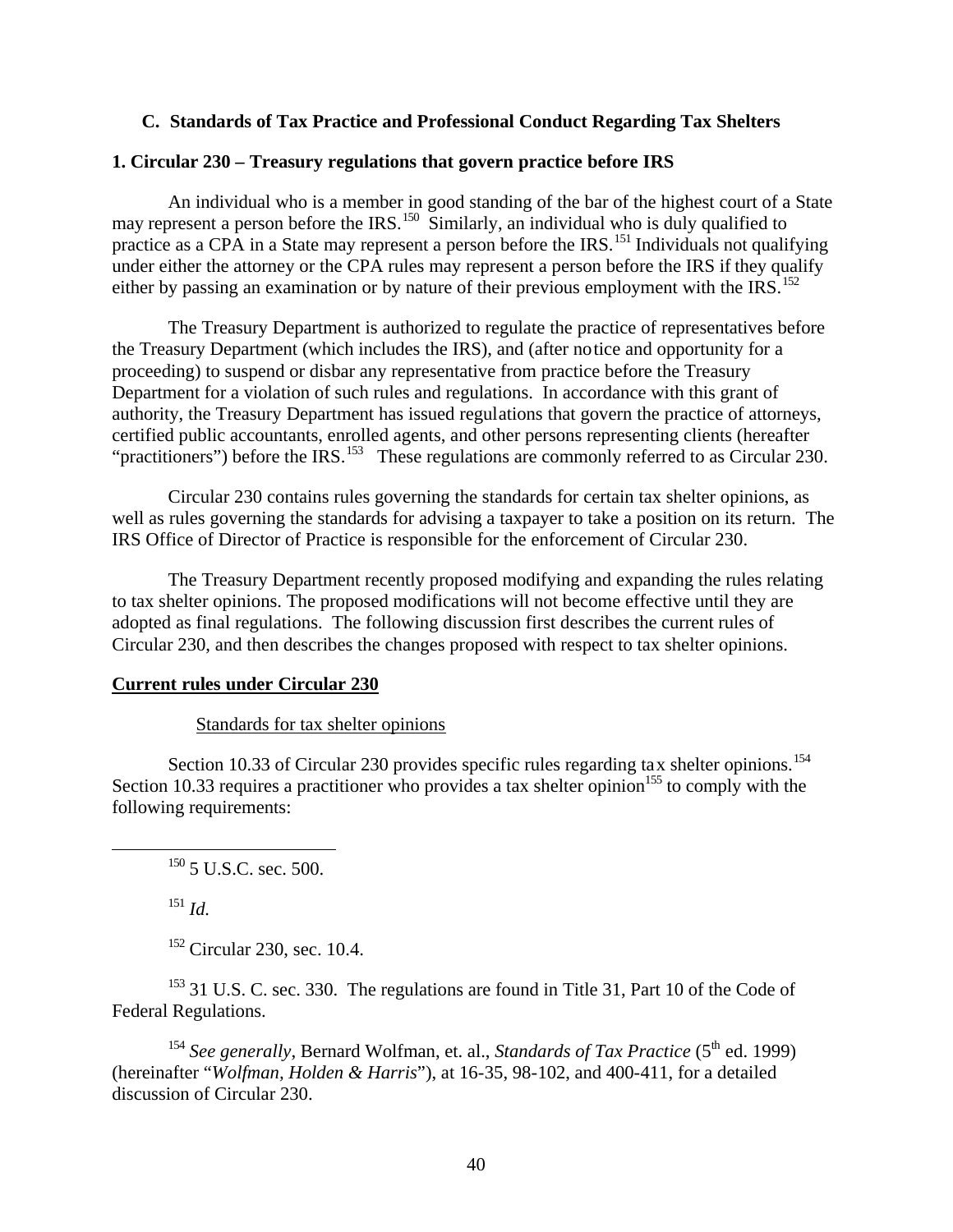- The practitioner must make an inquiry as to all relevant facts, be satisfied that the material facts are accurately and completely described in the offering materials, and assure that any representations as to future activities are clearly identified, reasonable, and complete. The practitioner cannot accept as true asserted facts pertaining to the tax shelter that the practitioner should not, based on the practitioner's background and knowledge, reasonably believe are true. However, the practitioner is not required to independently verify the client's statement of facts unless the practitioner has reason to believe that the facts are not true. Special rules are provided for tax shelters in which the fair market value of property or the expected financial performance of an investment is relevant.
- The practitioner must relate the law to the actual facts and, when addressing issues based on future activities, clearly identify what facts are assumed.
- The practitioner must ascertain that all material Federal tax issues have been considered, and that all of those issues which involve the reasonable possibility of a challenge by the IRS have been fully and fairly addressed in the offering materials.
- If possible, the practitioner must provide an opinion regarding whether it is more likely than not that an investor will prevail on the merits of each material tax issue in the tax shelter that involves a reasonable possibility of a challenge by the IRS. If the practitioner cannot provide such an opinion, the opinion should fully describe the reasons for the practitioner's inability to so opine.
- If possible, the practitioner must provide an overall evaluation regarding whether the material tax benefits in the aggregate more likely than not will be realized. If the practitioner cannot provide an overall evaluation, the opinion should fully describe the reasons for the practitioner's inability to so opine.<sup>156</sup> A favorable overall evaluation must be based on a conclusion that substantially more than half of the material tax benefits, in terms of their financial impact on a typical investor, more likely than not will be realized if challenged by the IRS.

1

<sup>156</sup> The offering materials must "clearly and prominently disclose" the fact that a practitioner cannot provide an overall evaluation (or that the overall evaluation is not favorable).

 $155$  For this purpose, a "tax shelter" is an investment that has as a significant and intended feature for Federal income or excise tax purposes, deductions in excess of income, or credits in excess of tax liability, from the investment in any year to reduce income or offset taxes from other sources in that year. Certain types of investments are excluded (*e.g.*, municipal bonds, annuities, and qualified retirement plans). A "tax shelter opinion" is advice by a practitioner concerning the Federal tax aspects of a tax shelter either appearing or referred to in the offering materials or used or referred to in connection with sales promotion efforts (regardless of whether a separate opinion letter is issued or if the practitioner's name is used).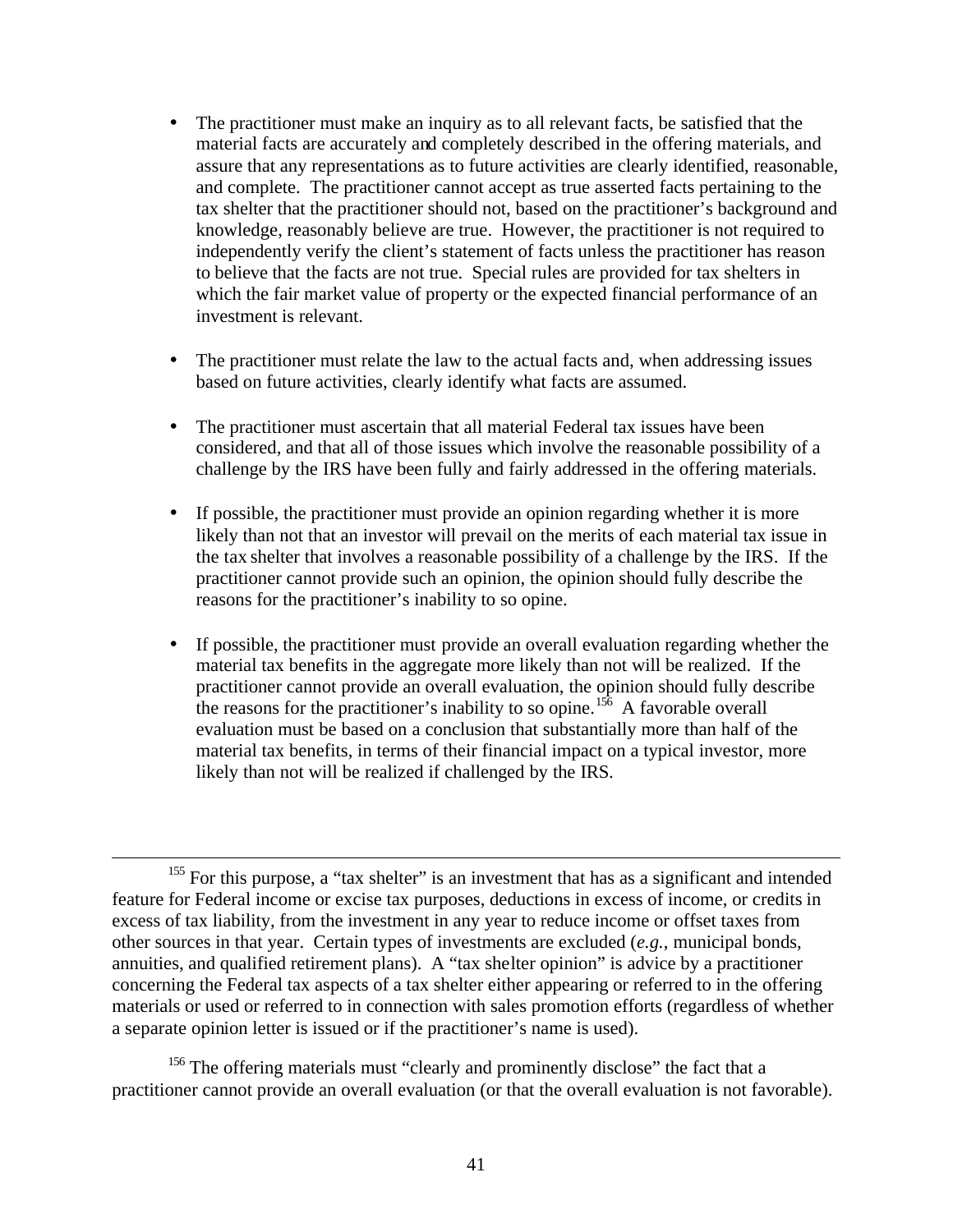• The practitioner must assure that the offering materials correctly and fairly represent the nature and extent of the tax shelter opinion.

Section 10.33 also provides guidance regarding when a practitioner can rely on other opinions.

# Standards for tax return advisors and preparers

Section 10.34 of Circular 230 provides specific rules regarding standards for tax return advisors and preparers. It states that a practitioner may not sign a tax return as a preparer if the practitioner determines that the tax return "contains a position that does not have a realistic possibility of being sustained on its merits (the 'realistic possibility standard') unless the position is not frivolous and is adequately disclosed to the Service." Similarly, a practitioner may not advise a client with respect to a position on a tax return (or prepare the portion of a return on which a position is taken) unless (1) the practitioner determines that the position satisfies the realistic possibility standard or (2) the position is not frivolous and the practitioner advises the client of any opportunity to avoid the section 6662 penalty by adequately disclosing the position In any case, a practitioner has a duty to inform the client of any penalties reasonably likely to apply with respect to the position, and the opportunity to avoid such penalties through disclosure.

A position is considered to satisfy the realistic possibility standard if "a reasonable and well-informed analysis by a person knowledgeable in the tax law would lead such a person to conclude that the position has approximately a one in three, or greater, likelihood of being sustained on its merits." A position is frivolous if it is "patently improper."<sup>157</sup>

# Disciplinary actions under Circular 230

When the Director of Practice has reason to believe that a practitioner has violated any of the rules governing practice before the IRS, the Director of Practice can either (1) issue a private reprimand or (2) institute a formal proceeding for the disbarment or suspension of the practitioner.<sup>158</sup> A practitioner can be disbarred or suspended if he or she is shown to be incompetent or disreputable or refuses to comply with the rules of Circular 230.<sup>159</sup> In the context of tax shelter opinions, the term "disreputable conduct" includes (but is not limited to):

[G]iving a false opinion, knowingly, recklessly, or through gross incompetence, including an opinion which is intentionally or recklessly misleading, or a pattern of providing incompetent opinions on questions arising under the Federal tax laws. False opinions . . . include those which reflect or result from a knowing misstatement of fact or law; from an assertion of a position known to be

<sup>157</sup> The definitions of the "realistic possibility standard" and "frivolous" are found in Circular 230, sec. 10.34(a)(4).

<sup>158</sup> The definitions of the "realistic possibility standard" and "frivolous" are found in Circular 230, sec. 10.34(a)(4).

<sup>159</sup> Circular 230, sec. 10.50.

 $\overline{a}$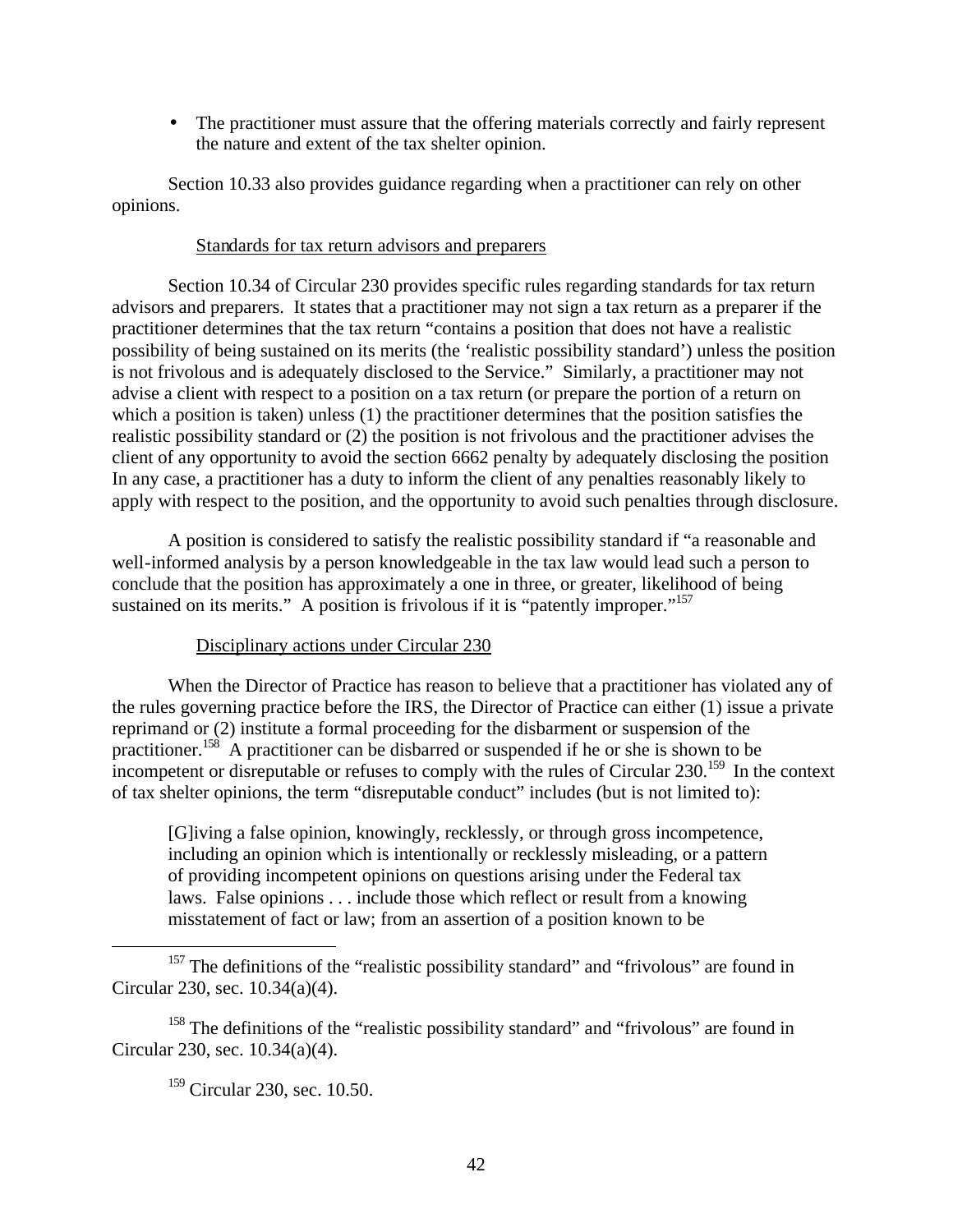unwarranted under existing law; from counseling or assisting in conduct known to be illegal or fraudulent; from concealment of matters required by law to be revealed; or from conscious disregard of information indicating that material facts expressed in the tax opinion or offering material are false or misleading.  $^{160}$ 

Practitioners who violate the Circular 230 standards regarding tax shelter opinions can be suspended or disbarred only if the violation is willful, reckless, or a result of gross incompetence.<sup>161</sup> The same standard applies to practitioners who violate the Circular 230 standards for tax return preparers and advisors. A private reprimand requires a showing that the practitioner's behavior constituted a violation of the Circular 230 standards. The Director of Practice also is authorized (but not required) to notify State authorities of the suspension or disbarment of an attorney or accountant licensed by the State.<sup>162</sup>

Disciplinary action against a practitioner begins with a referral of professional misconduct to the Office of Director of Practice. Officers and employees of the IRS are supposed to make a referral if they have reason to believe that a practitioner has violated Circular 230. Moreover, the Internal Revenue Manual mandates an information referral upon the imposition of certain practitioner penalties.<sup>163</sup> The imposition of a substantial understatement penalty also may trigger a referral of the preparer to the Director of Practice.<sup>164</sup>

The Director of Practice conducts an informal review to determine if (1) the practitioner is subject to the disciplinary jurisdiction of the IRS, and (2) whether the alleged behavior, if true, constitutes a violation subject to discipline. Following the informal review, the Director of Practice typically notifies the practitioner and provides the practitioner with an opportunity to respond to the allegations. If the Director of Practice institutes a formal proceeding for suspension or disbarment, the proceeding takes place before an administrative law judge whose decision can be appealed to the Secretary (and then to Federal district court). A special

<sup>160</sup> Circular 230, sec. 10.52(j).

1

 $161$  Circular 230, sec. 10.34(b) and sec. 10.52.

 $162$  Sec. 10.74 gives the Director of Practice the option of notifying the proper State authorities about the suspension or disbarment of an attorney or accountant licensed in that State. Apparently, the Director of Practice has entered into agreements with several State licensing authorities regarding the notification of the suspension or disbarment of an individual licensed in the State, and if requested, information regarding the disciplinary action (unless the disciplinary action was the result of a voluntary suspension or resignation). *See Wolfman, Holden & Harris*, *supra* note 154, at 34.

 $163$  I.R.M. Chapter 20(622)-1 provides that the assertion of practitioner penalties under sections 6700, 6701, 6695(f), 6694(a) and (b), 7407 and 7408, results in a mandatory information referral to the Director of Practice.

 $164$  I.R.M. sec. 4563.62(k) states that if a return prepared by an attorney, CPA, or an enrolled agent results in the assertion of the substantial understatement penalty, the attorney, CPA, or enrolled agent should be referred to the Director of Practice.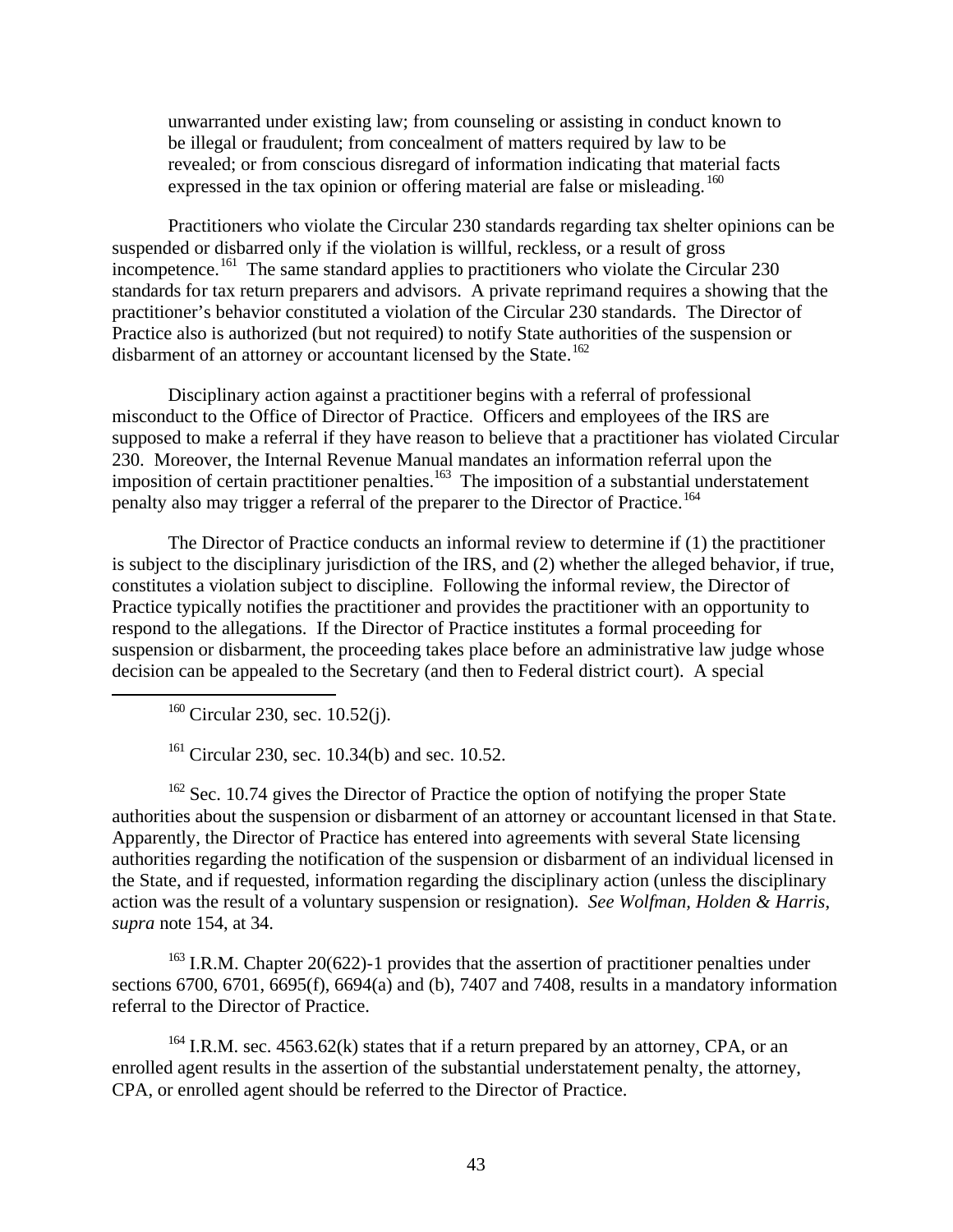expedited suspension process exists for practitioners who have been convicted of a crime or have lost their license for cause.<sup>165</sup>

# **Proposed changes to Circular 230**

 $\overline{a}$ 

On January 12, 2001, the Treasury Department published proposed changes to Circular 230 and requested comments on these proposals.<sup>166</sup> The changes as proposed would not become effective until adopted as final regulations.<sup>167</sup>

 The proposals impose certain general standards, including rules with respect to the scope of an opinion and with respect to standards of care in the statement of facts upon which an opinion is based. In addition, the proposals establish two categories of tax shelter opinions, each subject to additional specific requirements.

# "More likely than not" tax shelter opinions

Proposed section 10.35 would impose new standards for any tax shelter opinion that concludes that the Federal tax treatment of a tax shelter item or items is more likely than not (or at a higher level of confidence) the proper treatment. Section 10.35 would apply whether or not the opinion is rendered in connection with promotional efforts by a third party or directly to a potential tax shelter investor. Such an opinion must unambiguously conclude that the Federal tax treatment of the shelter item or items more likely than not (or at a higher level of confidence) is the proper treatment. A favorable overall conclusion may not be based solely on the conclusion that the taxpayer more likely than not will prevail on the merits of each material Federal tax issue.

The preamble to the proposals states that a "more likely than not" or higher level of confidence opinion potentially provides a basis for establishing reasonable belief and reasonable cause and good faith under the provisions of Code sections 6662 and 6664. It also states that the Treasury Department and IRS intend to modify the advice standards in the regulations under sections 6662 and 6664 to provide that tax opinions can satisfy the standards of reasonable belief

 $166$  66 FR 3276 (January 12, 2001). On May 5, 2000, the Treasury Department issued an advance notice of rulemaking (65 FR 300375), requesting comments on amendments to the regulations relating to standards of tax practice governing tax shelters and other general matters. The January 12, 2001 proposals were issued after consideration of the comments received.

<sup>167</sup> The preamble states that the proposed rules would exclude opinions relating to municipal bonds and qualified retirement plans. The Treasury Department and IRS specifically requested comment on whether the regulations should exempt other transactions from the requirements for tax shelter opinions and, if so, what types of transactions should be exempted. 66 FR 3276 at 3279 (January 12, 2001). *See also*, Prop. Treas. Reg. sec. 10.35(e)(2).

<sup>&</sup>lt;sup>165</sup> These rules are found in Circular 230, secs. 10.50 - 10.76.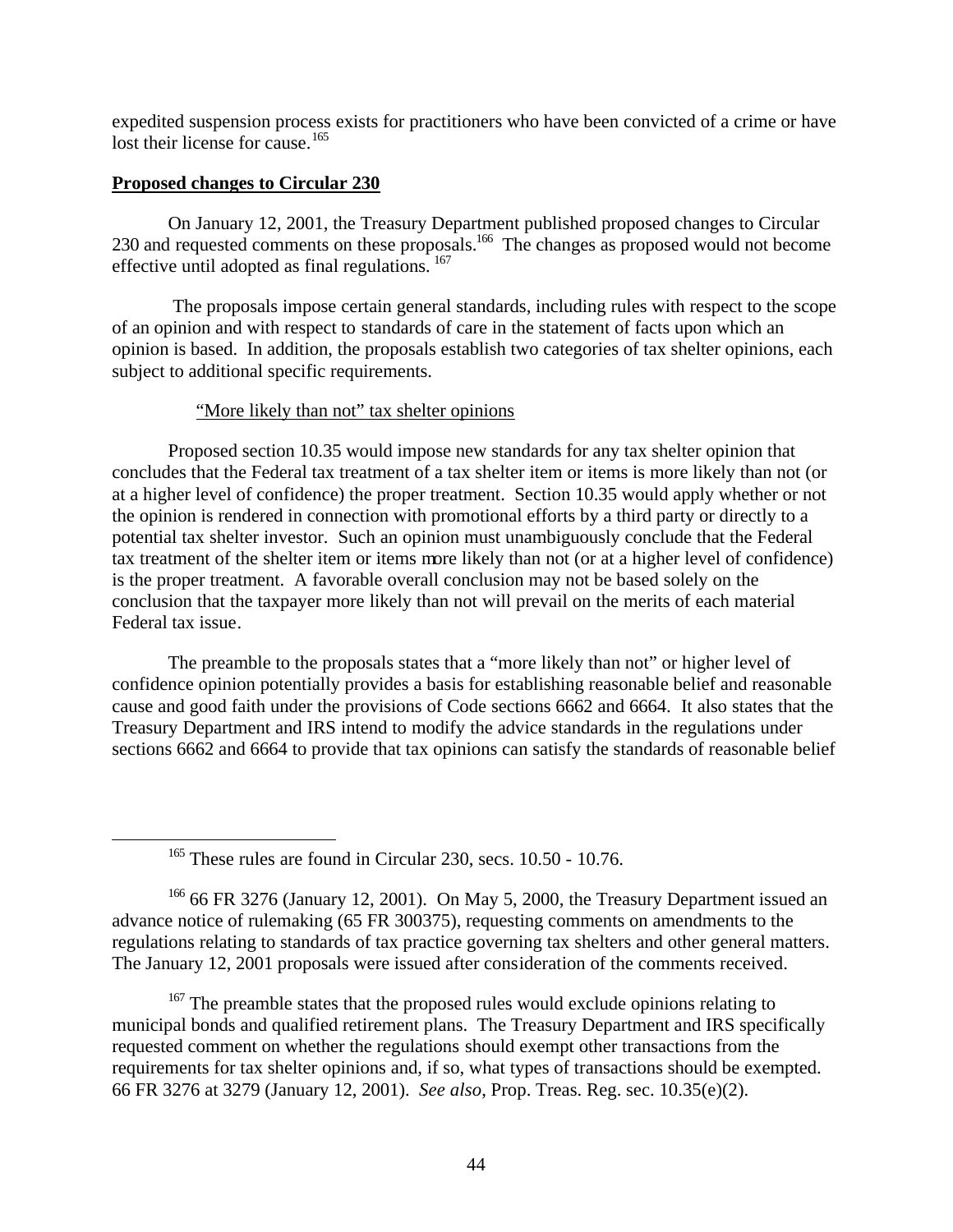and of reasonable cause and good faith, with respect to a tax shelter item, only if the opinions satisfy the standards of Circular  $230^{168}$ 

The proposed regulations under section 10.35 state that an opinion that meets the stated requirements will satisfy the practitioner's responsibilities under that section, but the persuasiveness of the opinion with respect to the tax issues in question and the taxpayer's good faith reliance on the opinion will be separately determined under applicable provisions of law and regulations.

# Other tax shelter opinions

In addition to setting new rules for "more likely than not" opinions, the proposals modify the scope of existing rules section 10.33 so that it would set standards for any tax shelter opinion not governed by section 10.35 (i.e., that does not express a "more likely than not" or higher level of confidence) and that a practitioner knows or has reason to believe will be used or referred to by others to promote, market, or recommend a tax shelter (whether publicly or privately).

The proposed rules would require clear and prominent first-page disclosure both of the absence of a "more likely than not" conclusion and that the opinion was not written for the purpose of establishing reasonable belief or reasonable cause and good faith under the provisions of Code sections 6662 and 6664. The practitioner would be required to reach an overall conclusion as to the likelihood that the Federal tax treatment of the tax shelter item or items is the proper treatment, or, where the practitioner is unable to reach such a conclusion, fully describe the reasons for such inability and on the first page of the opinion clearly and prominently disclose that the practitioner is unable to reach an overall conclusion.

# Definitions

 $\overline{a}$ 

The definition of a "tax shelter" for purposes of these sections would conform to the definition used in connection with the imposition of an accuracy-related penalty.  $169$  A tax shelter opinion is written advice by a practitioner concerning the Federal tax aspects of a tax shelter item or items.<sup>170</sup> The term includes the Federal tax aspects or tax risks portion of offering materials prepared by or at the direction of the practitioner (whether or not a separate opinion is issued and whether or not the practitioner's name is referred to), as well as any financial forecast or projection prepared by a practitioner that is predicated on assumptions regarding Federal tax aspects of the transaction concerning any tax shelter item.

 $170$  In the case of an opinion subject to section 10.33, there is also a requirement that the practitioner know or have reason to believe the opinion will be used or referred to by a person other than the practitioner in promoting, marketing, or recommending the tax shelter.

<sup>&</sup>lt;sup>168</sup> See, the first and last paragraphs in the preamble regarding "more likely than not" tax shelter opinions, 66 FR 3276 at 3281 (January 12, 2001).

<sup>&</sup>lt;sup>169</sup> *See* sec. 6662(d)(2)(C)(iii).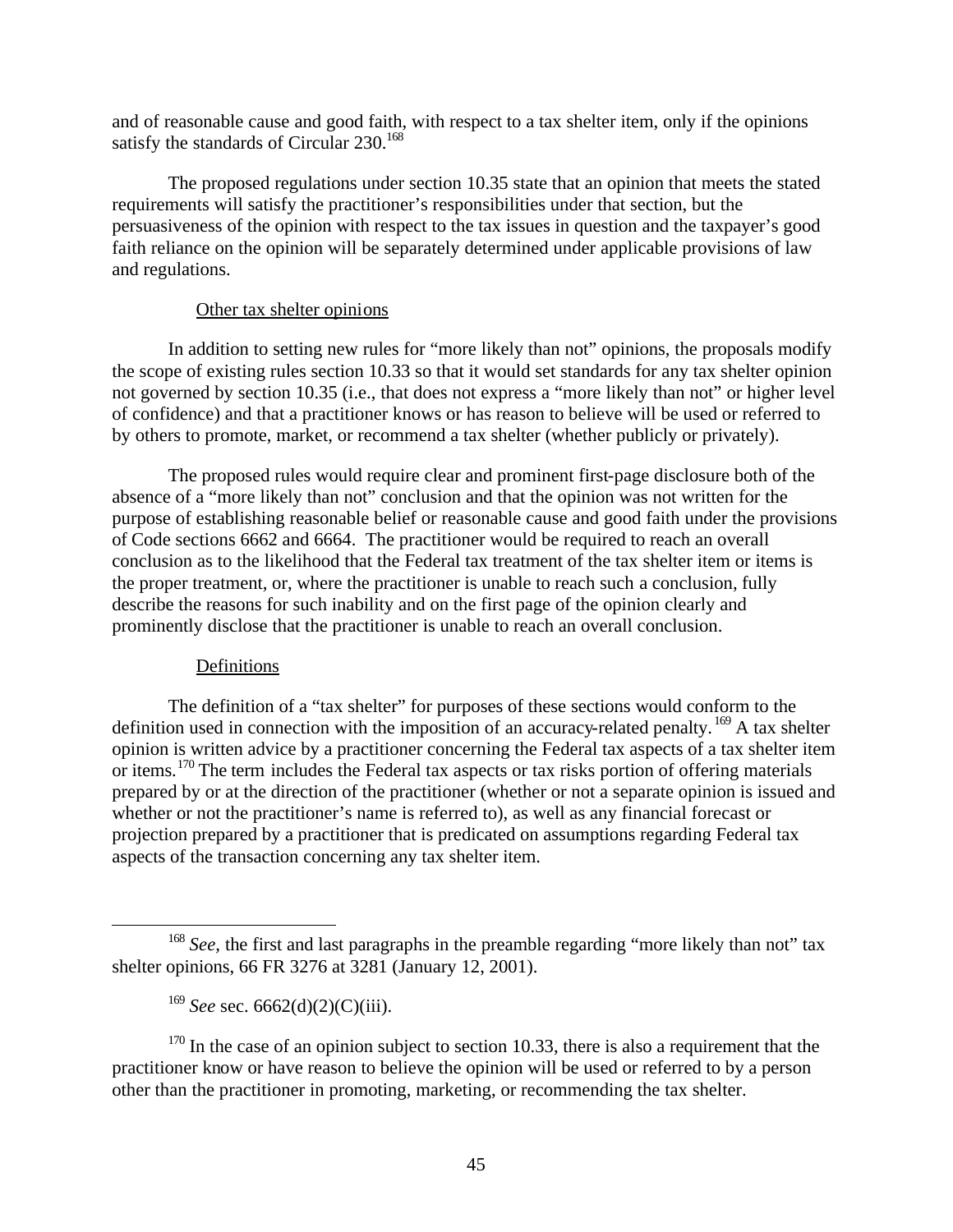A tax shelter opinion does not include advice provided in connection with the review of portions of offering materials or sales promotion materials, provided neither the name of the practitioner or the practitioner's firm, nor the fact that the practitioner has rendered advice concerning the Federal tax aspects, is referred to in the offering or sales promotion materials.

A material Federal tax issue is any Federal tax issue the resolution of which could have a significant impact on a taxpayer under any reasonably foreseeable circumstance. In the case of an opinion that is not a "more likely than not" opinion, the proposals state that a material Federal tax issue includes the potential applicability of penalties, additions to tax, or interest charges that the IRS reasonably could assert with respect to the tax shelter item.

# General standards for opinions

1

For any tax shelter opinion, the proposed rules require a practitioner who provides a written opinion with respect to a tax shelter item or items to comply with certain general standards, including:

- The practitioner must make inquiry as to all relevant facts and be satisfied that the opinion takes into account all relevant facts, and that material facts are accurately and completely described in the opinion.
- The opinion must not be based, directly or indirectly, on any unreasonable factual assumptions (including assumptions as to future events). An unreasonable factual assumption would include a factual assumption that the practitioner knows or has reason to believe is incorrect, incomplete, inconsistent with an important fact or another factual assumption, or implausible in any material respect. $171$
- If it would be reasonable based on all the facts and circumstances, a practitioner is permitted to rely upon factual representations, statements, findings, or agreements. A practitioner need not conduct an audit or independent verification of a factual representation, but reliance would not be permitted on factual representations that the practitioner knows or has reason to believe are unreasonable, incorrect, incomplete, inconsistent with an important fact or another factual representation, or implausible.<sup>172</sup>

 $172$  The proposed regulations state that a representation is incomplete, for example, if it states that there are business reasons for a transaction without describing those reasons, or if it states that a transaction is potentially profitable apart from tax benefits without providing adequate factual support. Also, a valuation is inconsistent with an important fact or factual assumption if it appears to be based on facts that are inconsistent with the facts of the transaction.

 $171$  In the case of a "more likely than not" opinion, the proposed regulations state that an unreasonable factual assumption includes an assumption that the transaction has a business reason, an assumption that the transaction is potentially profitable apart from tax benefits, or an assumption with respect to a material valuation issue.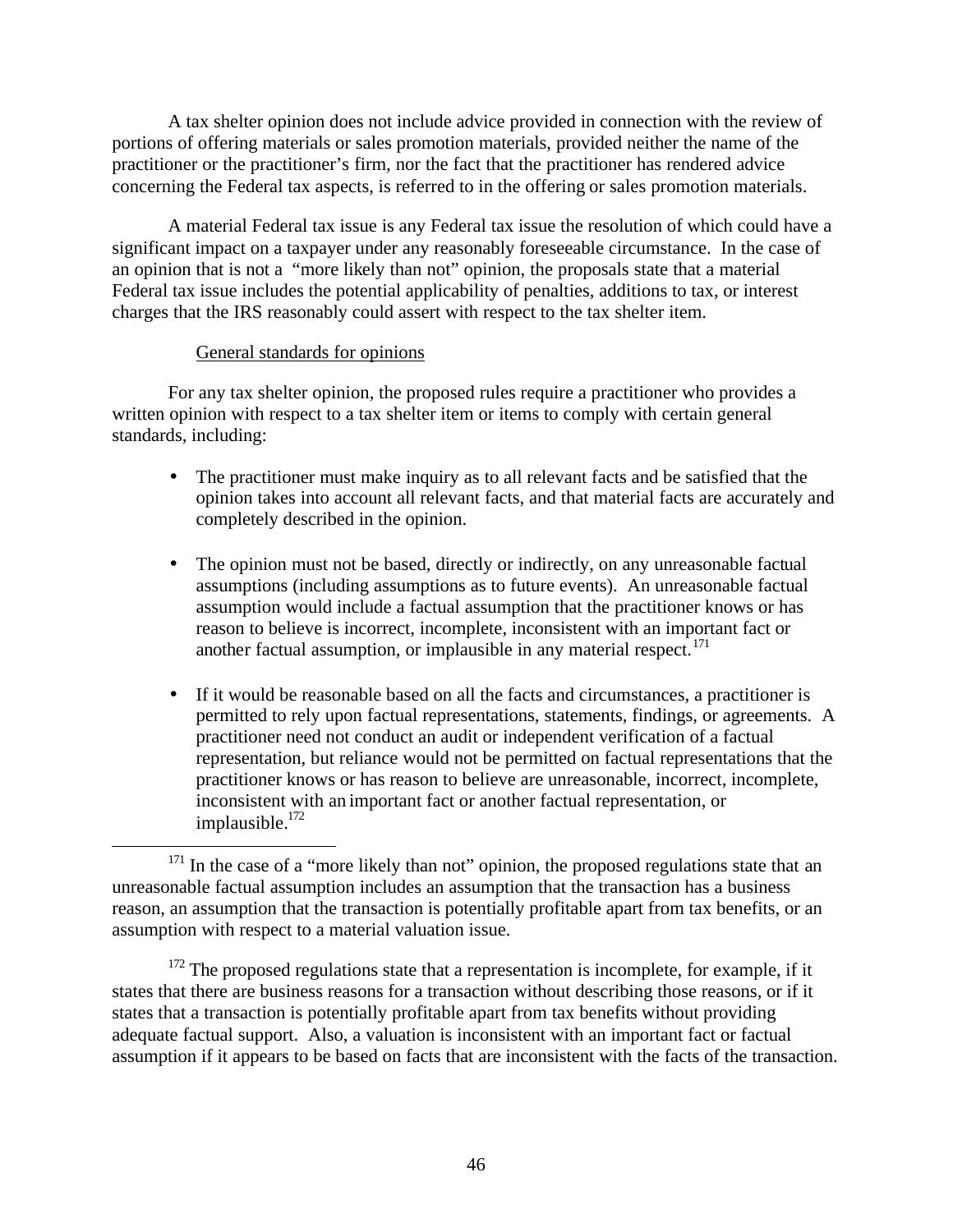- Special rules are provided for tax shelters in which the fair market value of property or the expected financial performance of an investment is relevant.
- The opinion must clearly identify the facts upon which the opinion's conclusions are based, contain a reasoned analysis of the pertinent facts and legal authorities, and not assume the favorable resolution of any Federal tax issue material to the analysis or otherwise rely on unreasonable legal assumptions.
- The practitioner must ascertain that all material Federal tax issues with respect to the tax shelter item or items have been considered and that all of those material Federal tax issues involving the reasonable possibility of a challenge by the IRS are fully and fairly addressed. The opinion must state that the practitioner has considered the possible application to the facts of all potentially relevant judicial doctrines and as well as potentially relevant statutory and regulatory anti-abuse rules. The opinion also must analyze whether the tax shelter item or items are vulnerable to challenge under such doctrines and anti-abuse rules.
- The opinion must clearly provide the practitioner's conclusion as to the likelihood that a typical investor will prevail with respect to the merits of each material Federal tax issue that involves the reasonable possibility of a challenge by the IRS or clearly state that the practitioner is unable to reach such a conclusion. Further, the opinion would be required to fully describe the reasons for the practitioner's conclusions or fully describe the reasons for the inability to reach such a conclusion. In the case of a "more likely than not" opinion, a statement that the practitioner was unable to opine with respect to certain material Federal tax issues, including but not limited to whether the transaction has business purpose or economic substance, is not permitted.
- In ascertaining that all material Federal tax issues have been considered, evaluating the merits of those issues and evaluating whether the Federal tax treatment of the tax shelter item or items is the proper treatment, the possibility that a return will not be audited, that an issue will not be raised on audit, or that an issue will be settled may not be taken into account.
- A practitioner would be required to take reasonable steps to assure that any written materials or promotional efforts that distribute, reflect, or refer to the tax shelter opinion correctly and fairly represent the nature and extent of the opinion.
- A practitioner must be knowledgeable in all aspects of Federal tax law relevant to the opinion being rendered. Rules are also provided for when a practitioner may rely on an opinion of another practitioner.

# Sanctions

Under the proposals, The Secretary of the Treasury would be permitted to censure a practitioner after notice and an opportunity for a proceeding. This sanction would provide for a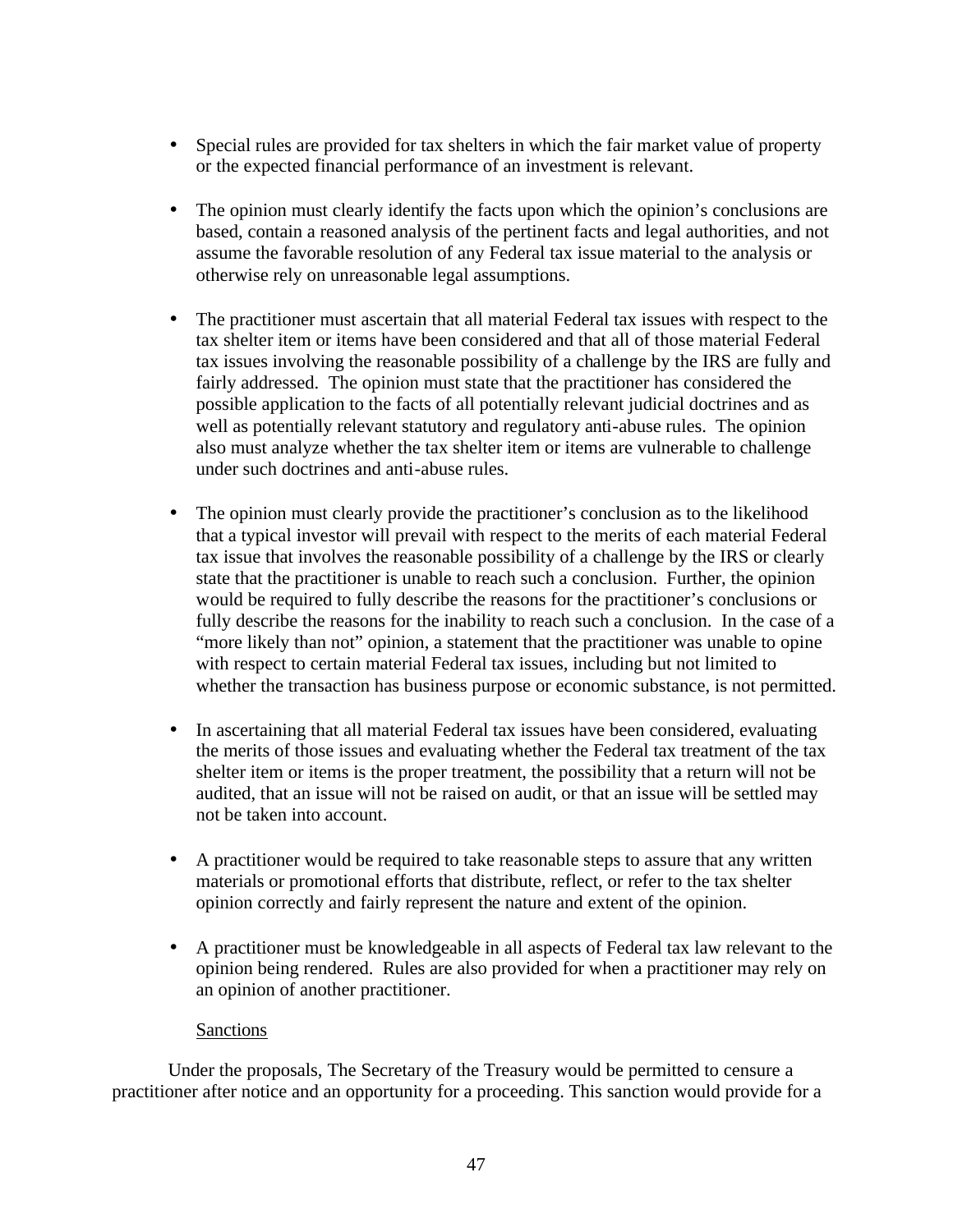public reprimand, in addition to the present ability of the Secretary of the Treasury to disbar or suspend a practitioner from practice before the IRS. $^{173}$ 

# **2. American Bar Association guidelines**

The American Bar Association ("ABA") has promulgated a series of rules and guidelines concerning the standards of practice for lawyers.<sup>174</sup> The ABA rules, in and of themselves, do not have legal effect. However, most States have adopted rules of professional conduct based on rules promulgated by the ABA (which have the force and effect of law). The two primary sets of rules that have been promulgated by the ABA are the Model Code of Professional Responsibility ("Model Code") and Model Rules of Professional Conduct ("Model Rules").

The ABA, through its Standing Committee on Ethics and Professional Responsibility, issues formal and informal opinions that interpret the Model Code and Model Rules. Of particular relevance to tax practitioners are (1) ABA Formal Opinion 346, regarding a lawyer's duties and responsibilities in rendering tax shelters, and (2) ABA Formal Opinion 85-352, regarding a lawyer's duty in advising a client on a position that can be taken on a tax return.

# **ABA Formal Opinion 346**

1

Formal Opinion 346 (Revised), issued by the ABA Standing Committee on Ethics and Professional Responsibility in 1982, defines a lawyer's duties and responsibilities in connection with tax shelter opinions that are offered as part of tax shelter investment offerings. The ABA does not have the authority to discipline its members for a violation of Formal Opinion 346; its application and enforcement is left to the State licensing authorities.

Formal Opinion 346 defines a "tax shelter opinion" as advice by a lawyer regarding the Federal tax law applicable to a tax shelter<sup>175</sup> if the advice is referred to either (1) in offering materials or (2) in connection with sales promotion efforts. A tax shelter opinion includes the tax aspects or tax risks portion of the offering materials prepared by the lawyer regardless of whether a separate opinion letter is prepared.

<sup>173</sup> Prop. Treas. Reg. sec. 10.50.

<sup>174</sup> For a more detailed discussion of the ABA Standards for lawyers, *see Wolfman, Holden & Harris*, *supra* note 154, at 85-95.

 $175$  For purposes of Formal Opinion 346, a "tax shelter" is an investment that has as a significant feature for federal income or excise tax purposes either or both of the following attributes: (1) deductions in excess of income from the investment being available in any year to reduce income from other sources in that year, and (2) credits in excess of the tax attributable to the income from the investment being available in any year to offset income from other sources in that year. Certain types of investments (*e.g.,* municipal bonds, annuities, and qualified retirement plans) are excluded from the definition.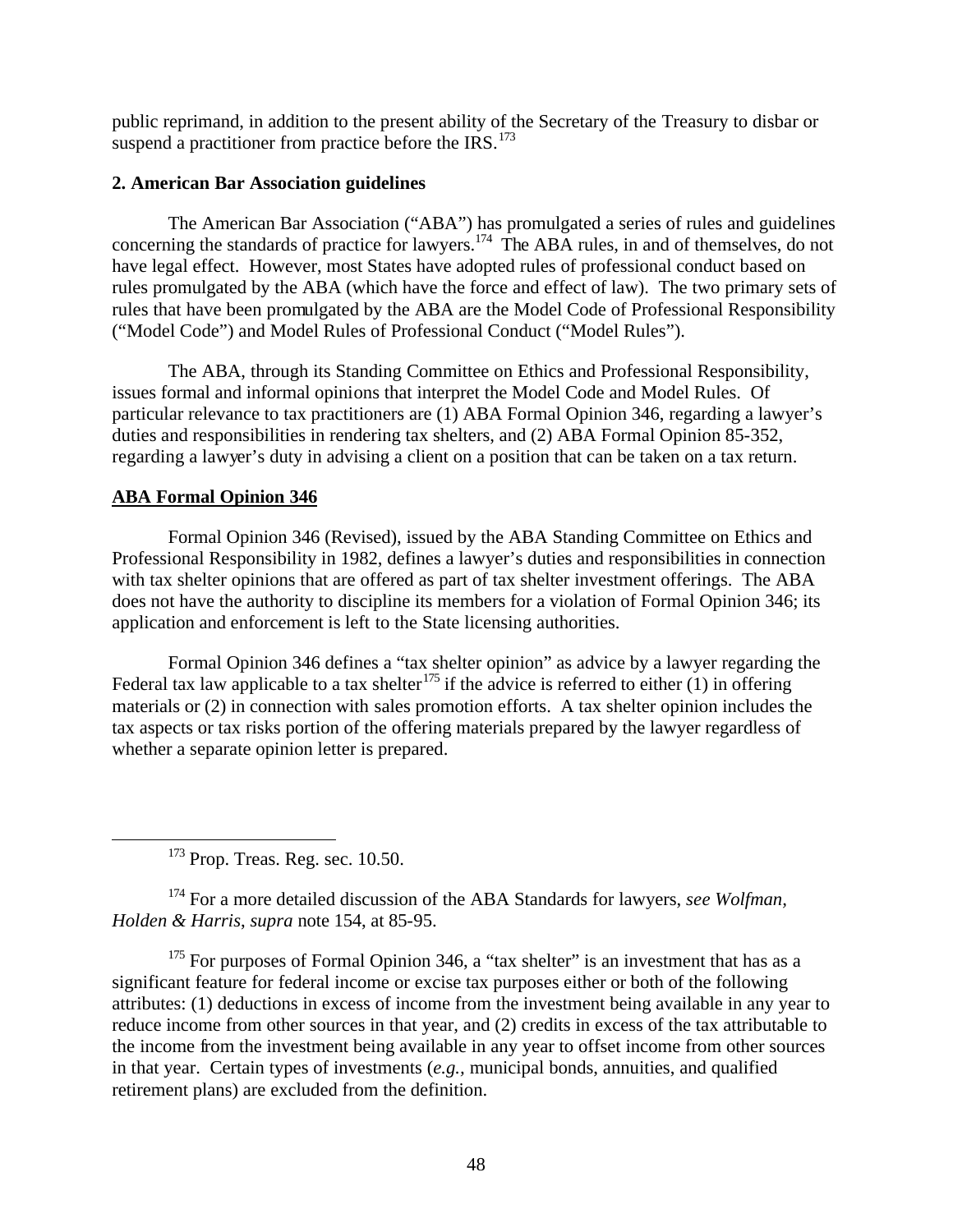A lawyer who provides a tax shelter opinion violates the disciplinary rules of the Model Code if the lawyer gives a false opinion.<sup>176</sup> A "false opinion" is one that ignores or minimizes serious legal risks or misstates the facts or the law, knowingly or through gross incompetence. A false opinion also includes (1) an opinion that is intentionally or recklessly misleading, and (2) the acceptance of facts as represented by the promoter, when the lawyer should know that a further inquiry would disclose that such facts are untrue.

Formal Opinion 346 also describes the principles and considerations that should guide lawyers in the rendering of tax shelter opinions. The lawyer should verify the facts presented to him and make further inquiries when the facts are incomplete, inconsistent, or otherwise open to question. The lawyer also should relate the law to the actual facts to the extent the facts are ascertainable when the offering materials are circulated, and not issue an opinion that disclaims responsibility for inquiring as to the accuracy of the facts, fails to analyze critical facts, or discusses purely hypothetical facts.<sup>177</sup> The lawyer should satisfy himself that either he or another professional has considered all material tax issues. Moreover, the tax shelter opinion should "fully and fairly address" each material tax issue for which a reasonable possibility exists that the IRS will challenge the proposed tax effects. The lawyer should, if possible, state his or her opinion of the probable outcome on the merits of each material tax issue, as well as an overall evaluation of the extent to which the tax benefits, taken as a whole, are likely to be realized (or not realized) as contemplated by the offering materials.<sup>178</sup>

### **ABA Formal Opinion 85-352**

 $\overline{a}$ 

ABA Formal Opinion  $85-352^{179}$  defines the basic ethical standard governing lawyers engaged in federal tax practice. It provides that "[a] lawyer may advise reporting a position on a return even where the lawyer believes the position probably will not prevail, there is no 'substantial authority' in support of the position, and there will be no disclosure of the position on the return. However, the position to be asserted must be one which the lawyer in good faith believes is warranted in existing law or can be supported by a good faith argument for an extension, modification, or reversal of existing law. This requires that there is some realistic possibility of success if the matter is litigated."

<sup>&</sup>lt;sup>176</sup> Formal Opinion 346 provides that a lawyer who gives a false opinion would have exceeded "the duty to represent the client zealously within the bounds of the law" (citing Model Code of Professional Responsibility DR 7-101). In addition, knowingly misstating facts or law violates DR 7-101, and is "conduct involving dishonesty, fraud, deceit, or misrepresentation," in violation of DR  $1-102(A)(4)$ .

 $177$  The lawyer can assume facts that are not currently ascertainable so long as the assumptions are clearly identified in the offering materials, and are reasonable and complete.

<sup>&</sup>lt;sup>178</sup> In general, an issue is considered "material" if the deduction or credit in question would have a significant effect in sheltering other income from taxes.

<sup>179</sup> ABA Formal Opinion 85-352, *reprinted in* 39 Tax Law. 631 (1986).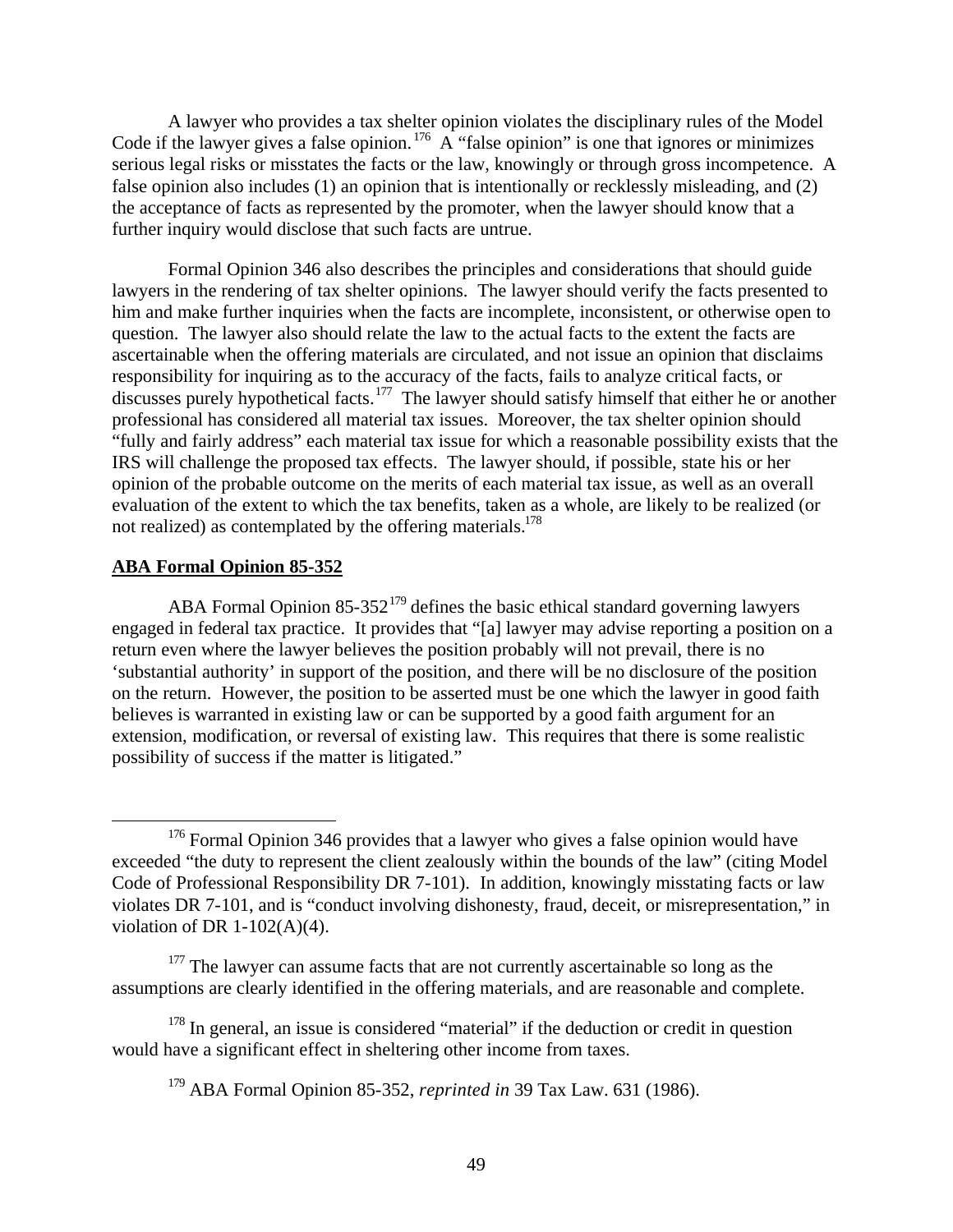ABA Formal Opinion 85-352 represents a higher threshold than had been contained in the previous standard, as articulated in ABA Formal Opinion 314. The standard for tax practitioners under ABA Formal Opinion 314 required only that "a lawyer could freely urge the statement of positions most favorable to the client just so long as there [was] reasonable basis for the position."

The standard in ABA Formal Opinion 85-352, which Congress adopted in 1989 as its model for income tax return preparers (section 6694(a)) is a lower standard than the "substantial authority" standard of section 6662(b)(2). A lawyer may advise the taxpayer to take a return position that does not meet the "reasonable possibility of success standard" provided that it is not frivolous and is either adequately disclosed or it is filed as a claim for refund. Thus, a lawyer is ethically permitted to advise the taxpayer to take a position on a tax return that subjects the taxpayer to the risk of the substantial understatement penalty.

### **3. American Institute of Certified Public Accountants guidance**

The American Institute of Certified Public Accountants ("AICPA") has not issued standards of practice specifically related to tax shelter arrangements. However, AICPA Statements on Responsibilities in Tax Practice (1991 Revision) represent general guidance for AICPA members, but do not constitute enforceable standards.<sup>180</sup> Rather, the statements are considered only educational and advisory in nature.<sup>181</sup>

The statements provide guidance for CPAs in recommending tax return positions and in preparing or signing tax returns, including claims for refund. Statement No. 1.02(a) provides that a CPA should not recommend a return position, or sign a tax return, unless there is "a good faith belief that the position has a realistic possibility of being sustained administratively or judicially on its merits if challenged." In order to satisfy the realistic possibility standard, a CPA should have a good faith belief that the position is warranted by existing law or can be supported by a good-faith argument for an extension, modification, or reversal of existing law through the administrative or judicial process. The likelihood of audit or detection should not be taken into account in determining whether the realistic possibility standard is satisfied.

A CPA may recommend positions that are not frivolous so long as they are adequately disclosed on the return. <sup>182</sup> A frivolous position is one which is knowingly advanced in bad faith and is patently improper. In recommending certain tax return positions, and signing returns, CPAs should advise the client of any potential penalty consequences and any opportunities that are available to avoid the penalties, such as through disclosure.<sup>183</sup> CPAs should not recommend

<sup>180</sup> For a more detailed discussion of the AICPA Statement on Responsibilities, *see Wolfman, Holden & Harris, supra* note 154, at 95-97.

<sup>181</sup> The statements have been approved by at least two-thirds of the members of the Responsibilities in Tax Practice Committee and the Tax Executive Committee.

<sup>182</sup> AICPA Statement on Responsibilities in Tax Practice (hereinafter "Statement") No.  $1.02(c)$ .

1

 $183$  Statement No. 1.02(d).